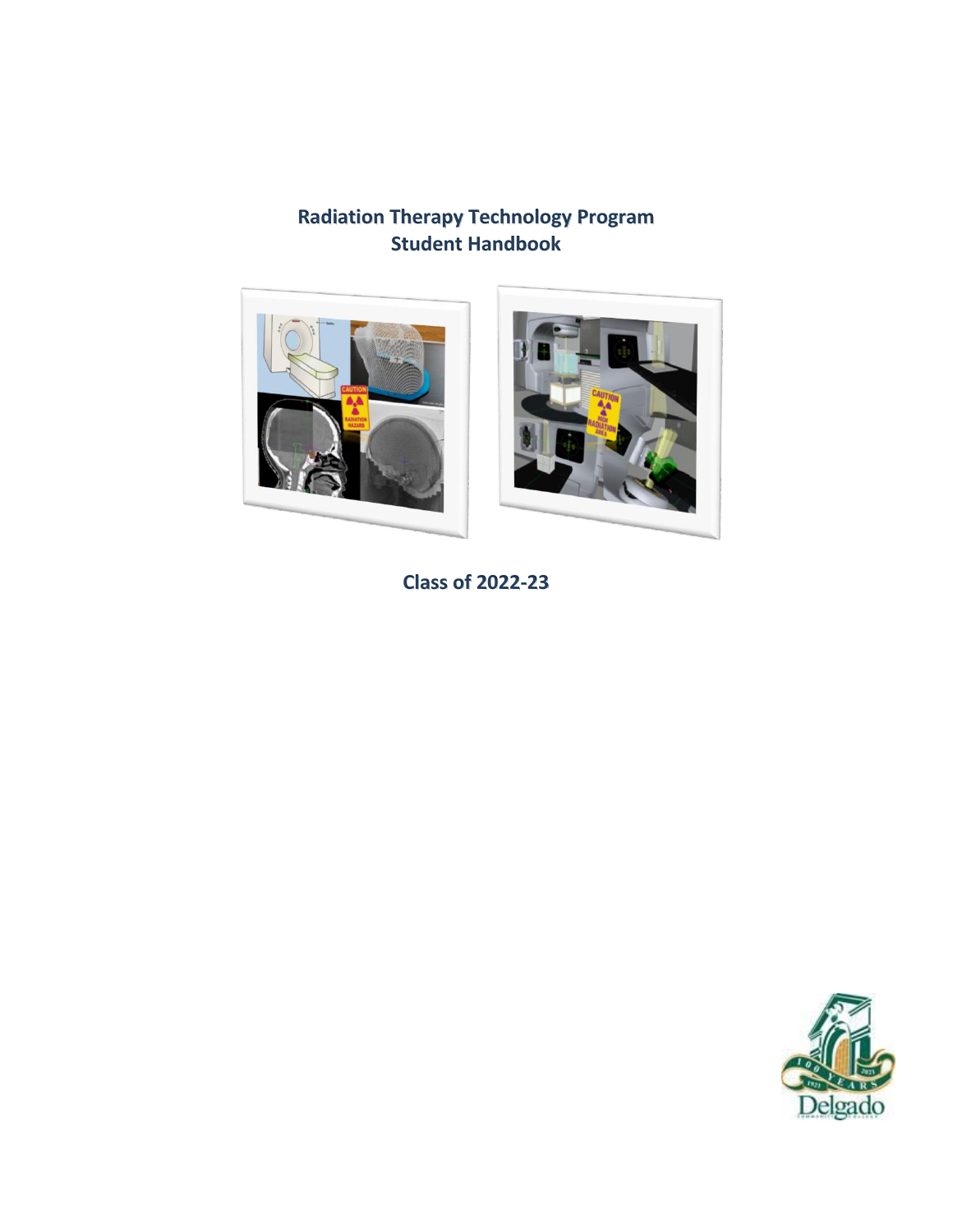| <b>TABLE OF CONTENTS</b>                                                 | Page(s)   |
|--------------------------------------------------------------------------|-----------|
| <b>APPENDICES LIST</b>                                                   | 4         |
|                                                                          |           |
| <b>INTRODUCTION</b>                                                      | 5         |
|                                                                          |           |
| <b>COLLEGE</b>                                                           | 6         |
| Mission, Vision, Core Values                                             | 6         |
|                                                                          |           |
| <b>PROGRAM</b>                                                           | $7 - 10$  |
| Mission, Goals, Student Learning Outcomes                                | 8         |
| Objectives                                                               | 8         |
| <b>Goals and Benchmarks</b>                                              | 8         |
| Admission                                                                | 8         |
| The Practice Standards for Medical Imaging and Radiation Therapy         | 8         |
| Radiation Therapist Job Description                                      | $8 - 9$   |
| Accreditation                                                            | 10        |
| Administration                                                           | 10        |
| Career Opportunities for Radiation Therapists/Professional Organizations | 11        |
|                                                                          |           |
| <b>CURRICULUM</b>                                                        | $12 - 13$ |
| <b>Graduation Requirements</b>                                           | 12        |
| <b>Academic Standards</b>                                                | 12        |
| Curriculum Sequence                                                      | 13        |
| <b>Course Descriptions</b>                                               | 13-14     |
|                                                                          |           |
| REQUIRED TEXTBOOKS, RECOMMENDED BOOKS/REFERENCES, AND RESOURCES          | $15 - 17$ |
| <b>Required Textbooks</b>                                                | 16        |
| Recommended Books/References                                             | $16 - 17$ |
| Resources/Websites/Journals                                              | $16 - 17$ |
| <b>City Park Campus</b>                                                  | 17        |
| Library                                                                  | 17        |
| <b>VERT Classroom</b>                                                    | 17        |
|                                                                          |           |
| <b>GENERAL POLICIES AND PROCEDURES</b>                                   | 18-19     |
| Withdrawal or Failure/Re-entry                                           | 18        |
| Violation of RATH Policies/Disciplinary Actions                          | 19        |
| <b>Discipline Appeals</b>                                                | 20        |
| Substance Abuse                                                          | 20        |
|                                                                          |           |
| PROFESSIONAL BEHAVIOR AND INTEGRITY                                      | $21 - 22$ |
| <b>ASRT Code of Ethics</b>                                               | 21        |
| <b>General Information</b>                                               | 21        |
| <b>Professional Conduct</b>                                              | $21 - 22$ |
| <b>Professional Appearance</b>                                           | $23 - 24$ |
| <b>Absenteeism and Tardiness</b>                                         | 25        |
| Leave Time and Holidays                                                  | $25 - 26$ |
| <b>Channels of Communication</b>                                         | 26        |
|                                                                          |           |
| <b>SAFETY</b>                                                            | 27-34     |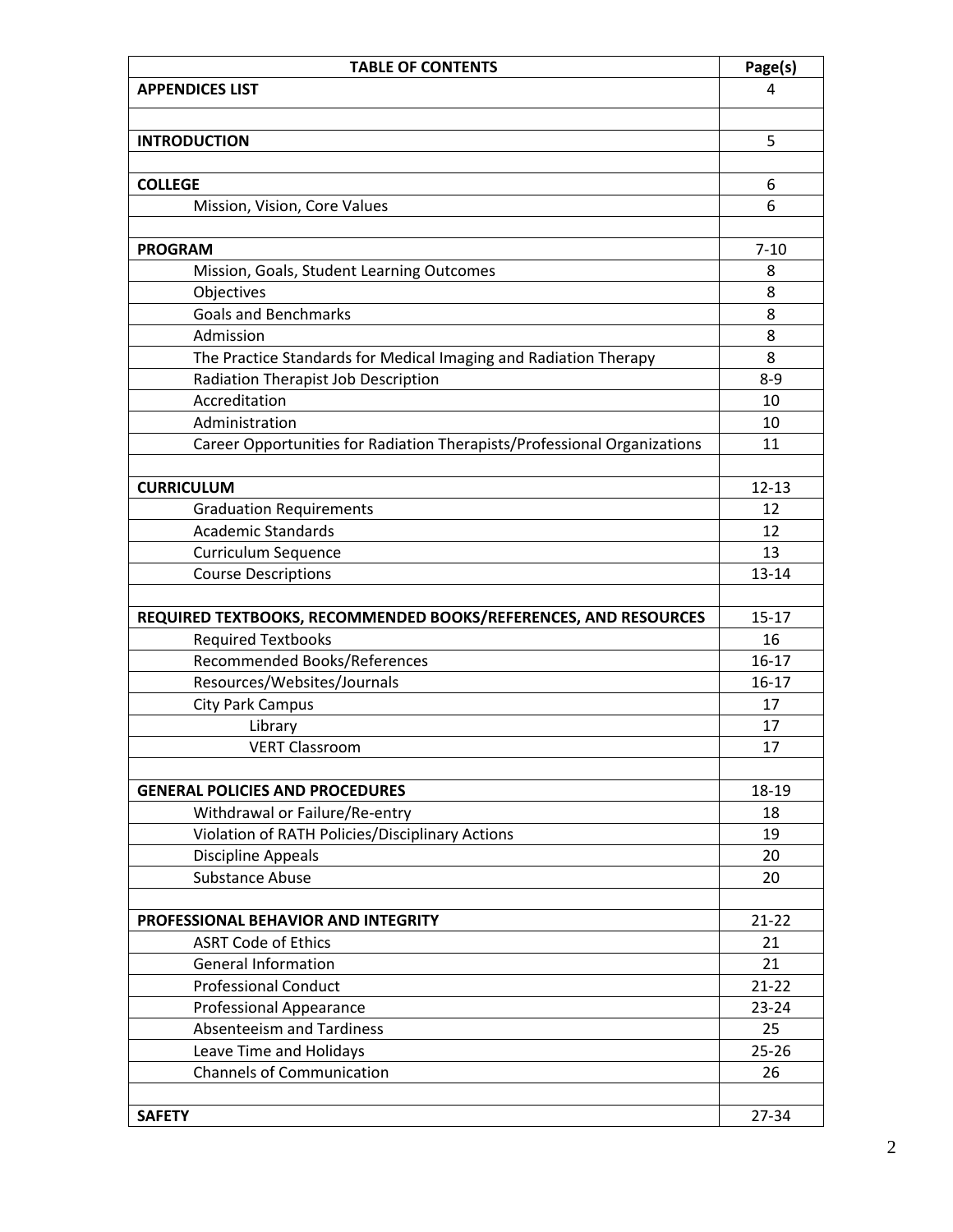| <b>Fire Safety</b>                                                                      | 27    |
|-----------------------------------------------------------------------------------------|-------|
| Unscheduled Class Cancellation or College Closing                                       | 27    |
| Health and Safety/Medical Care                                                          | 27    |
| PPE Video                                                                               | 27    |
| Communicable Disease & Disease Exposure Policy                                          | 28    |
| Daily Self-Screening Protocol                                                           | 28-30 |
| <b>Radiation Protection</b>                                                             | 31-32 |
| Policy for Clinical Supervision of Students                                             | 33-34 |
| <b>Student Exploitation</b>                                                             | 34    |
|                                                                                         |       |
| <b>CLINICAL EDUCATION</b>                                                               | 35-40 |
| <b>Student Clinical Education</b>                                                       | 35    |
| <b>Competency Based Clinical Education Program</b>                                      | 35-36 |
| <b>Radiation Therapy Competency Requirements</b>                                        | 36    |
| Objectives/Competency                                                                   | 36    |
| <b>Grading for Clinical Rotations</b>                                                   | 37    |
| Student Employment During the Clinical Program                                          | 37    |
| Communication                                                                           | 38    |
| Smoking/Vaping/eCigarettes                                                              | 38    |
| <b>Student Learning Outcomes</b>                                                        | 39    |
| Standard Operating Procedures and Routines for Competency                               | 39-40 |
|                                                                                         |       |
| Appendix 1 - Clinical Site Locations, Phone Numbers, and Links                          | 39    |
| Appendix 2 - GPT Form                                                                   | 40    |
| Appendix 3 - Form 2610/001 Clinical/Practicum Student Incident/Accident Report Form     | 41    |
| Appendix 4 - Radiation Therapy Technology Program, Student Program Appointment Contract | 42    |
| Appendix 5 - Student Medical Insurance/Policy No. AA-2610.1                             | 43    |
| Appendix 6 - Public Protection Law R.S. 37.3207                                         | 44    |
| Appendix 7 - Pregnancy Declaration Form                                                 | 45    |
| Appendix 8 - MRI Safety                                                                 | 46    |
| Appendix 9 - COVID-19 (Daily Check - Classroom/Clinical)                                | 47    |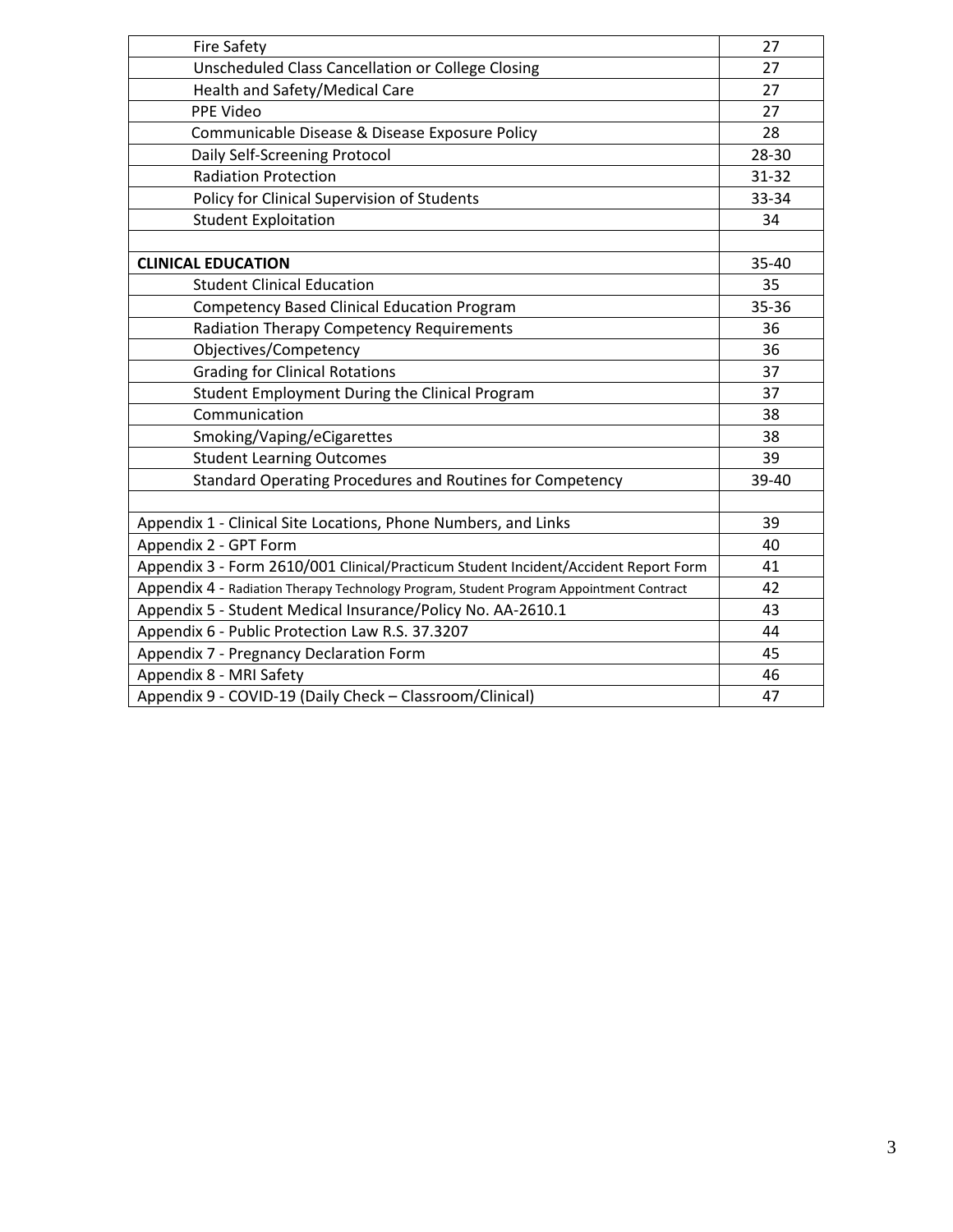#### **APPENDICES**

| Item#      |                                                                               | <b>Reviewed/Signed on:</b><br>(record date) |
|------------|-------------------------------------------------------------------------------|---------------------------------------------|
|            | Forms/Information                                                             |                                             |
| Appendix 1 | Clinical Site Locations, Phone Numbers, and Links                             |                                             |
| Appendix 2 | <b>GPT Form (Copies in VERT Classroom)</b>                                    |                                             |
| Appendix 3 | Form 2610/001 Clinical/Practicum Student Incident/Accident Report Form        |                                             |
|            | To Sign during Orientation                                                    |                                             |
| Appendix 4 | Radiation Therapy Technology Program, Student Program Appointment<br>Contract |                                             |
| Appendix 5 | Student Medical Insurance/Policy No. AA-2610.1                                |                                             |
| Appendix 6 | Public Protection Law R.S. 37.3207                                            |                                             |
| Appendix 7 | <b>Pregnancy Declaration Form</b>                                             |                                             |
| Appendix 8 | <b>MRI Safety</b>                                                             |                                             |
| Appendix 9 | COVID-19 (Daily Check - Classroom/Clinical)                                   |                                             |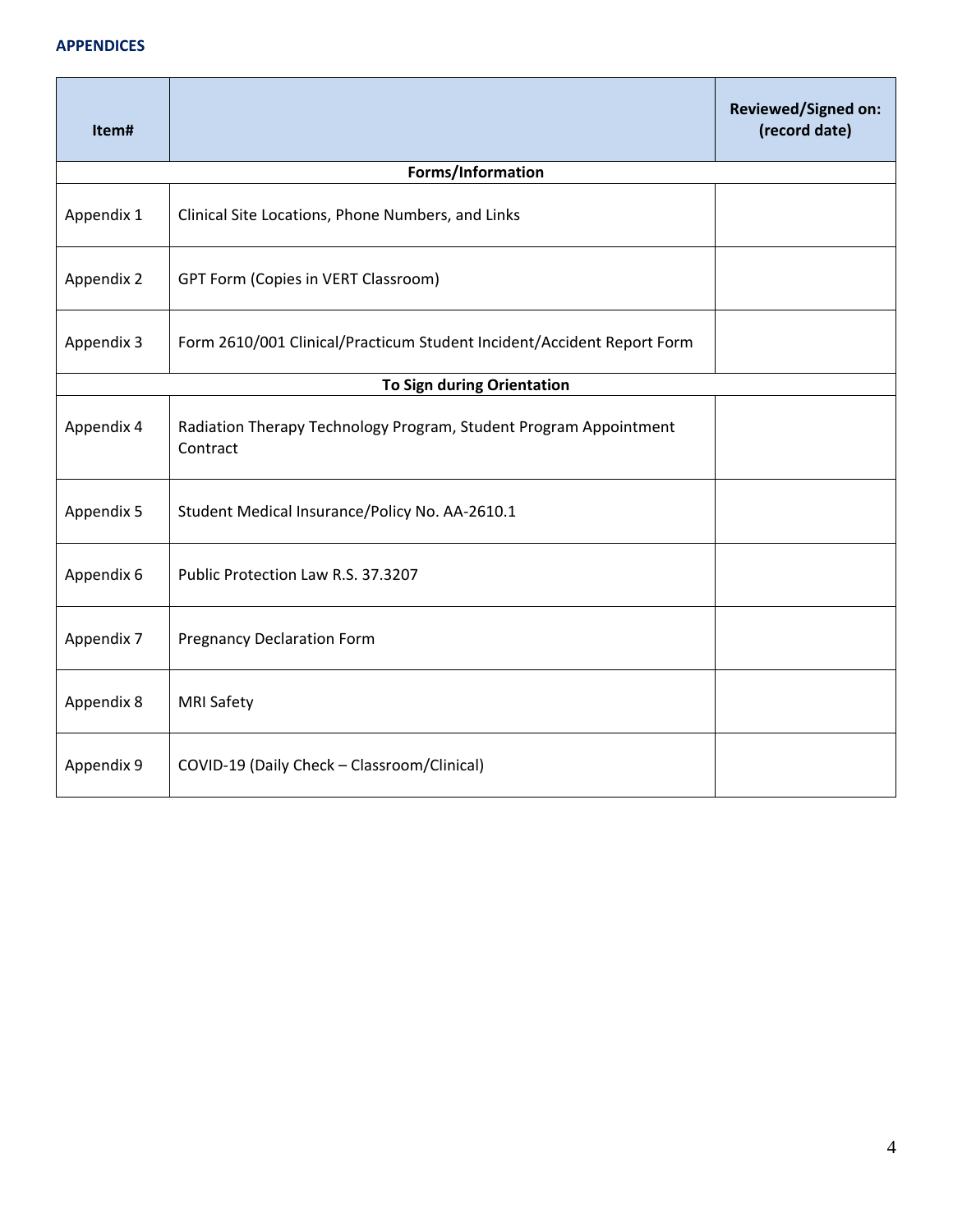### **INTRODUCTION**

This handbook has been written to guide the student through professional training and provide copies of policies and procedures that assure equitable treatment of students, faculty, and staff. Students entering into the Radiation Therapy Program, as a part of **Delgado Community College**, should familiarize themselves with the current online catalog of the school and the general information contained within. The online catalog can be found at the following link: <http://catalog.dcc.edu/>

It is the responsibility of the student to access the online college catalog in order to have information about Academics, Student Services, and Student Life. The online catalog is a valuable resource for information on Student and Judicial Affairs, Graduation Requirements and other information important to your success.

PLEASE NOTE: The Radiation Therapy program **does not** follow the college catalog schedule for inter-semester breaks. Clinical skills and practice are essential to your formation as a radiation therapist and, although classroom attendance may be suspended during this time, clinical practice and evaluation continues between semesters.

This handbook will give a better understanding of what is expected of all students in the Delgado Community College Radiation Therapy Technology Program.

This handbook is not designed to present the rules and regulations of the affiliate hospitals. *It is the students' obligation to orient themselves to and abide by the rules and regulations of each hospital in his/her clinical rotation*; these rules and regulations will be discussed with the student(s) upon their assignment to each clinical site. A "Delgado RATH Student" binder is located at each clinical site and also contains information specific to the site.

Students are expected to uphold the responsibilities associated with the health care profession to the best of their abilities, and perform their duties as mature, intelligent adults.

The ethical standards that have been set by our profession and that are given to you in this handbook must be practiced by each student.

These Policies and Procedures are periodically reviewed and updated. An addendum will be distributed upon adoption.

#### NOTE:

Delgado Community College Radiation Therapy Technology Program reserves the right to make any changes in policy as may be deemed necessary due to unforeseen changes in the clinical environment and upon approval of the program officials as appropriate.

Students will be informed immediately of any changes in writing and will be responsible for compliance upon receiving this information.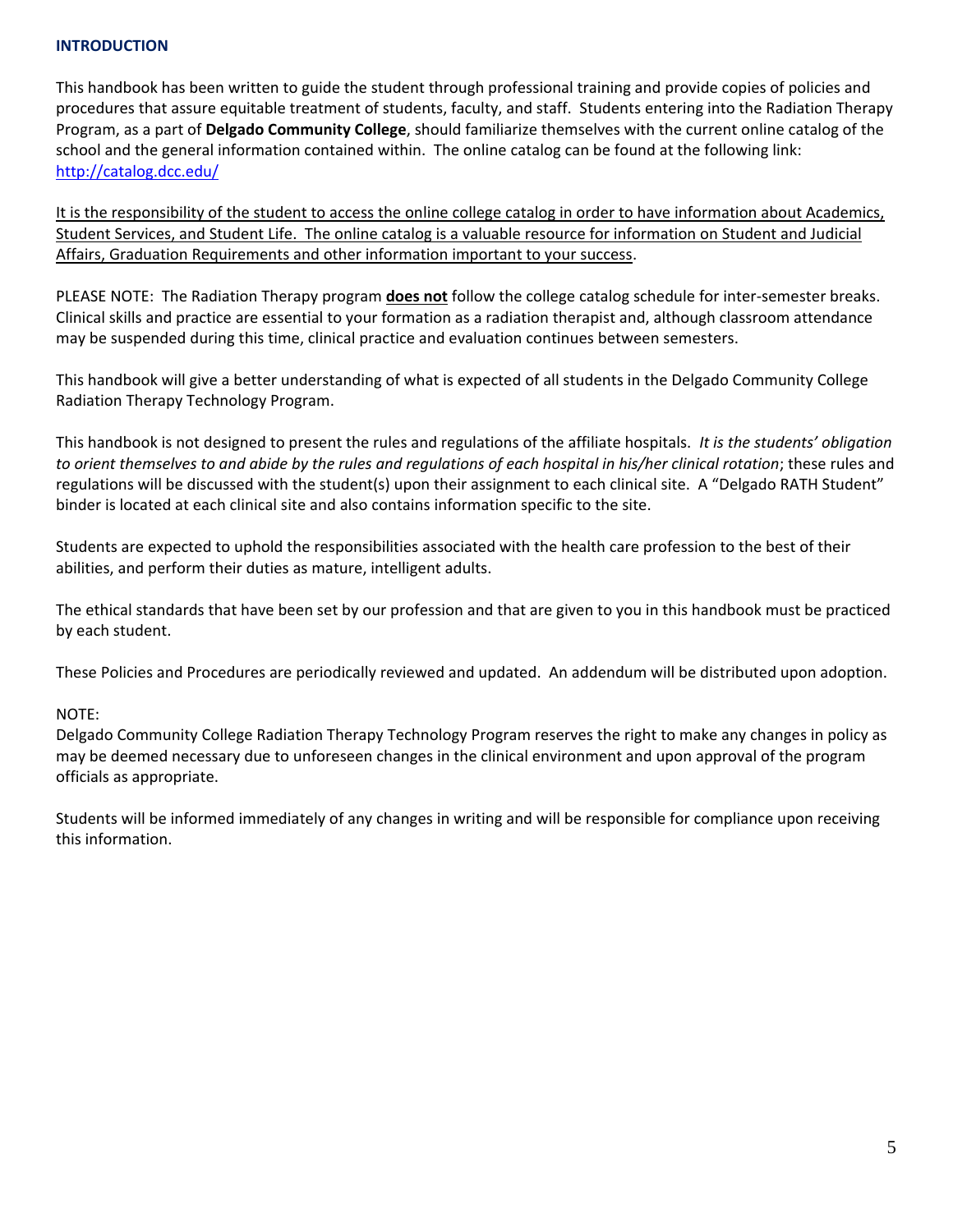### **COLLEGE**

#### **Mission**

Delgado Community College, a comprehensive community college, offers programs through the Associate degree. The College provides a learning-centered environment through face-to-face and distance education to prepare students from diverse backgrounds to attain their educational, career, and personal goals, to think critically, to demonstrate leadership and to be productive and responsible citizens.

### **Vision**

Delgado Community College is a diverse, dynamic, comprehensive community college committed to student success through innovative leadership, to excellence in teaching and learning, and to the cultural enrichment of the community it serves.

#### **Core Values**

We, at Delgado Community College, value:

- The worth of each individual
- Lifelong learning and the pursuit of knowledge
- Excellence in teaching in an accessible learning centered environment
- Meeting the needs of a changing workforce
- The cultural diversity of our students, faculty, staff, and administration
- Public trust, and personal and professional integrity and accountability
- Our responsibility to community, state, nation, and world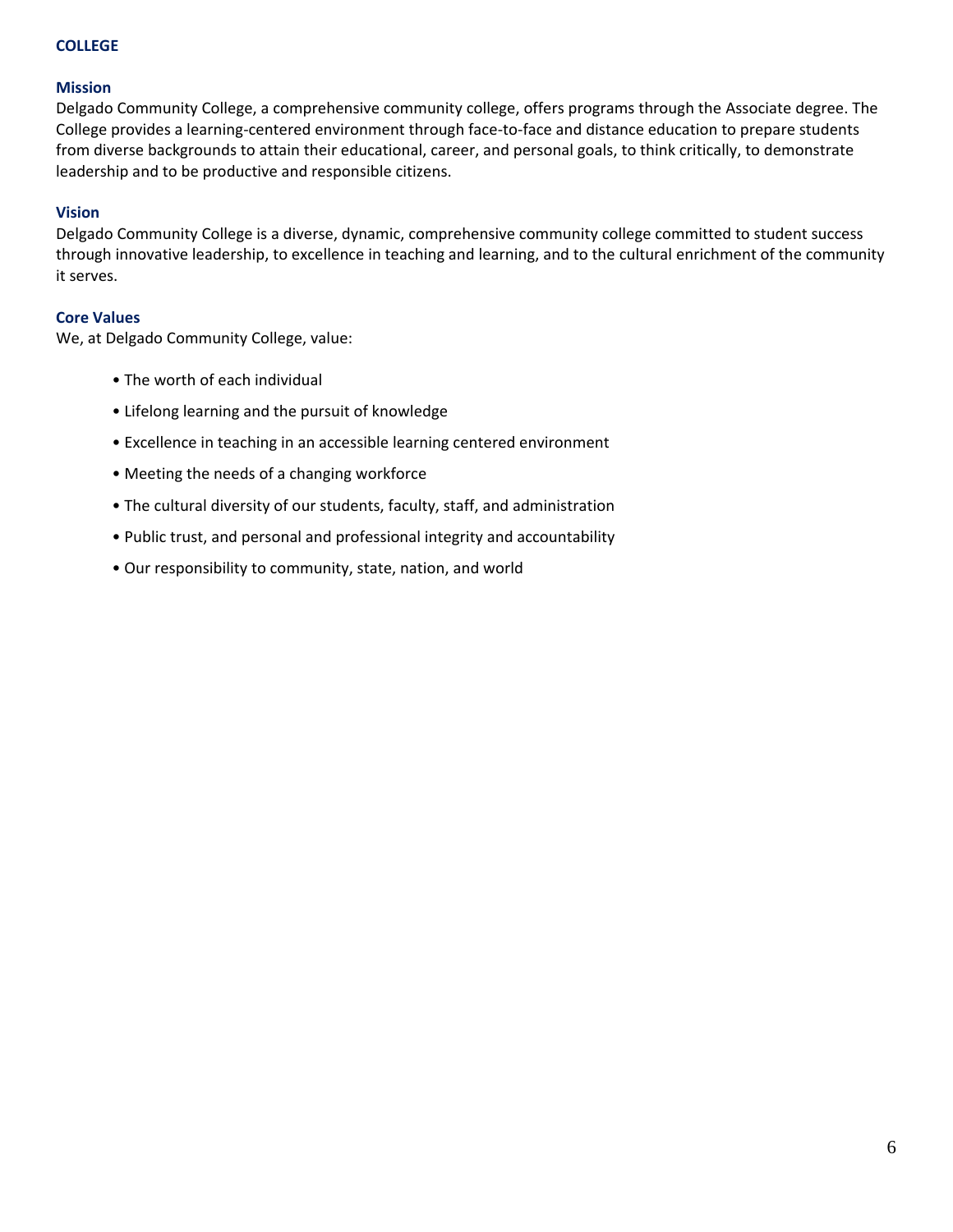#### **PROGRAM**

#### **Mission**

The mission of the Delgado Community College Radiation Therapy Technology Program (RATH) is to provide students with both academic and clinical instruction which will prepare them to function **safely** as competent, compassionate, entry-level radiation therapists who respond professionally and ethically to patients and other team members of the radiation oncology facility and healthcare community.

### **Goals**

To uphold the mission, the following goals have been set to prepare graduates to apply for the certification examination administered by the American Registry of Radiologic Technologists (ARRT) in Therapy:

- 1. Students will be clinically competent.
- 2. Students will demonstrate communication skills.
- 3. Students will develop critical thinking skills.
- 4. Students will model professionalism.

### **Student Learning Outcomes**

The following Student Learning Outcomes will validate achievement of the program goals:

1. Students will be clinically competent.

- The student will demonstrate safe and accurate equipment operation in CT simulation and on the treatment unit.
- The student will verify understanding of simulation and treatment unit procedures.
- The student will exhibit knowledge of basic patient care.
- The student will perform and interpret basic treatment plans and calculations.

2. Students will demonstrate communication skills.

- The student will successfully demonstrate effective communication skills in the clinical setting.
- The student will demonstrate satisfactory oral communication.
- The student will practice effective written communication skills.

3. Students will develop critical thinking skills.

- The student will study documented radiation treatment errors to assist in development of problem-solving and critical thinking skills.
- The student will demonstrate accuracy of locating and setting treatment unit parameters documented in the treatment prescription.
- The student will use critical thinking & problem-solving skills in clinical situations.

4. Students will model professionalism.

- The student will demonstrate professionalism in the clinical setting.
- The student will demonstrate an understanding of the importance of professional development and lifelong learning.
- The student will participate in community events related to cancer prevention and education.

### **Upon successful completion of the Radiation Therapy Post-Associate Certificate program, the learner will be able to:**

Assess foundational knowledge of safe and accurate equipment operation in CT simulation and on the treatment unit (SLO # 1) Exhibit professionalism and the ability to communicate and work effectively with an interdisciplinary team (SLO # 2) Use radiation therapy equipment (SLO # 3)

Explain radiation therapy procedures (SLO # 4)

Discuss radiation treatment side effects (SLO # 5)

Analyze and implement treatment prescriptions and plans for safe and accurate treatment (SLO # 6)

Recognize the unique needs of patients (SLO # 7)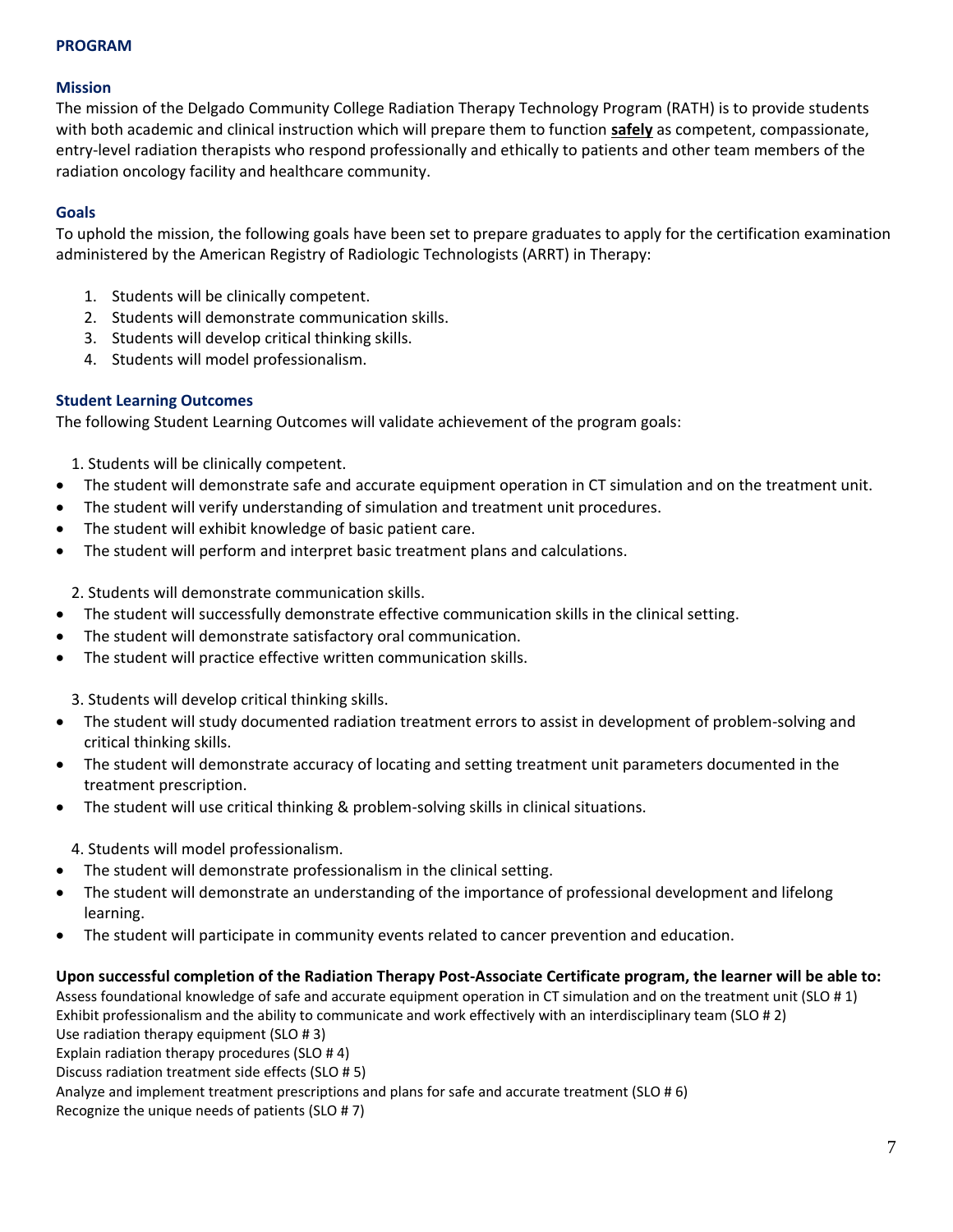### **Objectives**

The objectives of the radiation therapy technology program are to provide the technical and scientific background of radiation therapy technology with the necessary communication techniques essential for the application of learned concepts. Upon completion of the program, the student is eligible to take the American Registry of Radiologic Technologists (ARRT) examination in Therapy and is also qualified to become licensed in the state Louisiana and other states that may have specific licensure requirements.

### **Goals and Benchmarks**

The radiation therapy technology program serves students seeking meaningful careers as radiation therapists, who assist physicians in the field of Radiation Oncology in the treatment of patients with cancer or other life- threatening diseases that are cured or abated through the use of therapeutic radiation.

It is the goal of the Radiation Therapy Technology Program to:

- Offer courses that prepare students for entry level positions in the field of Radiation Therapy.
- Have graduates attain job placement rate greater than 85% within twelve months of graduation.
- Prepare and qualify students to sit for the American Registry of Radiologic Technologists certification exam in Therapy with a cumulative average for all students of at least 80%.
- Maintain an average course completion rate of not less than 80%.
- Offer students the requisite scientific knowledge, practical skills, and general education to perform their job duties effectively and efficiently.
- Encourage graduates to pursue advanced degrees or advanced certification and to instill the desire for lifelong learning.
- Upon graduation, the radiation therapist with high ideals should be a top professional in the Radiation Therapy profession.

#### **Admission**

For information regarding technical standards, prerequisite courses, admission policies, tuition and fees, refund policies, academic calendars, academic policies, and criteria for transfer, credit please see the Delgado Community College website at [www.dcc.edu](http://www.dcc.edu/) .

The radiation therapist provides professional care as a member of the Oncology team by using ionizing radiation to treat patients with malignant or life-threatening diseases; the therapist does this in accordance with established departmental, state and *The Joint Commission* policies. It is essential that the therapist maintain a high level of quality work and professionalism at all times. Credentialing is also to be maintained as mandated by national and state organizations and regulations.

#### **ASRT Practice Standards for Medical Imaging and Radiation Therapy**

The American Society of Radiologic Technologists (ASRT) is the premier professional association of people working in medical imaging and radiation therapy. The mission of the American Society of Radiologic Technologists is to advance and elevate the medical imaging and radiation therapy profession and to enhance the quality and safety of patient care. The ASRT Office of Practice Standards was established in 2004. These practice standards serve as a guide for the medical imaging and radiation therapy profession. These standards define the practice and establish general criteria to determine compliance. Practice standards are authoritative statements established by the profession, through evidentiary documentation, for evaluating the quality of practice, service and education provided by individuals within the profession. A copy of the **Radiation Therapy Practice Standards** (Effective June 20, 2021) can be found at the following link: [https://www.asrt.org/docs/default-source/practice-standards/asrt-practice-standards-for-medical-imaging](https://www.asrt.org/docs/default-source/practice-standards/asrt-practice-standards-for-medical-imaging-and-radiation-therapy.pdf?sfvrsn=de532d0_24)[and-radiation-therapy.pdf?sfvrsn=de532d0\\_24](https://www.asrt.org/docs/default-source/practice-standards/asrt-practice-standards-for-medical-imaging-and-radiation-therapy.pdf?sfvrsn=de532d0_24)

### **Radiation Therapist Job Description**

The **Radiation Therapy Practice Standards** describe the essential responsibilities and functions of a Radiation Therapist. The document outlines the Scope of Practice, along with Clinical, Quality, and Professional Performance Standards. Required communication skills, work environment, and equipment, along with physical, mental, and human relations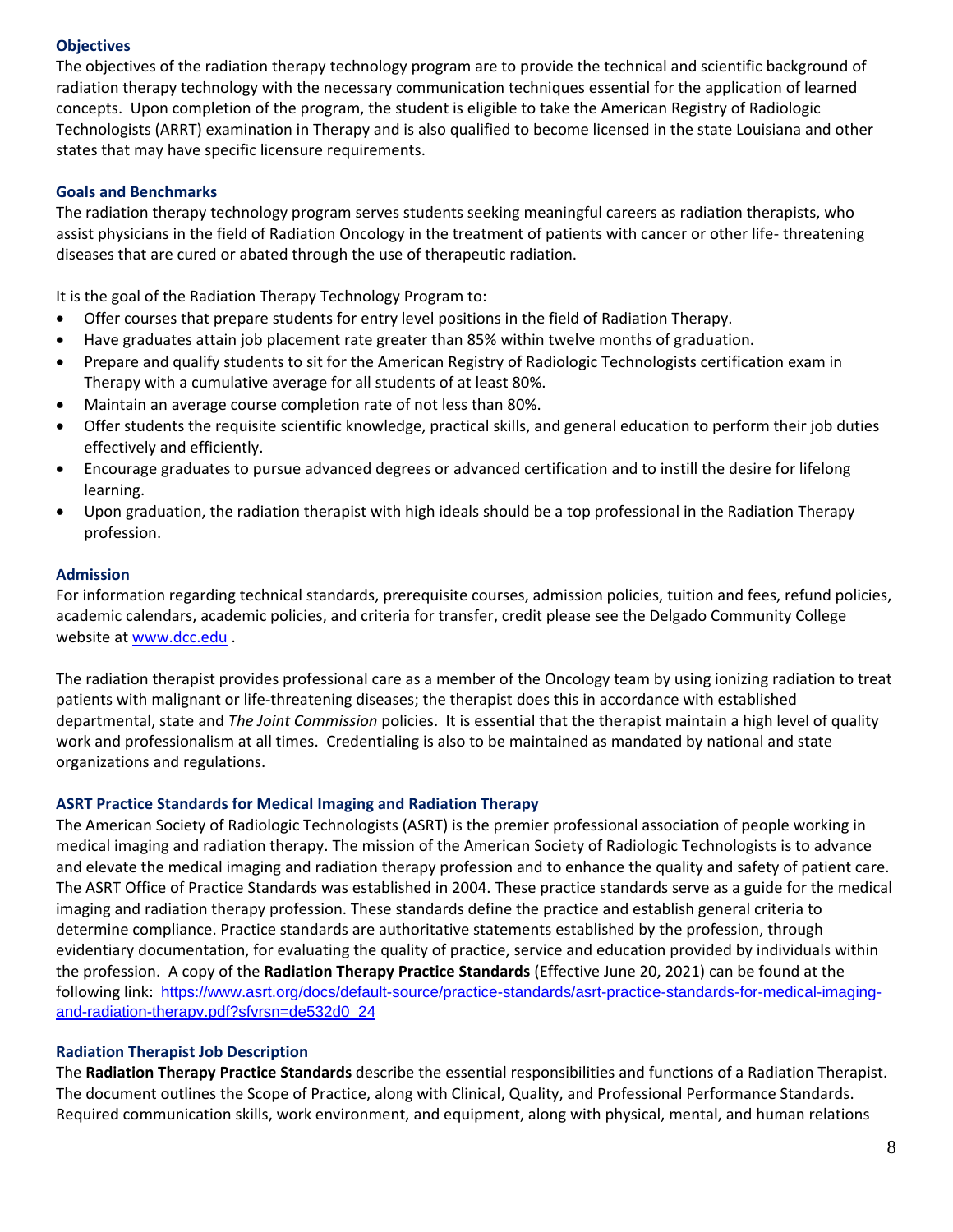involvement are defined so the prospective radiation therapy student can judge his/her own capabilities in performing the required tasks.

### **COMMUNICATION SKILLS**

■ A radiation therapist must have the ability to communicate in English both verbally and in writing. The therapist must also be able to communicate effectively by telephone. He/she must be able to communicate successfully and pleasantly with the public.

#### **WORK ENVIRONMENT**

- The radiation therapists work day is 8 ½ hours (including a half hour lunch break.) Two 15-minute work breaks may be taken depending on the treatment schedule or clinical rotation.
- The radiation therapist works in an environment that has:
- Hard floors
- Continuous low-level noise from equipment
- High and low light environments
- Exposure to a variety of stimuli that demand physical and mental agility
- **EXED** Some hazardous materials that are regulated by OSHA and other regulatory agencies

#### **EQUIPMENT**

The radiation therapist must have the ability to operate a variety of computers and equipment used in a radiation oncology department including:

- Radiography equipment such as CT scanners, fluoroscopic units, x-ray machines, MV Imager, KV Imager, & Cone Beam CT
- High dose rate equipment such as linear accelerators, high dose rate remote after loading equipment (brachytherapy). When working in treatment planning, observe with radioactive sources used for implants.
- Block cutter and alloy melting pot; power tools
- Customized fabrication of treatment devices (alpha cradles, aquaplast, vac bags)
- Calipers for measuring patients
- Standard computers, treatment planning computers and computers that are associated with x-ray and treatment machines
- Digital imaging display, PACS, Personal monitoring devices

### **PHYSICAL INVOLVEMENT**

The radiation therapist must have the ability to:

- Stand and walk for up to 8 hours a day
- Hand movement hands are used continuously when maneuvering patients, equipment, handling films, writing in charts and operating miscellaneous equipment
- **E** Lift and/or move equipment or supplies weighing up to 50 pounds, unassisted
- Lift patients with assistance; assist ambulatory patients without assistance
- Push or pull wheelchairs, stretchers, carts and other equipment
- Assist patients on to and off of exam and treatment tables
- Reach overhead to place blocks and treatment accessories in treatment unit and retrieve items from storage units.
- Bend or squat when maneuvering the patient from wheelchair to treatment or exam table, lifting equipment and supplies
- Push and pull free-standing cassette (film) holder in order to take verification films in the treatment room
- Carry cassettes, films and other supplies weighing up to 25 pounds.

#### **MENTAL INVOLVEMENT**

The radiation therapist must have the ability to:

- Understand and interpret written and verbal instructions
- Use good judgment in performing simulations, treatment planning, and therapeutic treatments
- Communicate verbally, electronically, and in writing
- Perform necessary mathematical and statistical operations
- Operate computers

#### **HUMAN RELATIONS INVOLVEMENT**

The radiation therapist must have the ability to:

- Work cooperatively and respectfully with peer group
- Work cooperatively and respectfully with all members of the interdisciplinary cancer team and specialists from other medical and non-medical fields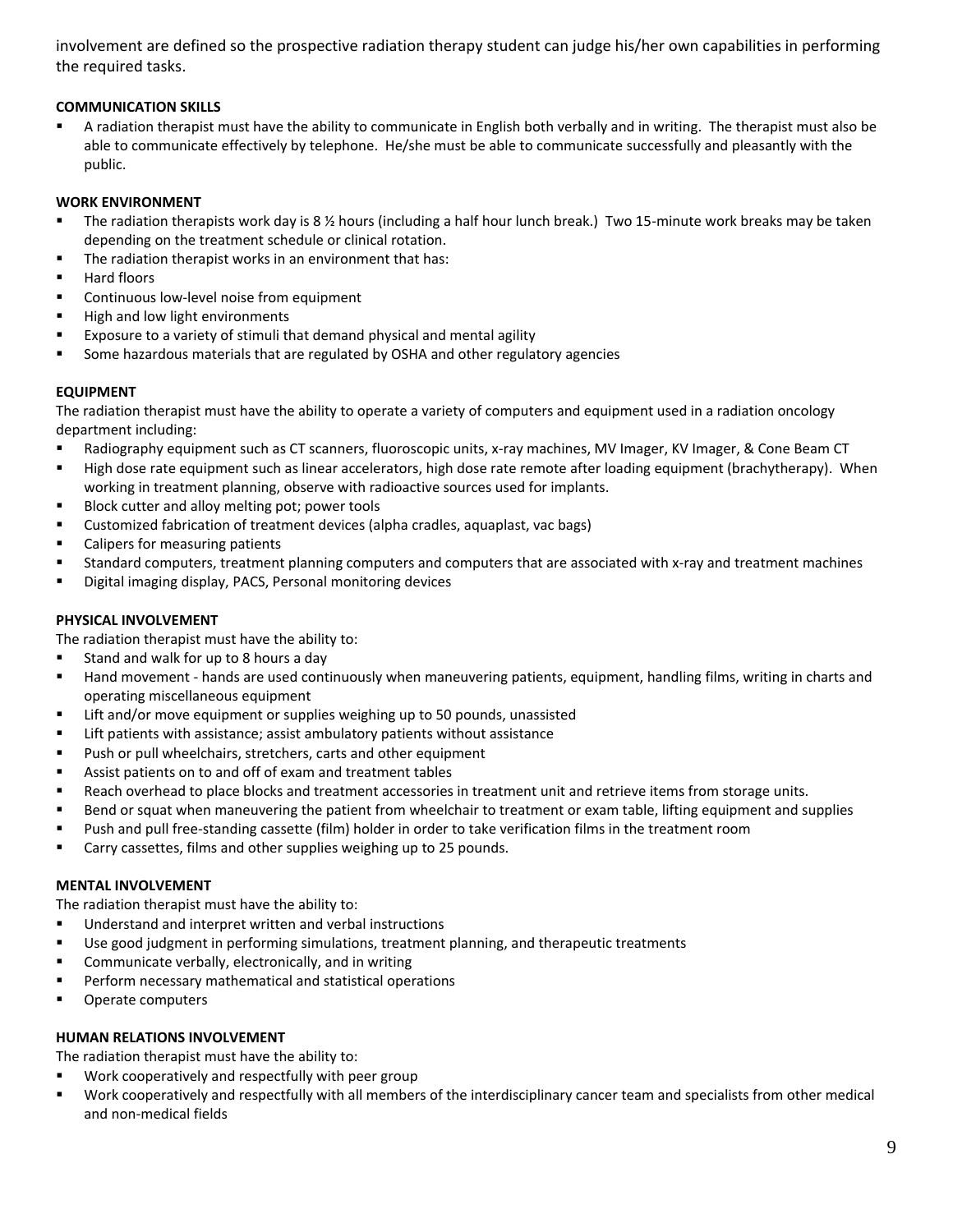- Interact with patients in a concerned and compassionate manner
- Respond positively to supervision and accept suggestions
- Communicate politely and effectively by telephone and intercom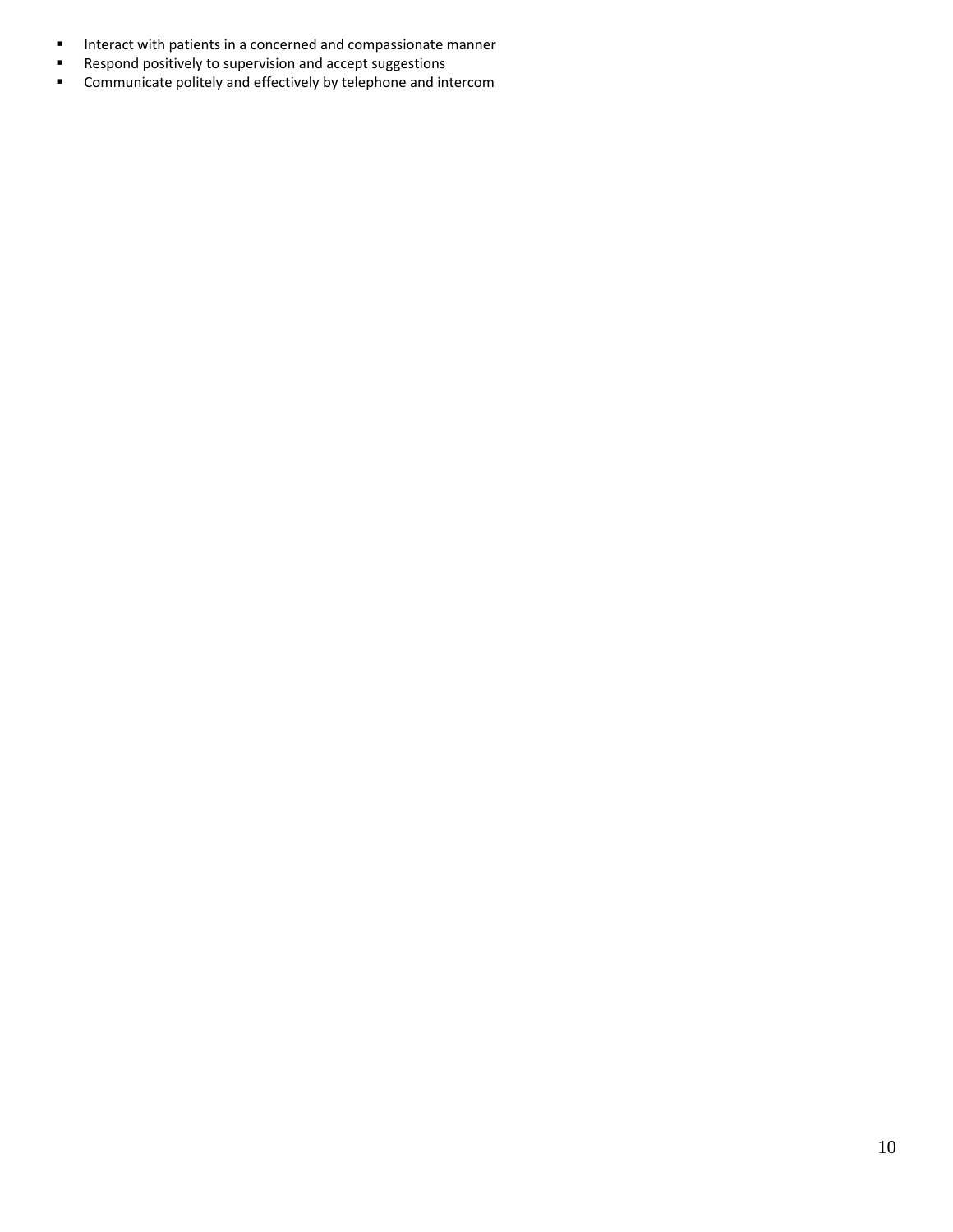#### **Program Accreditation**

• The radiation therapy program is accredited by the **Joint Review Committee on Education in Radiologic Sciences** (JRCERT).

Joint Commission on Education in the Radiologic Sciences [www.jrcert.org](http://www.jrcert.org/) 20 N. Wacker Drive, Suite 900 Chicago, Illinois 60606-2901 Phone (312) 704-5300 FAX (312) 704-5304

• The Joint Review Committee on Education in Radiologic Technology (JRCERT) Standards for an Accredited Educational Program in Radiation Therapy are designed to promote academic excellence, patient safety, and quality healthcare. The STANDARDS require a program to articulate its purposes; to demonstrate that it has adequate human, physical, and financial resources effectively organized for the accomplishment of its purposes; to document its effectiveness in accomplishing these purposes; and to provide assurance that it can continue to meet accreditation standards. The standards can be found at the following link: <https://www.jrcert.org/accreditation-information/accreditation-standards-2021/>

#### **Program Administration Medical Advisor**

**Program Director**

Troy Scroggins, M.D. Ochsner Clinic Foundation Radiation Oncology 1516 Jefferson Highway New Orleans, LA 70121 (504) 842-3440

Robin L. Wegener, M.S.,R.T.(R)(T)(ARRT) Delgado Community College Building 4, Room 124 615 City Park Avenue New Orleans, LA 70119 (504) 671-6230 (504) 577-7295 cell (504) 671-6236 VERT Classroom (Building 1, Room 312E4)

#### **Clinical Coordinator**

Dianna Lauve, M.S.,R.T.(R)(T)(ARRT) Delgado Community College Building 4, Room 124 615 City Park Avenue New Orleans, LA 70119 (504) 615-3981 cell (504) 671-6236 VERT Classroom (Building 1, Room 312E4)

### **Career Opportunities for Radiation Therapists/Professional Organizations**

The Radiation Therapist has career opportunities in a variety of areas. Therapists may be employed in hospitals, private clinics, public health facilities or in therapeutic radiography equipment sales and support. With more advanced training and education and/or certification, radiation therapists can become Certified Medical Dosimetrists (CMD) or Medical Managers/Administrators (MBA, MHA) or Medical Physicists (PhD). Please see the respective links for more information:

### **Radiation Therapist:**

American Registry of Radiologic Technologists <https://www.arrt.org/> Louisiana State Radiologic Technology Board of Examiners <http://www.lsrtbe.org/> Louisiana Society of Radiologic Technologists <http://www.lsrt.net/> American Society of Radiologic Technologists <http://www.asrt.org/>

#### **Certified Medical Dosimetrist:**

Medical Dosimetrist Certification Board <http://www.mdcb.org/> American Association of Medical Dosimetrists <http://medicaldosimetry.org/>

### **Management/Administration:**

The Society for Radiation Oncology Administrators <http://www.sroa.org/>

#### **Medical Physics:**

The American Association of Physicists in Medicine <http://aapm.org/default.asp>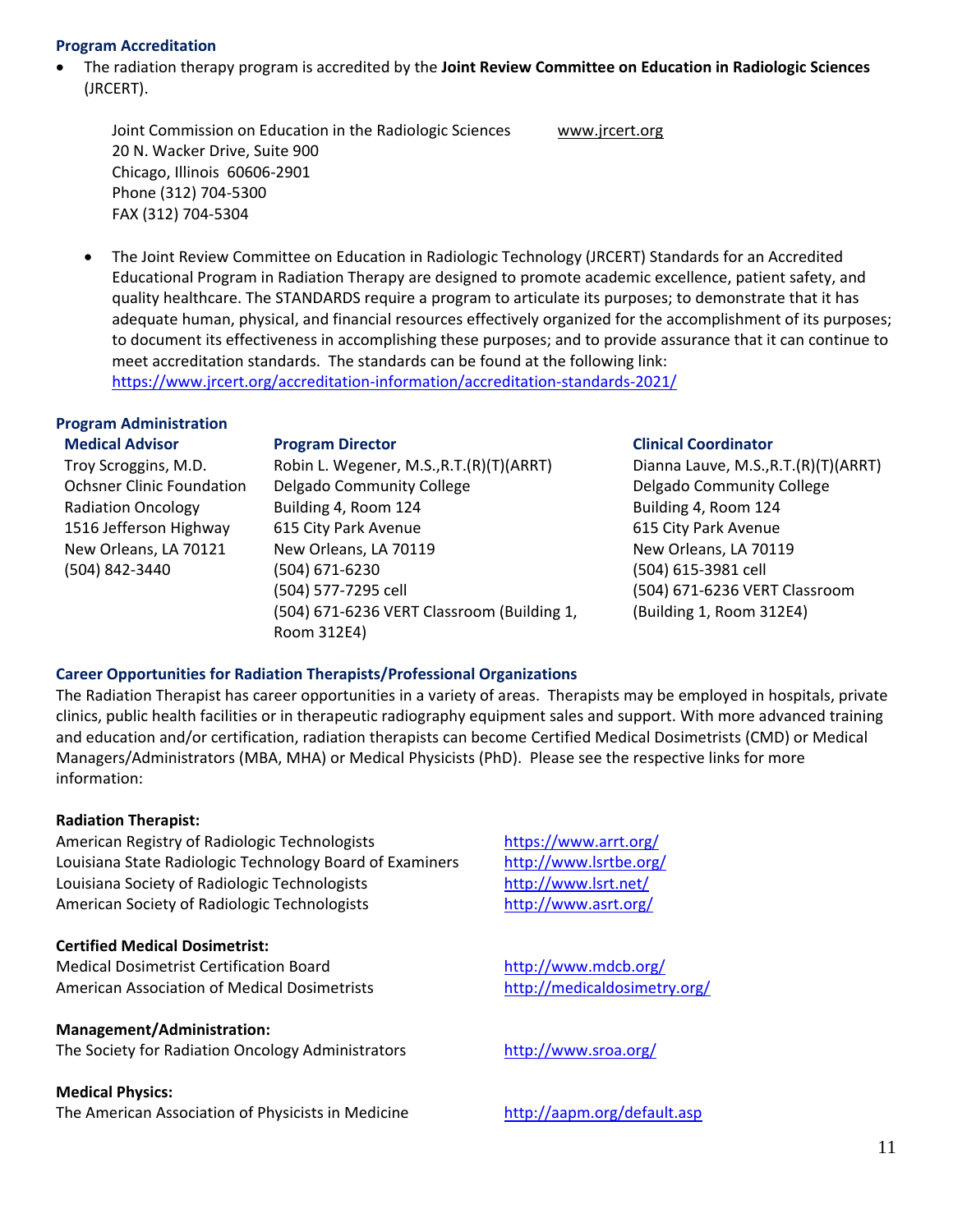### **CURRICULUM**

#### **Graduation Requirements**

The radiation therapy technology program at Delgado Community College is 16 months in length, with 33 credit hours earned upon completion of the program. Graduates are awarded a POST-ASSOCIATE CERTIFICATE (P.A.C.) upon completion by Delgado Community College and are qualified to sit for the national registry examination in the discipline of therapy administered by the American Registry of Radiologic Technologists.

The student enrolled in the program may devote no more than 10 hours per day and the total didactic and clinical involvement to not more than 40 hours per week.

A final grade of "C" or better must be earned in each Radiation Therapy course. It is a graduation requirement to pass at least two random, timed, proctored exams from Mosby's Radiation Therapy Exam Review book by Leia Levy during the final month of the program. The passing grade must be at least 90%.

A final competency evaluation is required in the last month of Clinical Practice IV and a score of 90% must be achieved for the student to graduate.

#### **Academic Standards**

- 1. Students will adhere to all the policies and procedures set forth in the Delgado Community College catalog and those contained in the Radiation Therapy Program Policy & Procedure Manual and Student Handbook.
- 2. The student must:
	- A. Maintain at least a 2.0 grade point average (GPA), a "C", in each and every professional Radiation Therapy course and a 3.0 grade point average (GPA), a "B" in RATH 242, Advanced Student Seminar. (Both based on a 4.0 point system)
	- B. Successfully complete the required clinical rotations, objectives, and competencies.
	- C. Maintain satisfactory patient care and ethical standards in clinical site.
	- D. It is a graduation requirement to pass at least two random, proctored, exams from Mosby's Radiation Therapy Exam Review book by Leia Levy during the final month of the program. The passing grade must be 90% or higher.
	- E. A final competency evaluation is required in the last month of Clinical Practice IV and a score of 90% must be achieved for the student to graduate.
- 3. Failure to meet any of the above requirements will result in termination from the program.
- 4. The grading system is as follows:

| <b>Numerical</b>  |     | Grade | <b>Quality Point Average</b> | Advanced Student Seminar |
|-------------------|-----|-------|------------------------------|--------------------------|
| 90-100%           | $=$ | А     |                              | $93-100% = A$            |
| 80-89%            |     | в     | З                            | $92 - 86\% = B$          |
| 70-79%            |     |       |                              |                          |
| $69\%$ or below = |     |       |                              |                          |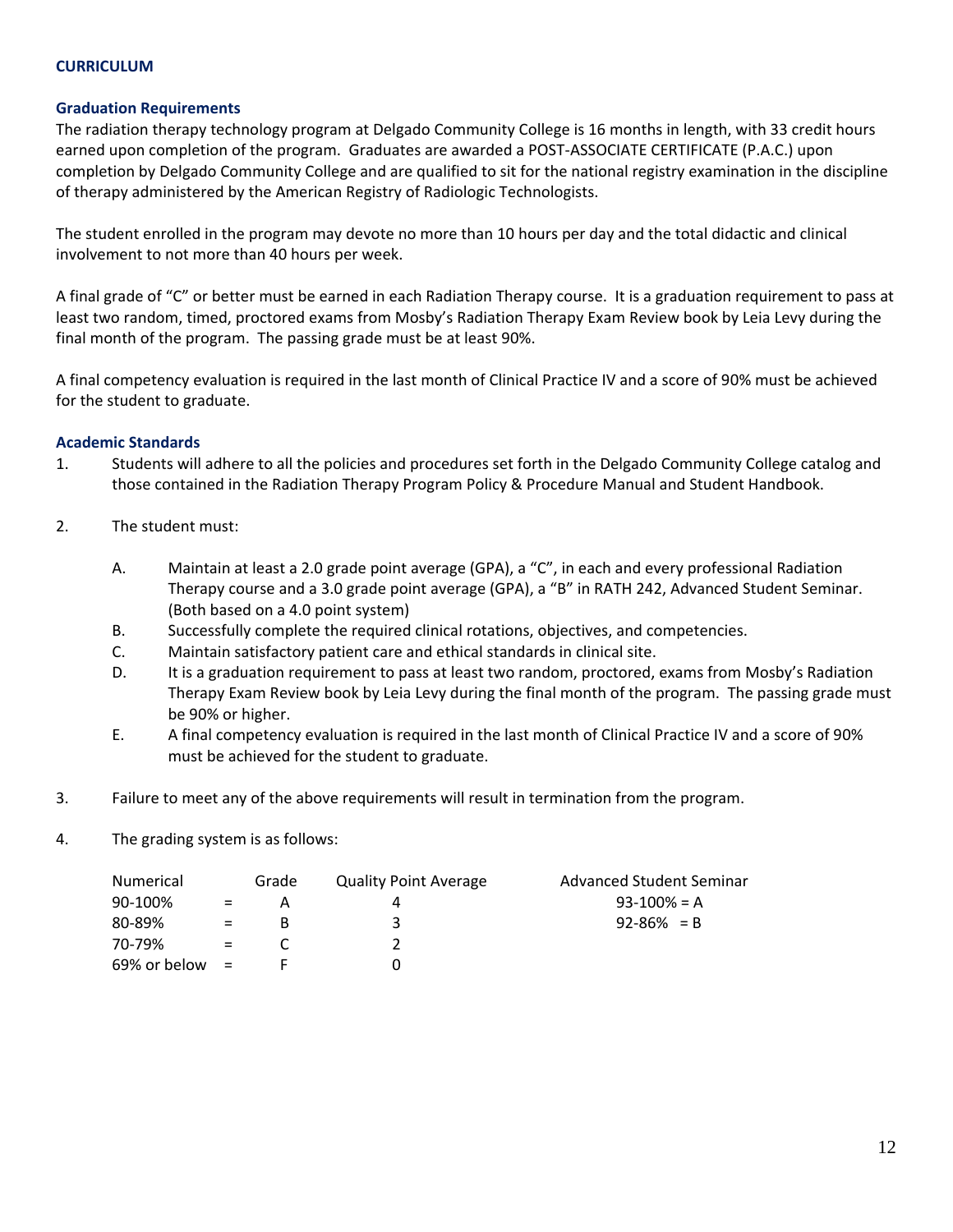#### **RATH Curriculum Sequence**

| Semester 1      | Courses <sup>*</sup>                            | <b>Credits</b> |
|-----------------|-------------------------------------------------|----------------|
| <b>RATH 210</b> | Principles and Practice of Radiation Therapy I  | 3              |
| <b>RATH 216</b> | <b>Oncologic Pathology</b>                      | $\overline{2}$ |
| <b>RATH 221</b> | <b>Radiation Biology</b>                        | $\mathbf{1}$   |
| <b>RATH 215</b> | <b>Clinical Practice I</b>                      | 3              |
| Semester 2      |                                                 |                |
| <b>RATH 213</b> | <b>Radiation Therapy Physics I</b>              | $\overline{2}$ |
| <b>RATH 212</b> | Dosimetry / Treatment Planning I                | $\overline{2}$ |
| <b>RATH 225</b> | <b>Clinical Practice II</b>                     | 3              |
| <b>RATH 246</b> | Imaging and Anatomy in Simulation               | 1              |
| <b>RATH 223</b> | <b>Radiation Therapy Patient Care</b>           | 1              |
| Semester 3      |                                                 |                |
| <b>RATH 230</b> | Principles and Practice of Radiation Therapy II | 3              |
| <b>RATH 232</b> | Dosimetry and Treatment Planning II             | $\overline{2}$ |
| <b>RATH 233</b> | <b>Radiation Therapy Physics II</b>             | $\overline{2}$ |
| <b>RATH 235</b> | <b>Clinical Practice III</b>                    | 3              |
| Semester 4      |                                                 |                |
| <b>RATH 248</b> | Quality Management / Operational Issues         | 1              |
| <b>RATH 242</b> | <b>Advanced Student Seminar</b>                 | 1              |
| <b>RATH 245</b> | <b>Clinical Practice IV</b>                     | 3              |
|                 |                                                 |                |

**Total Hours** 33

\* Sequence may vary due to rotation of starting semester but all courses are offered in a sequence that begins with the fundamentals and progresses to more difficult material.

### **Course Descriptions**

### **RATH 210 Principles and Practice of Radiation Therapy I**

The principles and practice content for radiation therapy provides an overview of cancer and the specialty of radiation therapy. Historic and current aspects of cancer treatment are covered, along with the roles and responsibilities of the radiation therapist.

### **RATH 216 Oncologic Pathology**

Introduction of the study of disease in two parts – general pathology and neoplasia. The focus of the course is on neoplasia; diagnosis, grading and staging, prognostic factors and patterns of spread.

### **RATH 221 Radiation Biology**

Radiation biology content presents basic concepts and principles including interactions of radiation with cells, tissues and the body as a whole, and resultant health effects. This content discusses the theories and principles of tolerance dose, time-dose relationships, fractionation schemes and the relationship of these principles to the clinical practice of radiation therapy.

### **RATH 246 Imaging and Sectional Anatomy in Simulation and Treatment Planning**

This course is designed to establish a knowledge base in factors that govern and influence the recording of radiographic images in patient simulation, treatment planning and treatment verification in radiation oncology. Normal sectional anatomy via diagrams and Radiologic images will be presented.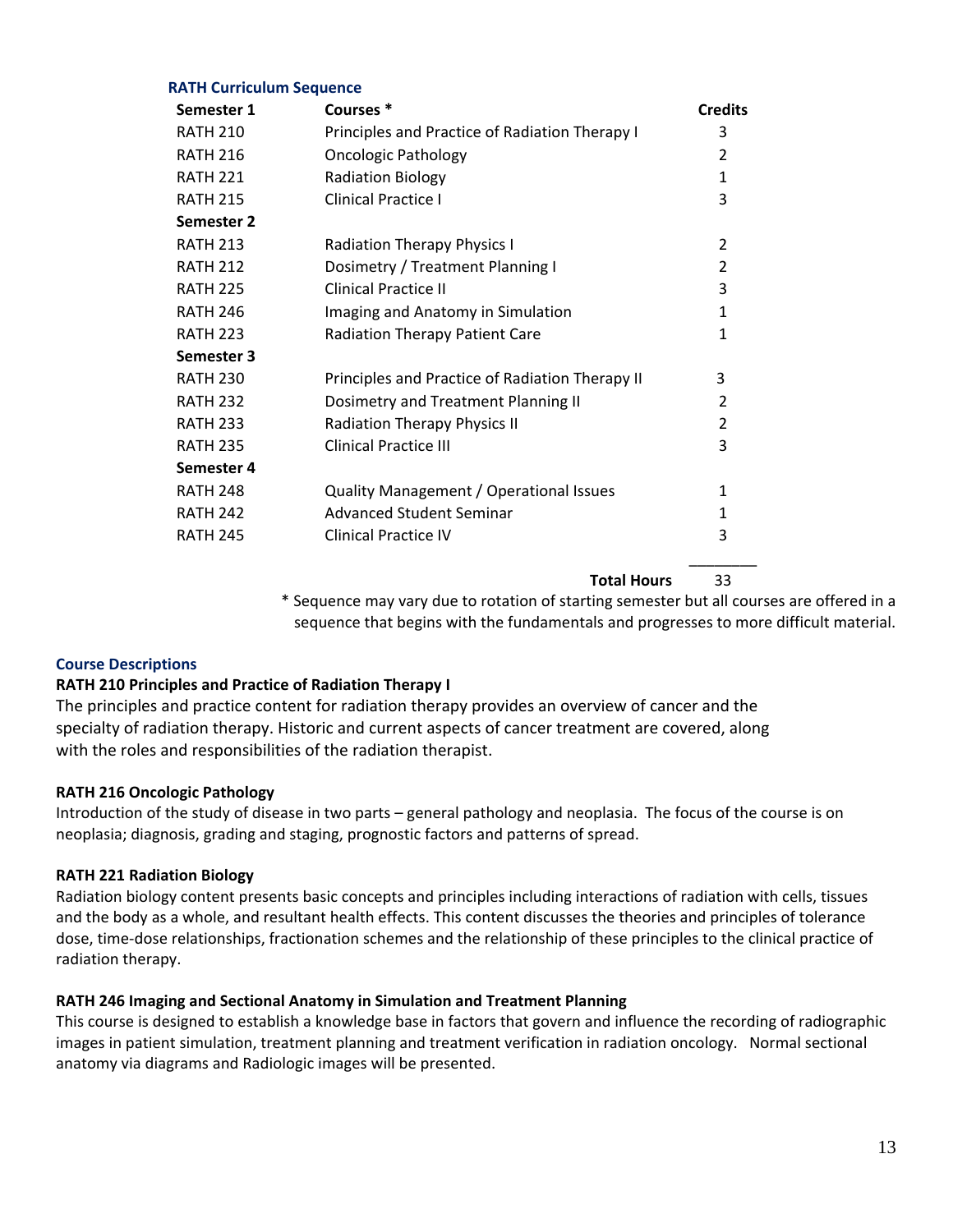### **RATH 215, 225, 235, 245 Clinical Practice I, II, III, IV**

The clinical practice content is designed to provide sequential development of patient care and procedural information specific to radiation therapy. Through structured sequential assignments in clinical facilities, radiation therapy students are introduced to team practice, patient-centered clinical practice and professional development. These concepts are initially discussed, examined and evaluated in the classroom prior to clinical rotations.

### **RATH 212 Dosimetry and Treatment Planning I**

Treatment planning content explains factors that influence clinical planning of patient treatment. This includes isodose descriptions, patient contouring, radiobiologic considerations, dosimetric calculations, compensation and clinical application of treatment beams. Optimal treatment planning is emphasized, and particle beams, stereotactic and emerging technologies are presented.

### **RATH 213 Radiation Therapy Physics I**

Radiation physics content establishes a basic knowledge of physics as it applies to the clinical setting. Fundamental physical units and measurements, basic principles, atomic structure and types of radiation are discussed. Also presented are the fundamentals of x-ray generating equipment, x-ray production and x-ray interactions with matter.

### **RATH 223 Radiation Therapy Patient Care**

Patient care content for radiation therapy provides students with foundational concepts and competencies in evaluation of patients before and after treatment delivery. The various psychological and physical needs and factors affecting treatment outcome will be presented. Both routine and emergency care procedures are discussed.

### **RATH 230 Principles and Practice of Radiation Therapy II**

The principles and practice content for radiation therapy examines the management of neoplastic disease and promotes both critical thinking and ethical decision-making. The epidemiology, etiology, detection, diagnosis, treatment and prognosis of neoplastic disease are evaluated in relation to histology, anatomical site and patterns of spread. The radiation therapist's responsibility in the management of neoplastic disease will be examined and linked to specific professional skills within their scope.

### **RATH 232 Dosimetry and Treatment Planning II**

Advanced dosimetry and treatment planning. This course presents the more complex aspects of therapeutic calculation and treatment planning. Students are introduced to isodose curves, isodose curve summation and advanced modality planning.

### **RATH 233 Radiation Therapy Physics II**

Content is designed to review and expand concepts and theories in radiation physics. Detailed analysis of the structure of matter, properties of radiation, nuclear transformations, production and interactions of ionizing radiations are emphasized. Treatment units used in external beam therapy, measurement and quality of radiation, absorbed dose, dose distribution and scatter analysis are among the concepts presented.

### **RATH 242 Advanced Student Seminar**

This course is intended to be a practical examination of all course work relevant to treatment planning, physics, oncology nursing, and radiobiology and the application of this knowledge in the clinical setting.

### **RATH 248 Quality Management and Operational Issues**

Quality management, quality assurance, safety and operations content describe the development of a culture of safety through quality control and assurance checks. This process includes the clinical aspects of patient care, medical records, treatment delivery, localization equipment and treatment planning equipment. The role of the various radiation therapy team members in quality management will be discussed as well as the legal and regulatory implications for maintaining optimal patient care. Accreditation agencies and the radiation therapist's role in the accreditation process will also be covered.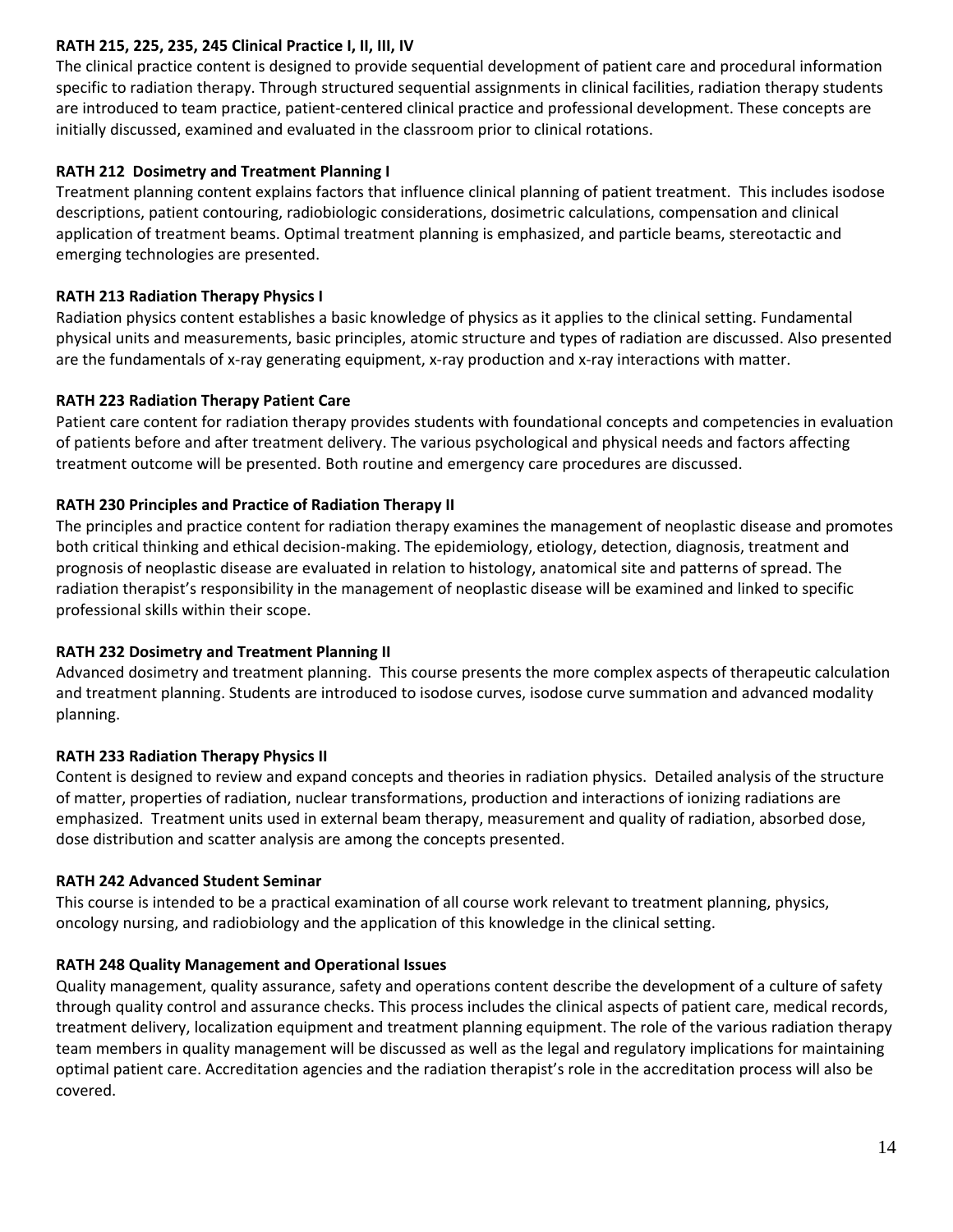### **REQUIRED TEXTBOOKS, RECOMMENDED BOOKS/REFERENCES, AND RESOURCES**

Students should develop a professional library to retain during their career. All texts listed below are considered part of the radiation therapist's professional library.

| <b>Required Textbooks</b>                                                             | Author(s)                     | <b>Edition</b> |
|---------------------------------------------------------------------------------------|-------------------------------|----------------|
| Principles and Practice of Radiation Therapy                                          | Washington, Leaver &<br>Trad  | 5th            |
| Mosby's Radiation Therapy: Study Guide and Exam Review                                | Levy                          | 1st            |
| Pathology for the Health-Related Professions                                          | Damjanov                      | $5th$ or $6th$ |
| Primer of Medical Radiobiology                                                        | <b>Travis</b>                 | 2nd            |
| Portal Design in Radiation Therapy                                                    | Dasher                        | 3rd            |
| The Physics & Technology of Radiation Therapy                                         | McDermott & Orton             | 2018           |
| Radiation Therapy Essentials: Board Preparation Tool                                  | Vann                          | 1st            |
| <b>Recommended Books/References</b>                                                   | <b>Author</b>                 | <b>Edition</b> |
| CT Anatomy for Radiotherapy (DCC Library online)                                      | Bridge & Tipper               | $1st$ , $2nd$  |
| <b>Applied Physics for Radiation Oncology</b>                                         | Stanton & Stinson             | Revised        |
| Quality and Safety in Radiation Therapy                                               | Pawlicki                      | 1st            |
| The Physics of Radiation Therapy                                                      | Khan                          | 3rd            |
| Handbook of the Physics of Radiation Therapy                                          | Khan                          | 1st            |
| <b>Treatment Planning in Radiation Oncology</b>                                       | Khan                          | 4th            |
| The Basic Physics of Radiation Therapy                                                | Selman                        | 3rd            |
| Clinical Oncology: A Multidisciplinary Approach for Physicians and<br><b>Students</b> | Rubin                         | 8th            |
| <b>Technological Basis of Radiation Therapy</b>                                       | Levitt                        |                |
| <b>Towards Safer Radiotherapy</b>                                                     | Royal College of Radiologists | 2008           |
| NCRP Report #116                                                                      | <b>NCRP</b>                   |                |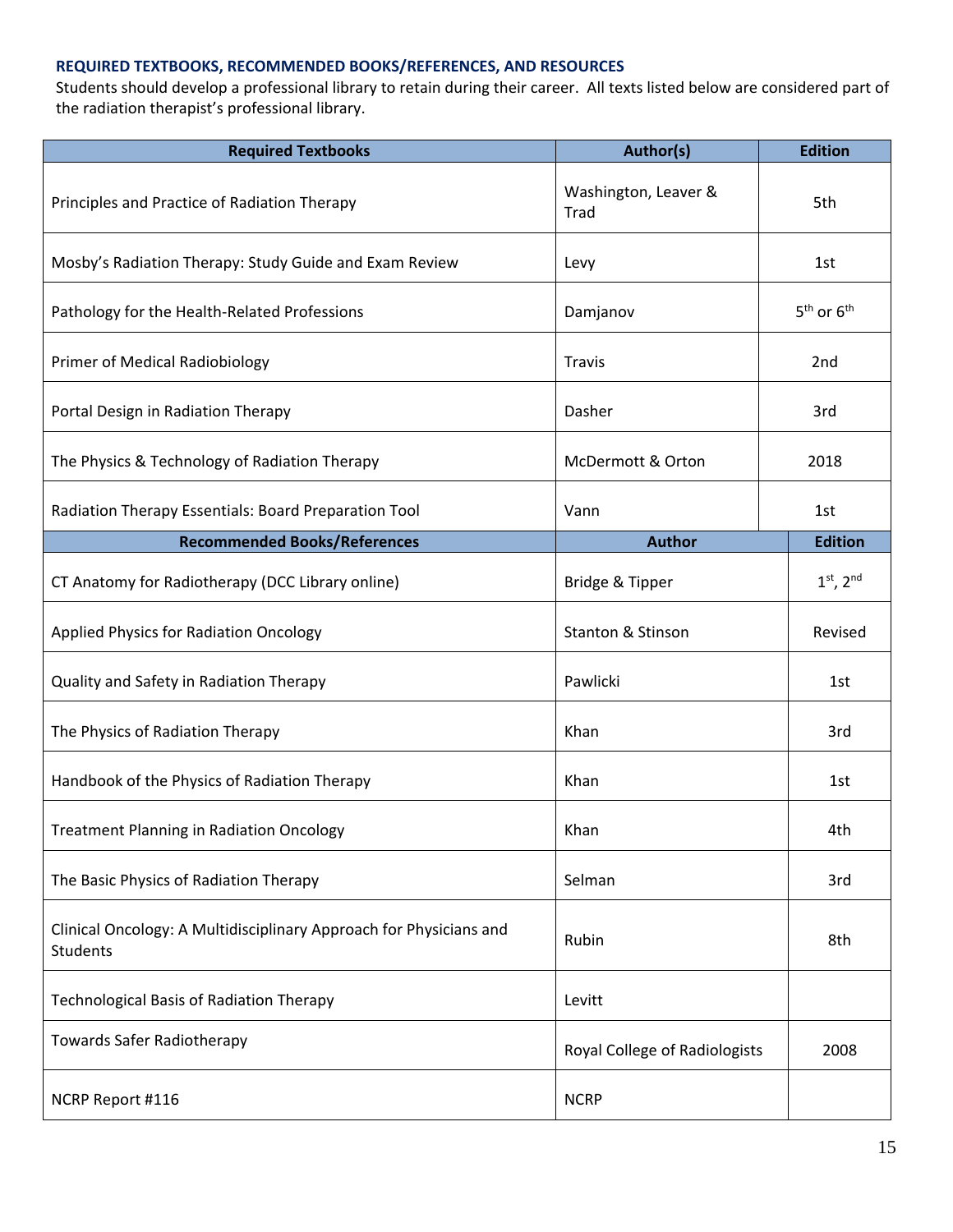| <b>Resources (Websites/Journals)</b> |                                                            | <b>URL</b>                                                |
|--------------------------------------|------------------------------------------------------------|-----------------------------------------------------------|
| Delgado                              | Canvas/Library                                             | www.dcc.edu                                               |
| Elsevier                             | Pageburst eBooks/Evolve Resources                          | https://evolve.elsevier.com/                              |
| The Point                            | Wolters Kluwer/Lippincott Williams & Wilkins               | http://thepoint.lww.com/faculty                           |
| <b>ARRT</b>                          | American Registry of Radiologic Technologists              | www.arrt.org                                              |
| <b>ASRT</b>                          | American Society of Radiologic Technologists               | www.asrt.org                                              |
|                                      | Journal(s)                                                 | Radiologic Technology                                     |
|                                      | <b>News Magazine</b>                                       | <b>Radiation Therapist</b>                                |
|                                      |                                                            | Scanner                                                   |
| <b>LSRTBE</b>                        | La. State Radiologic Technology Board of Examiners         | www.lsrtbe.org                                            |
| <b>LSRT</b>                          | Louisiana Society of Radiologic Technologists              | www.lsrt.org                                              |
| <b>AAPM</b>                          | American Association of Physicists in Medicine             | www.aapm.org                                              |
|                                      | Journal(s)                                                 | <b>Medical Physics</b><br><b>AAPM Reports</b>             |
| <b>NRC</b>                           | <b>Nuclear Regulatory Commission</b>                       | http://www.nrc.gov/reading-rm/doc-<br>collections/#cfr    |
| <b>ASTRO</b>                         | American Society of Therapeutic Radiation Oncologists      | https://www.astro.org/                                    |
|                                      | Journal(s)                                                 | <b>Practical Radiation Oncology</b><br><b>Red Journal</b> |
| <b>ROSEIS</b>                        | Radiation Oncology Safety and Education Information System | https://roseis.estro.org/                                 |
| <b>RT Review</b>                     | <b>Radiation Therapy Review</b><br>Radformation.com        | http://www.rt-review.com/<br>http://www.radformation.com/ |
| <b>NCRP</b>                          | National Council on Radiation Protection                   | http://www.ncrponline.org/                                |
| <b>ACR</b>                           | American College of Radiology                              | http://www.acr.org/                                       |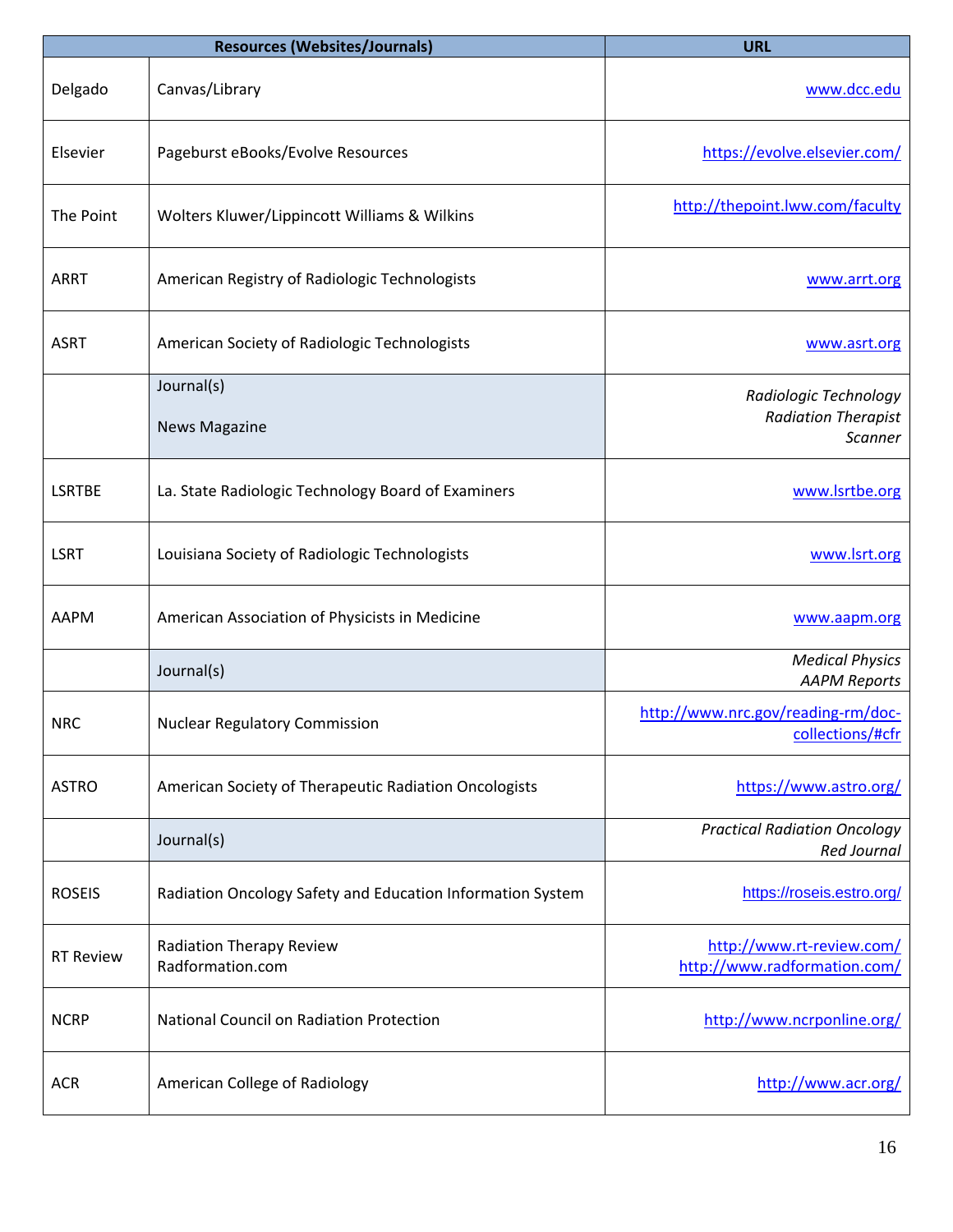| <b>MDCB</b>   | <b>Medical Dosimetry Certification Board</b>           | http://www.mdcb.org/             |
|---------------|--------------------------------------------------------|----------------------------------|
| AAMD          | American Association of Medical Dosimetrists           | http://www.medicaldosimetry.org/ |
| <b>JCAHO</b>  | The Joint Commission                                   | http://www.jointcommission.org/  |
| <b>FDA</b>    | U.S. Food and Drug Administration                      | http://www.fda.gov/              |
| <b>ROECSG</b> | Radiation Oncology Education Collaborative Study Group | https://roecsg.uchicago.edu/     |
| <b>RO-SSI</b> | Radiation Oncology Safety Stakeholders Initiative      | http://info.radoncssi.org/       |

### **City Park Campus**

#### **Library**

The Marvin E. Thames Sr. Learning Resource Center, on the City Park campus, provides valuable resources to assist students and faculty with their education needs. A wide array of online resources is provided to the Delgado Community College community. Students, faculty and staff may currently access these and many other online resources through Canvas and the Delgado web site,<https://dcc.libguides.com/library>

#### **VERT Classroom**

The Virtual Environment Radiotherapy Training (VERT) classroom also has reference books for radiation therapy student use. Students may sign out books with permission from the program director and/or clinical coordinator. The student must log books in and out of the classroom on the VERT Classroom Book Sign Out Sheet.

Desktop computers are also available to radiation therapy students in the classroom. Students must follow the college policy regarding computer use. No food or open drink container including cans are allowed in the VERT classroom. Water bottles and drinks with tops are approved.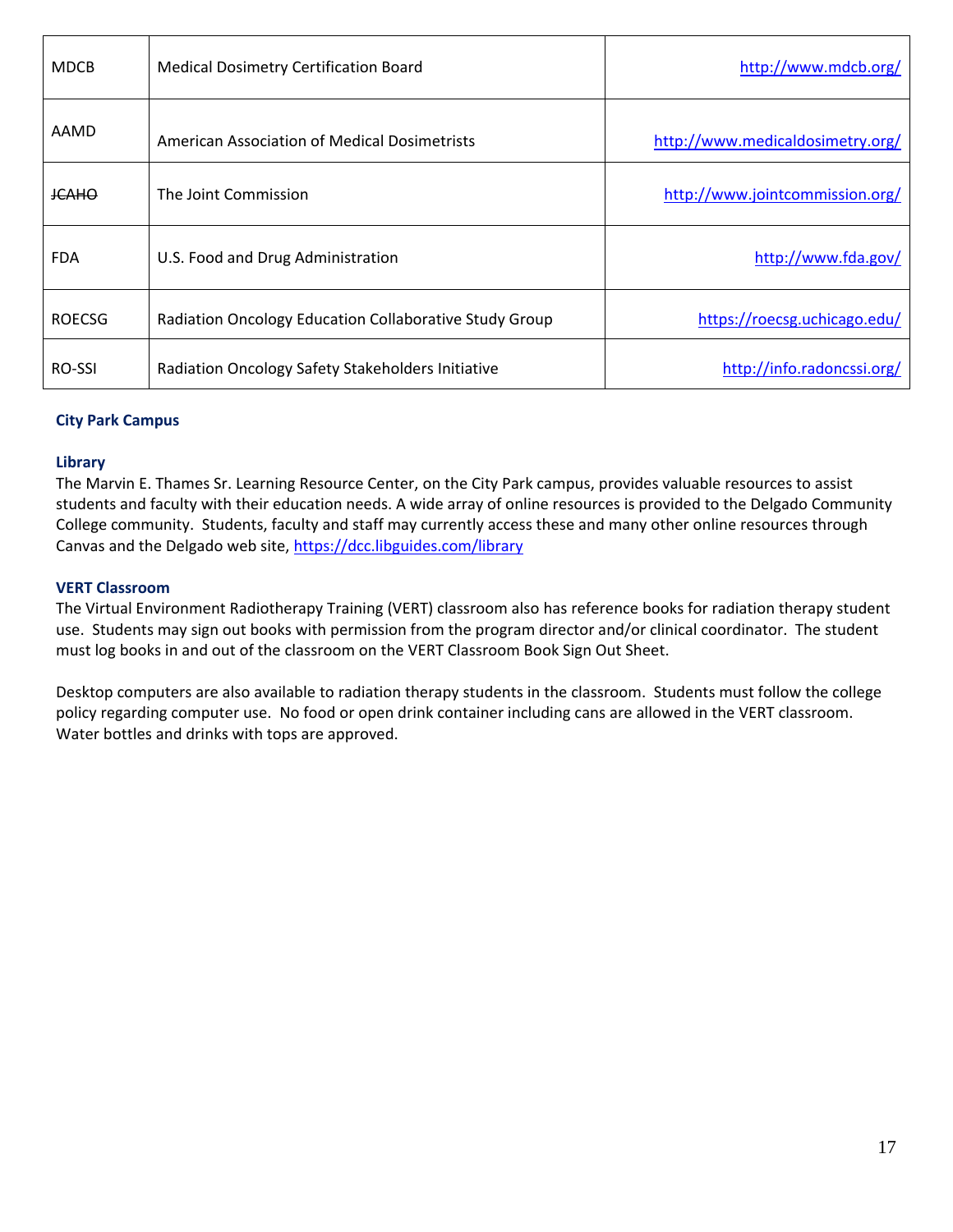#### **Withdrawal or Failure/Re-entry**

#### **WITHDRAWAL/RE-ENTRY**

A student may withdraw on his/her own accord from the program. The Delgado Community College withdrawal procedures will be followed.

Should the student in good standing wish to reenter at a later time, these are the policies set forth for reentering the program.

- A. The student in good standing wishing to reenter the program could reenter in the corresponding semester of the following program year.
- B. The student shall submit an application to reenter and must discuss his/her desire to reenter the program with the program director well in advance of the semester (s)he wishes to reenter.
- C. The student will be advised that (s)he shall be responsible for a reentry clinical competency evaluation. This is done in order to determine the student's clinical knowledge retained during the absence. Should the student fail the competency, (s)he will be counseled to repeat the clinical semester prior to re-entrance into the program.
- D. If the student withdraws before the completion of the first semester, (s)he will reapply and be considered as a new applicant.

### **WITHDRAWAL AND FAILURE**

A student who withdraws from or fails one or more courses in his/her major cannot proceed to the next level of course work or graduate. All course work must be successfully completed with a grade of "C" or better with the exception of RATH 242, Advanced Student Seminar.

Any student may re-enter the program only once. If a student fails any course in the major after re-entry, (s)he will not be granted permission to re-enter again.

If the student wishes to re-enter the program, the student must seek advisement from the program faculty in advance of planned re-entry. The student's academic record will be reviewed and a planned course of studies will be advised.

The student, at the time of advisement, should make it verbally known that (s)he will formally re-apply to the program upon completion of these courses. Upon re-application, consideration of the student will be based upon and according to:

- 1. program and college admissions criteria
- 2. competitive qualifications
- 3. success in the advised courses
- 4. available student space in affiliate hospitals
- 5. successful completion of the clinical competency evaluation

Each student who does not meet the 2.0 grade point average requirement will be counseled and given a document that states his failure and states the requirements for re-entering the program.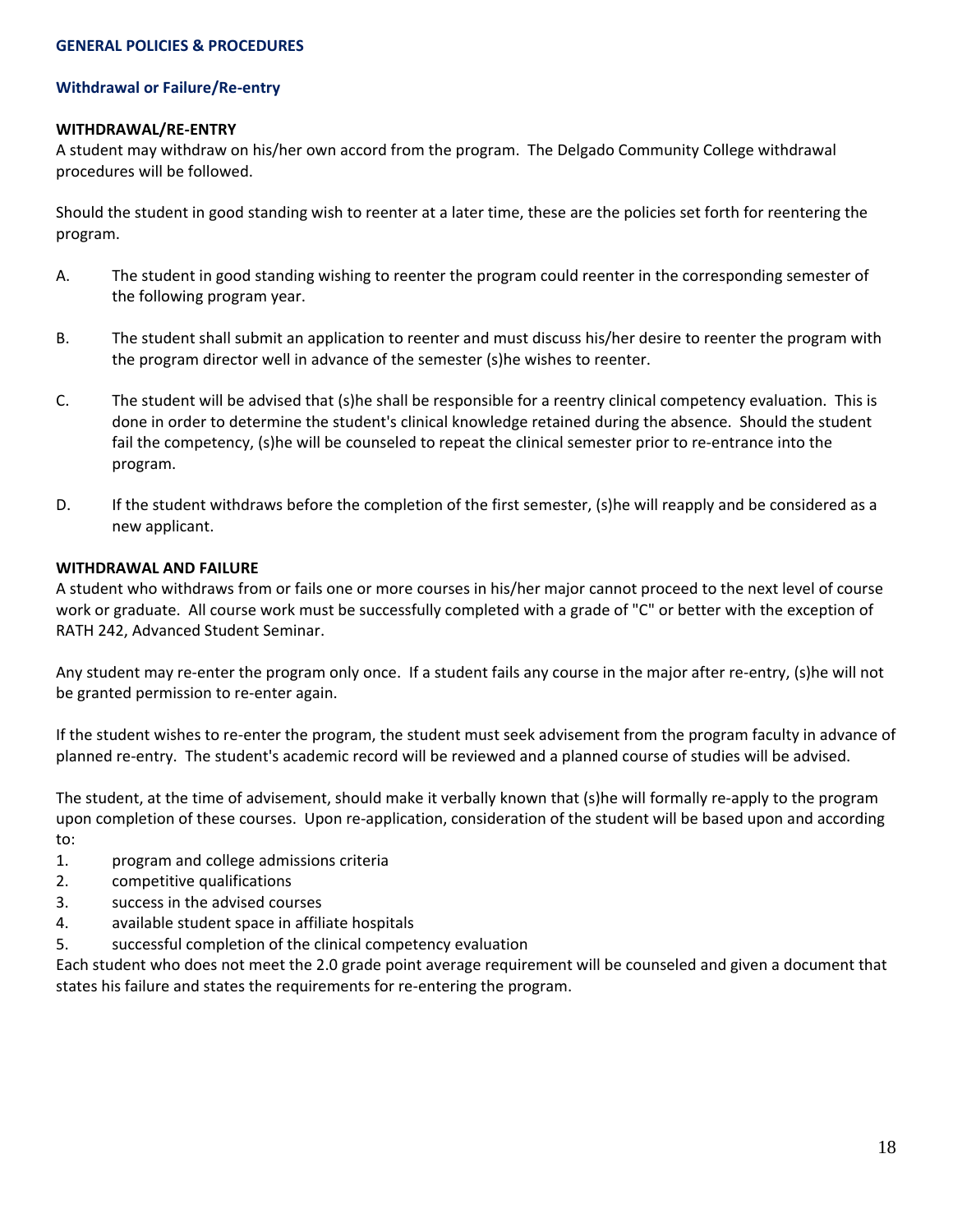### **Violation of RATH Policies/Disciplinary Action VIOLATION OF RATH POLICIES**

The Delgado Community College Radiation Therapy Technology Program's established policies and procedures must be adhered to by all students to effectively maintain a high quality of health care. These policies and procedures are administered to provide fair treatment to all students without partiality. The Program Director is the Chief Student Affairs Officer.

It is the responsibility of the student to conduct her/himself in a manner fitting an academic environment. In most cases, the exercise of good sense and judgment prevail. Disciplinary proceedings shall be enforced for any student who attempts to commit any of the following acts, but not limited to the following (subject to immediate dismissal where evidence is apparent):

- 1. Conviction of a felony.
- 2. Negligence in performance as a student radiation therapist, to include rudeness or discourteous treatment to a patient or staff members.
- 3. Affliction with any problem, disability or addiction which, in the opinion of the program faculty, would impair the student's professional performance.
- 4. Fraud or deceit.
- 5. Engagement in any practice in the clinical setting beyond the scope of duties permitted a student radiation therapist.
- 6. Violations of the Code of Ethics as established and found in this document.
- 7. Application of radiation to humans without a prescription from a licensed physician.
- 8. Inappropriate opinion and discussion about a patient's illness/prognosis with a patient, the patient's family, or in public.
- 9. Insubordination.
- 10. Theft of or damages to the property of the state, member of the school or clinical affiliate.
- 11. Excessive absences or tardiness.
- 12. Intentional obstruction or disruption of teaching, administration, disciplinary procedures or similar types of behavior.
- 13. Unauthorized use or possession of firearms, ammunition, or other dangerous weapons, substances, or materials on hospital/clinical site premises or Delgado Community College premises.
- 14. Physical abuse or threat thereof against any person on campus, at an affiliate hospital or at any collegeauthorized event, or other conduct which threatens or endangers the health and safety of any person(s).
- 15. Dishonesty, such as cheating or knowingly furnishing false information to the program.
- 16. Plagiarism, stealing or passing off the ideas or words of another as one's own, without crediting the source.
- 17. Forgery, alteration or misuse of documents, records or identification.
- 18. Use, possession or distribution of narcotics or dangerous drugs such as, marijuana, hallucinogens and other drugs which are not prescribed or expressly permitted by law.
- 19. Conduct which adversely affects the student's suitability as a member of the academic community (e.g. drunkenness, use of profanity, disorderly conduct, verbal abuse, harassment of others).
- 20. Aiding or inciting others to commit any act set forth above.
- 21. Evidence of intoxication or use of drugs on hospital premises or Delgado Campus.
- 22. Smoking in classrooms, laboratories, and other designated places as prohibited by law (i.e., smoke-free clinical sites)
- 23. Falsification of medical documents regarding patient care.
- 24. Disorderly conduct, or loud, indecent or obscene conduct or expression on hospital or college premises.
- 25. Failure to comply with directions issued by school officials.
- 26. Failure to comply with policies and procedures of affiliate hospitals.
- 27. Gambling in any form on college or hospital property.

Information Regarding **Academic Appeals** can be found at the following link:

<http://catalog.dcc.edu/content.php?catoid=32&navoid=4462>

Information regarding **Student Judicial Procedure** can be found at the following link:

<http://docushare3.dcc.edu/docushare/dsweb/Get/Document-80/>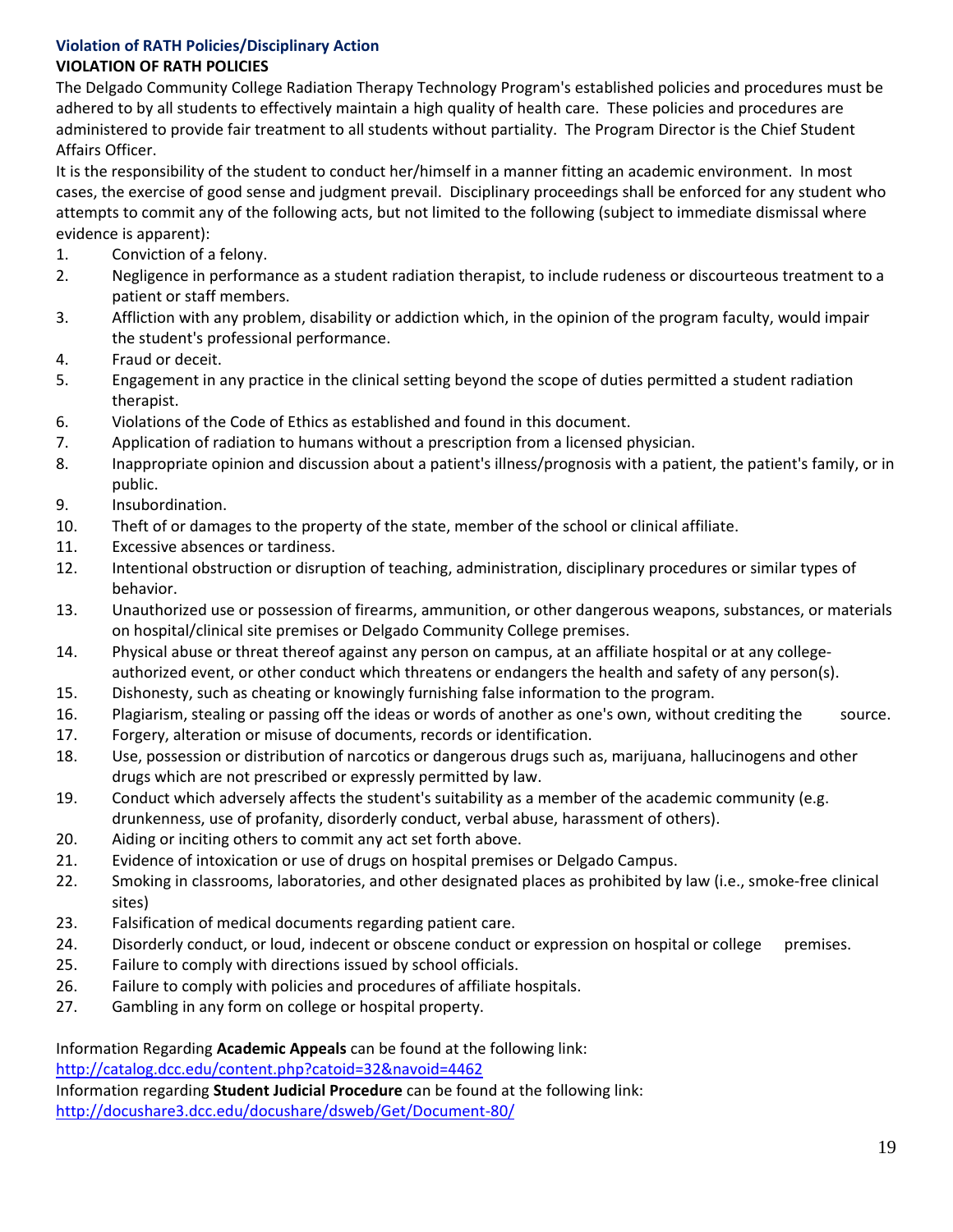### **DISCIPLINE APPEALS**

Any student, who has exhausted all the College Administrative appeals regarding academic matters, may appeal his/her grievances to the Louisiana Board of Trustees for the State Colleges and Universities and the Joint Commission on Education in the Radiologic Sciences.

Students are advised at orientation that they can contact the JRCERT at any time during their tenure with the program with a grievance or concern without going through the college/program appeals process. A direct appeal to the JRCERT will be resolved within a 30-day time frame from the date the program director is notified by the JRCERT. All records of the appeal will be kept by the program director.

> **Louisiana Board of Trustees for State Colleges and Universities** P.O. Box 3677 Baton Rouge, LA 70821-3677 Phone (225) 342-4253 FAX (225) 342-9318 or 6926

**Joint Review Committee on Education in Radiologic Technology** 20 N. Wacker Drive, Suite 2850 Chicago, Illinois 60606-3182 Phone (312) 704-5300 FAX (312) 704-5304 [www.jrcert.org](http://www.jrcert.org/)

The ruling of these two authorities is final and the matter, being closed at this level, may no longer be appealed.

#### **Substance Abuse**

Substance abuse is defined as using any chemical agent which can impair the students' mental status and reasoning ability, without regard to whether the said substance is legal, illegal or a prescribed medication. Delgado Community College prohibits the abuse of drugs including alcohol. It is unlawful to possess, use, or distribute illicit drugs on Delgado property, hospital property, or at any College-sponsored event whether or not the event occurs on campus.

Any student who has medications prescribed which may alter mental status and reasoning ability must have a written statement from the prescribing physician that he is able to perform the duties expected of a radiation therapy student. If at any time a student must take a prescribed medication which may impair the student's status and reasoning ability the program director should be notified immediately.

Any student who is suspected of substance abuse will be counseled by the program director, clinical coordinator, and director of Allied Health Admissions. If this group concurs that substance abuse is a problem to the student's physical or emotional well-being or potential hazard to the protection and safety of patients, other students, faculty, hospital staff and property, the student must be willing to submit to appropriate testing and counseling. The college provides counseling, referral services and other assistance to students who seek help with substance abuse problems through the Student Health Service (504) 671-5620.

All reports of alleged illegal use of any controlled substance by students should be treated as confidential and handled in accordance with the provisions of this issuance to protect the privacy of the individual.

Delgado Community College, as a recipient of federal grants and contracts is required to adhere to the provisions of the Drug Free Workplace Act of 1988. As an educational institution, Delgado Community College is committed to the good health and well-being of all of its students and is concerned about the personal problems of any student that could arise from the illegal use or abuse of any controlled substance.

#### **Be advised:**

All affiliate hospitals currently **REQUIRE** drug testing under a mandate from **The Joint Commission**. Some of our affiliate hospitals randomly test employees and students. Refusal to take these tests or failure of a drug test will result in elimination from the Radiation Therapy Technology program.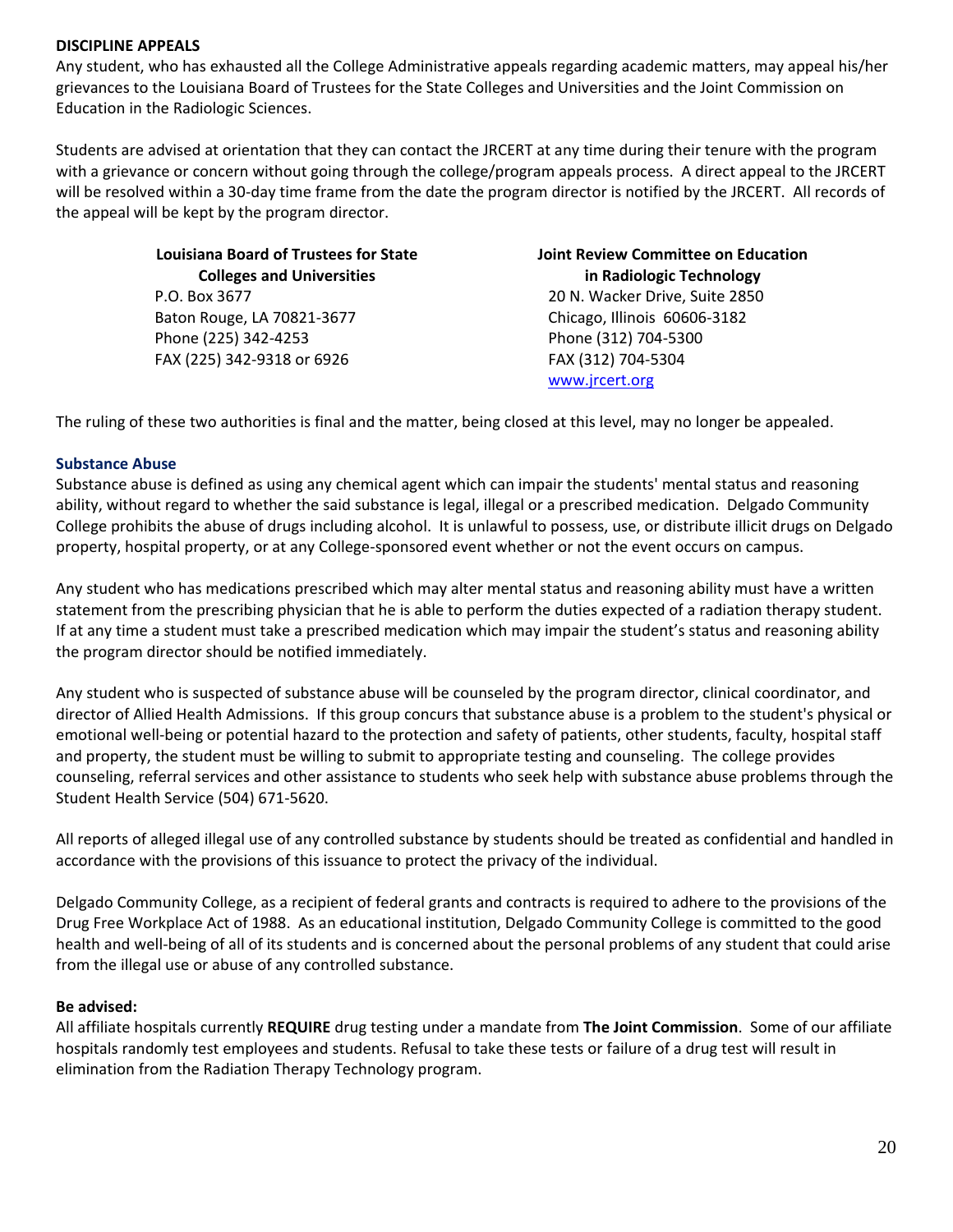#### **PROFESSIONAL BEHAVIOR AND INTEGRITY**

#### **ASRT Code of Ethics**

With complete awareness of medical ethics, this therapist uses understanding and precision to provide all phases of radiation therapy treatment delivery; provide appropriate patient care; maintain a safe environment; communicate effectively; maintain the ethical and professional values outlined in the American Society of Radiologic Technologists (ASRT) Code of Ethics.



#### **General Information**

- Students report to their assignments as scheduled for their clinical component, routine conferences, and attend classes as scheduled at Delgado Community College or at clinical sites.
- Students are rotated through the radiation oncology department of each clinical site for sufficient periods of time to obtain a complete range of experiences and for specialized clinical education.
- The student is responsible to the clinical preceptor and other designated personnel of his/her assigned hospital during clinical assignments. The student will be responsible for electronic sign in/out each day per instruction. The student shall always report his/her absence to the **clinical coordinator, program director and clinical preceptor**  before the hour the student is scheduled to report for duty.
- The student will ultimately be responsible to the program director and clinical coordinator for the sum total of clinical attendance and all performance evaluations.
- Students may not at any time take the place or assume the responsibility of qualified staff.

#### **Professional Conduct**

### **Use of Cell Phones & Other Personal Electronic Devices in the Workplace:**

The use of personal cell phones and other personal electronic devices in the workplace must comply with the guidelines established below:

• This policy applies to all radiation therapy technology students at every clinical site. Personal telephone calls must be kept to a minimum and made only during breaks and/or lunch periods.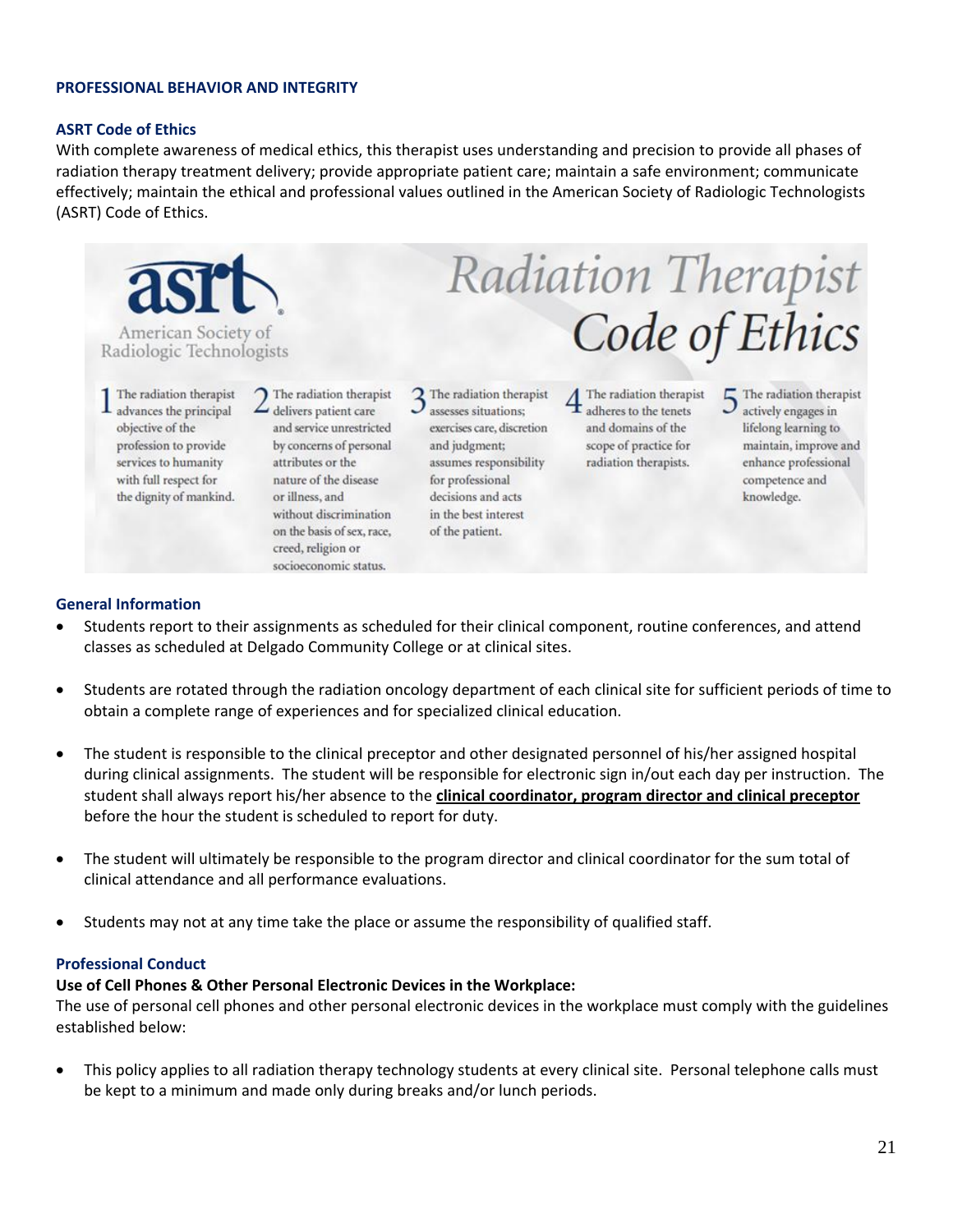- Student's friends and relatives should not call the department during clinic hours except in cases of emergency. Again, personal telephone calls must be kept to a minimum. Students cannot make long distance calls from department telephones. **Students may not carry cell phones in the clinic**. Cell phones should be off in didactic classes. Cell phone calculators may not be used in didactic classes.
- Personal cell phones and other personal communication or entertainment devices should be turned off or placed in the silent mode within clinical facilities, including public areas, in office and patient care areas.
- Headsets or ear pieces are not to be worn, even when not in use.
- Cell phones should be clearly out of view. Students may keep cell phones in lab coats, scrub pockets, iPad case, purse, or book sack.
- Unless it is an emergency, personal calls and text messages should be made during breaks and lunch periods away from simulation, treatment unit, treatment planning, and patient care areas.
- In order to protect confidentiality of patients, the taking of photographs or the recording of conversations in the workplace is strictly prohibited.

### **The Student Will:**

- not discuss the patient's ailments or diagnosis with the patient, his relatives, or the public. This information is confidential.
- practice proper patient care and radiation safety practices.
- not administer any treatment or take images without direct orders and a prescription from a physician. Students shall not image any human for experimental purposes. Unless under direct supervision, students will not operate equipment.
- refrain from discussing the personalities of staff members with the patients.
- be responsible to the clinical preceptor and/or designated personnel while in the hospital.
- not congregate or be boisterous in the halls or patient area.
- not eat or drink except in a designated staff lounge or other designated area, and never within sight of the patient.
- abide with organizational regulations governing smoking.
- except in emergencies and with permission of the clinical preceptor, not receive or make personal telephone calls from the department.
- inform the clinical instructors before leaving the assigned area or department at any time.
- Students will display **respect** to all persons (including instructors) in the department. Physicians and instructors will always be addressed by title. All patients and family members will be addressed as Miss, Ms., Mrs., or Mr., unless otherwise requested by that person. All Delgado radiation therapy students **must** identify themselves as students while in the program. Students should also introduce Delgado faculty when in the clinical area.

All of these things come into play when the clinical staff grades your performance. Refer to Student Performance Evaluations.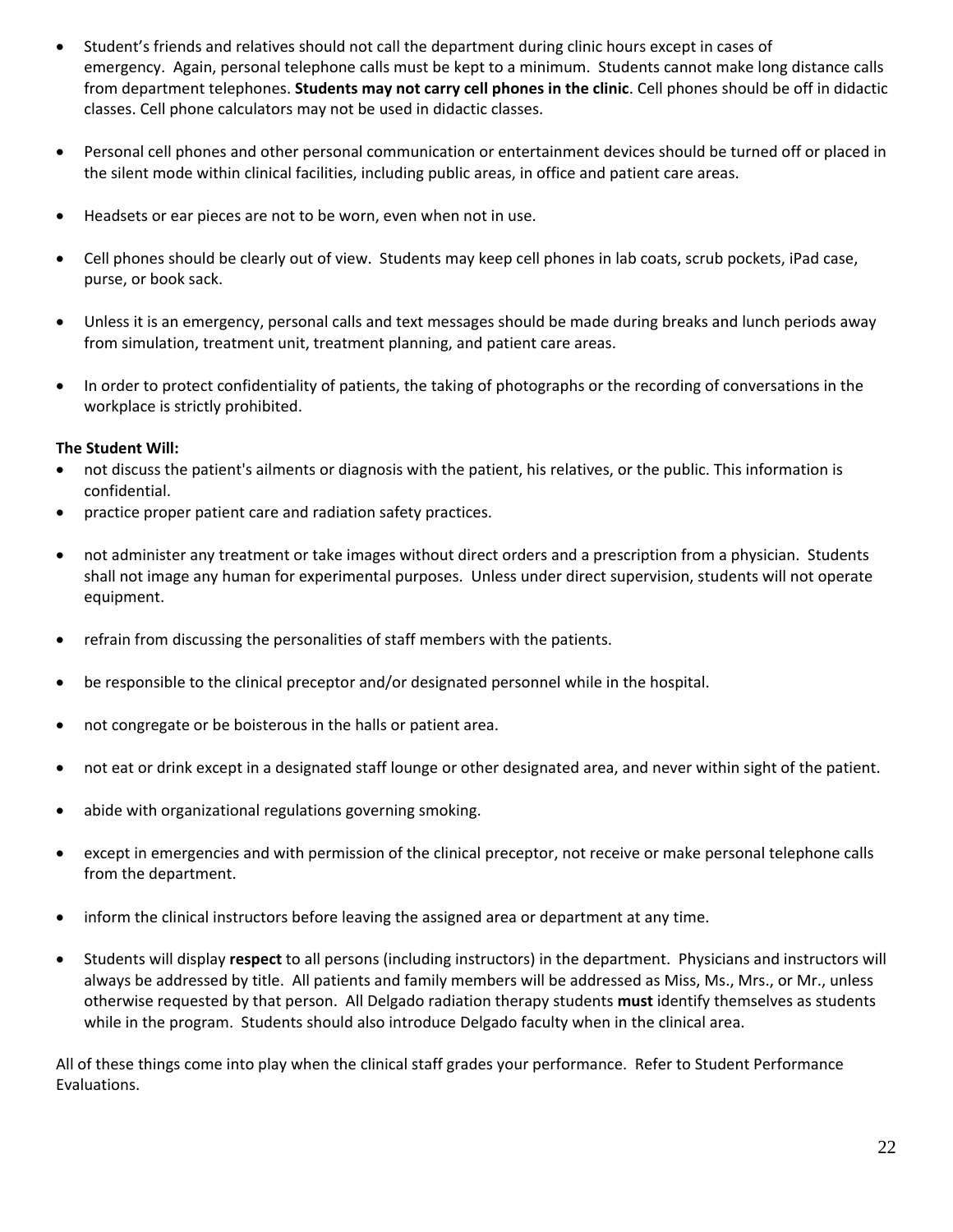### **Professional Appearance**

#### **RADIATION THERAPY PROGRAM - UNIFORM POLICY & INFORMATION**

#### **Dress Code**:

Students are expected to maintain dress standards required by the Delgado Community College Radiation Therapy Program. These include the highest standards of cleanliness, neatness, good taste and safety. Students who do not adhere to these standards may be required to leave the clinical area. Any lack of adherence will be reflected on the student evaluation and the final clinical grade for the semester. Any time missed for being sent home must be made up.

#### **Shoes**:

Clean, all white/grey, all leather shoes with a low or medium heel are required. Laces must be white/grey. The heel and toe are to be closed. Clogs are not acceptable. Rubber soles and heels are preferred. Be sure shoes and shoelaces are clean. White or coordinated color socks are allowed.

#### **Personal Hygiene**:

A neat, clean, fresh-smelling person is extremely important to the professional demeanor of a health professional. Cancer patients can be sensitive to some smells so only light perfume or cologne should be worn.

#### **Cosmetics**:

Makeup is to be used in moderation for daytime wear. Fingernails should be natural, short and neatly trimmed. Only neutral nail polish shades are allowed.

#### **Hair:**

Hair must be neat and clean, styled for safety and conservative in appearance, i.e. no bold color, style, or sculpturing. For your safety, no loose ties, ribbons, scarves, or adornments allowed. Long hair must be styled so that it does not fall in the front of the shoulders.

#### **Jewelry/Piercings**:

A watch may be worn. Apple/smart watches are not permitted. Small post earrings for pierced ears may be worn with the uniform. Students can wear no more than one earring per earlobe. Jewelry inserted in any other visible piercing will not be allowed. You may wear one ring or wedding set. Excessive jewelry will not be allowed.

#### **Tattoos**:

Visible tattoos must be covered by clothing.

#### **Electronics:**

All cell phones must be silenced at clinical sites. Rules will be outlined in orientation. Apple/smart watches are **not** permitted in class or clinical.

Students are not allowed to attend clinical out of uniform and must wear their uniforms to and from clinical in order to be ready to work upon arrival.

If employed, you are not allowed to wear the uniform from your place of employment to your program clinical site.

Surgical scrubs belonging to the hospital are only to be worn in the event you accompany a physician or physicist into surgery.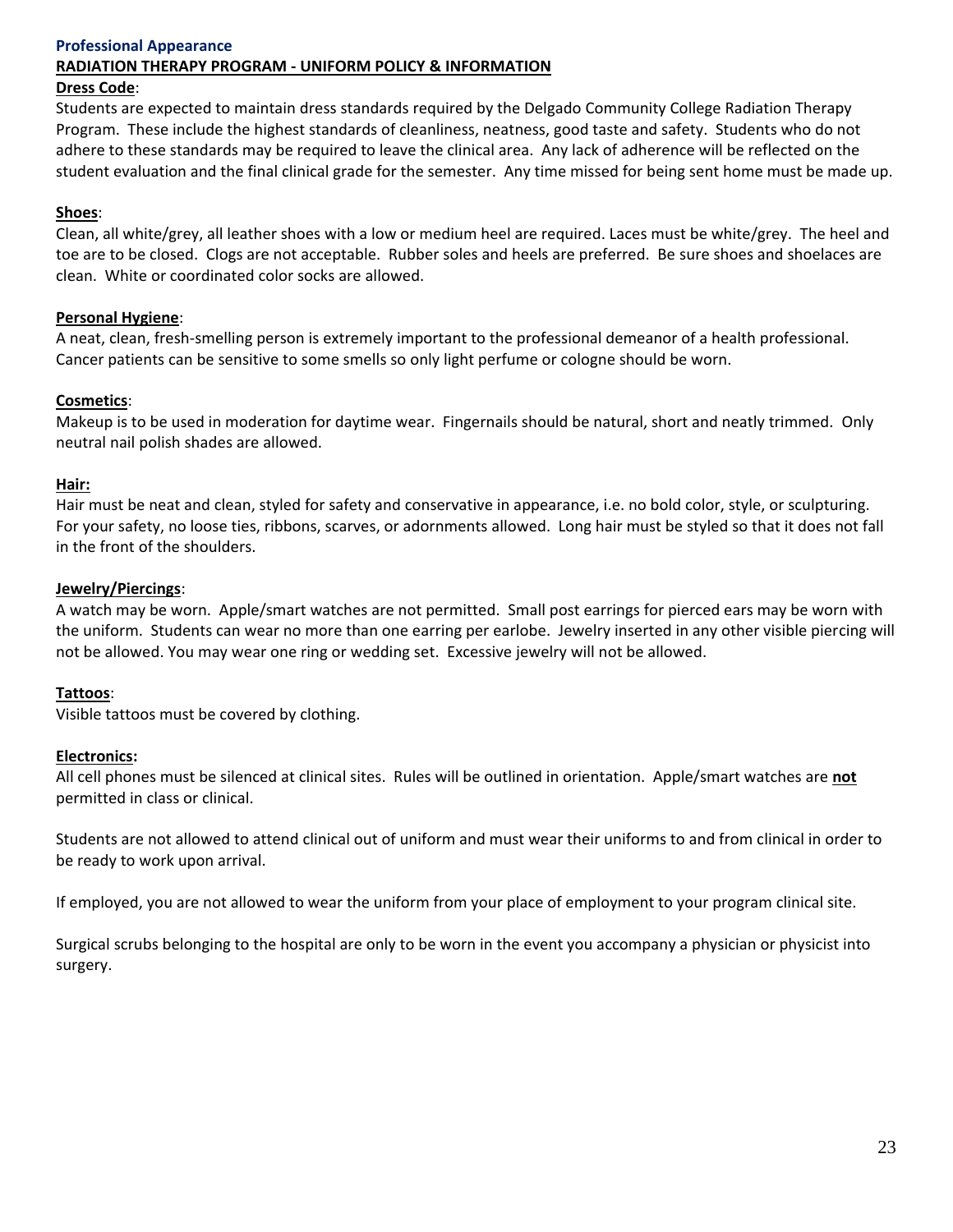

<https://www.uniformsbybayou.com/IndexPage>

### **Uniform**:

The uniforms for the clinical component are to be purchased prior to the start of the program. The vendor is **UNIFORMS BY BAYOU**.

**Store Hours & Locations**: <https://www.uniformsbybayou.com/StoreLocations>

| Uniforms by Bayou - Covington       | <b>Uniforms by Bayou - Marrero</b>     |
|-------------------------------------|----------------------------------------|
| 13488 Seymour Myers                 | 5033 Lapalco Blvd.                     |
| Covington, LA. 70433                | Suite B-3                              |
|                                     | Marrero, LA. 70072                     |
| <b>Uniforms by Bayou - Metairie</b> | <b>Uniforms by Bayou - Baton Rouge</b> |
| 3624 West Esplanade                 | 8650 Perkins Road                      |
| Metairie, LA 70002                  | Baton Rouge, LA. 70810                 |
|                                     |                                        |

**A card is on file indicating which uniforms are acceptable for male and female students**. The card is listed under Delgado Radiation Therapy.

**UNIFORM COLOR**: Caribbean Blue/Natchez with white embroidery

| <b>Male</b>                                         | <b>Female</b>                      |
|-----------------------------------------------------|------------------------------------|
| Tops:                                               | Tops:                              |
| #7502 Unisex top                                    | #7502 Unisex top                   |
| #8219 V-neck top, 2 pocket                          | #8219 V-neck top, 2 pocket         |
|                                                     | #2500 by Healing Hands             |
| <b>Bottoms:</b>                                     | <b>Bottoms:</b>                    |
| #8555 Cargo pant with zipper                        | #8320 Streamline pant              |
| #81006 by Dickies Medical Uniforms                  | #8327 no seam                      |
|                                                     | #9502 Drawstring boot cut pant     |
|                                                     | #9560 by Healing Hands             |
| Lab Coat:                                           | Lab Coat & Jacket:                 |
| Styles vary. Only short, white coats. Natchez color | #7525 White or Natchez             |
| embroidery.                                         | #86306 by Dickies Medical Uniforms |
|                                                     | #2391A by Cherokee Uniforms        |

A monogram is to be included on the front of all uniform pieces with designated contrasting embroidery. If a t-shirt is worn under scrubs, it must be solid white. Modification of uniforms is strictly prohibited.

> **Questions - Please contact:** Robin L. Wegener, M.S.,R.T.(R)(T)(ARRT) Radiation Therapy Technology Program - *Delgado Community College* 615 City Park Avenue New Orleans, LA 70119 (504) 671-6230 office/(504) 671-6236 VERT Classroom [rwegen@dcc.edu](mailto:rwegen@dcc.edu)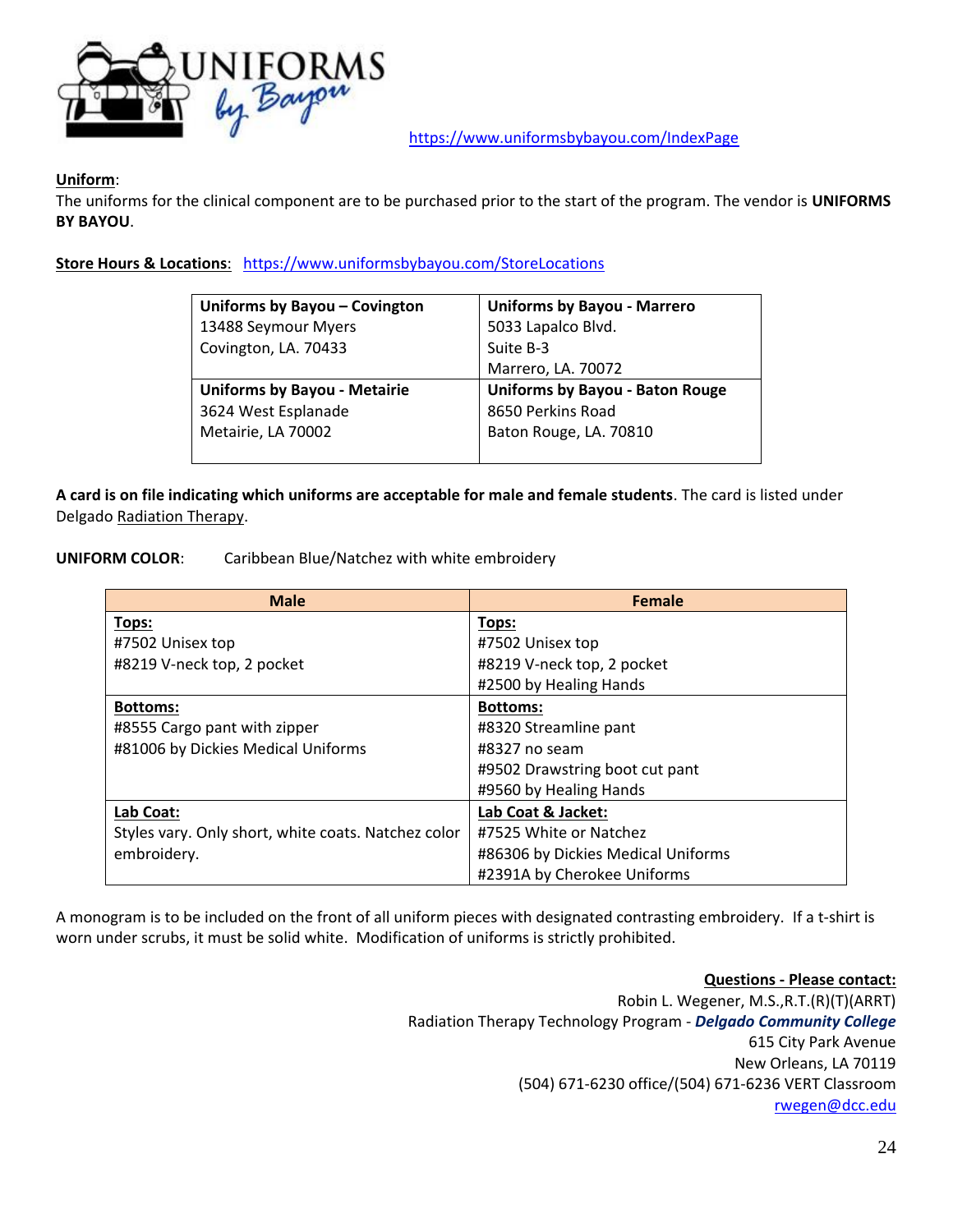### **Absenteeism and Tardiness Policy**

The student's total number of absences, regardless of cause, will be reviewed by the Clinical Coordinator and Program

Director on an ongoing basis. Each student is required to log in and out with  $\prod$ imeStation at assigned class and clinical sites. Students are allowed to use cell phones to clock in and out if a clinical site computer is not available. Time station uses GPS location tagging. **Students must be located within the radiation therapy department while clocking in and out.** 

- The **clinical coordinator, program director, and clinical preceptor** must be notified **before** on-duty shift time when illness or other circumstances prevent the student from reporting to the hospital. Failure to call the clinical coordinator, program director, and clinical preceptor will result in a **warning**. A second failure to call in to the clinical coordinator, program director, and clinical preceptor will result in a **written warning**. A third failure to call the clinical coordinator, program director, and clinical preceptor will result in **automatic dismissal**.
- Any student who will be late arriving (tardy) for their scheduled clinical time must also notify the clinical coordinator and clinical preceptor. Tardiness is defined as arriving to the department later than 3 minutes. Students who become ill while on duty are to report to the clinical preceptor, clinical coordinator, and program director for referral to care.
- Any student who uses more than the allowed time for vacation, holiday or sick time within the course of the program will be required to make up the time. The clinical coordinator will schedule the makeup time at the convenience of the clinical sites. Occurrences can be a combination of tardiness or absence.
- Excessive absences of clinical time can result in the student's clinical grade being dropped three points for each unscheduled absence. Excessive absence is defined as 3 unscheduled absences within a 90-day period. Extenuating circumstances will be evaluated on an individual basis by the clinical coordinator and program director.
- A student who experiences an extended illness (more than 3 days) or a hospitalization will be required to bring a note from a physician upon return to the program. Circumstances such as these will be evaluated by the clinical coordinator and program director with regards to make-up time.
- It must be duly noted that attendance and punctuality is part of attitude and performance and as such will affect the clinical grade.
- Students are responsible for and expected to make up classroom assignments missed. It is recommended that they meet the respective instructor immediately upon returning to class if this is the case. Class attendance is regarded as an obligation as well as a privilege for the student, and all students are expected to attend regularly and punctually all classes in which they are enrolled. If a student receives excessive unexcused absences (as recorded by class attendance rolls) the instructor may recommend that the student be withdrawn from the class.
- Personal Time Forms must be filled out for planned absences. Forms are located in the VERT classroom and also included in Appendix 2. Personal Time Forms must be filled out for all planned absences.

### **Personal Time and Holidays**

The policy regarding time off for illness, personal leave, job interviews, grievance, holidays, and scheduled vacation is as follows:

- Personal Time (PT) covers any hours missed on clinical days.
- 3 PT days are assigned to each student at the beginning of spring semester.
- 3 PT days are assigned to each student at the beginning of the summer semester.
- 3 PT days are assigned to each student at the beginning of the fall semester.
- This time does not accumulate and is used at the student's discretion for the purposes listed above.

• If an absence occurs on a clinical day, arrangements to be absent must be made in advance with the clinical preceptor, program director, and the clinical coordinator (unless it is an unexpected illness). In the event of illness, the student is responsible for contacting the clinical preceptor, program director, and the clinical coordinator prior to the start of the students shift. Failure to contact all appropriate personnel at least 30 minutes prior to the start of the clinical rotation will result in the point deduction listed below.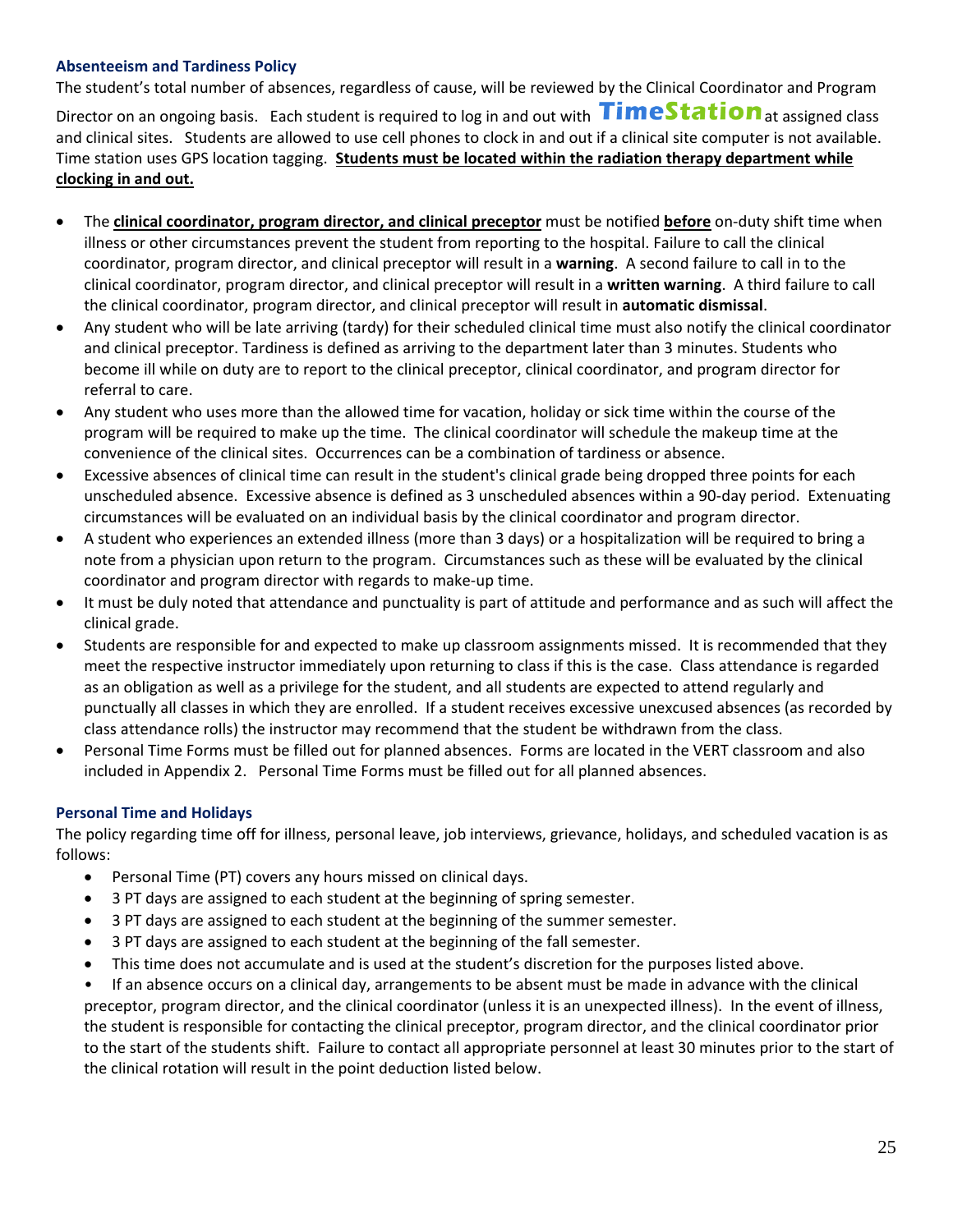Clinical attendance will be monitored at 7:30 each day. (Warm-up times may vary.) Students not clocked in, prepared, and at their assigned rotation will be counted tardy/absent.

.5 points, for each tardy, will be deducted from the student's final clinical grade for the semester 1 point, for each absence, will be deducted from the student's final clinical grade for the semester

Holidays: Martin Luther King Day, Mon/Tues/Wed of Mardi Gras Week, Thursday & Good Friday, Memorial Day, 4th of July, Labor Day, Wed/Th/Fri of Thanksgiving Week, Christmas/New Year's Break, Fall Holiday

### **Channels of Communication**

An important objective of the program is to help the student to become more self-directing. Self-direction includes many aspects of education and good communication is paramount in becoming a radiation therapy professional.

The channels of communication are always open and the student should always feel free to discuss a perceived, potential or actual problem with the appropriate instructor, supervisor, coordinator or the program director. In order to facilitate rapid resolution to a problem, the student should follow these lines of communication:

If the problem relates to a didactic course, the student should first speak with the faculty member teaching the course. If the problem is not resolved to the student's satisfaction then the student should make an appointment to meet with the program director.

If the problem relates to the clinical setting, the student should first speak to the person with whom they are having the problem. If the problem is not resolved to the student's satisfaction then the student should speak to the clinical preceptor and/or coordinator. If still not resolved to the student's satisfaction then the student should make an appointment with the program director.

It is important that the student use this communication flow in order to be able to practice conflict resolution in the workplace and not allow problems to linger or go unresolved.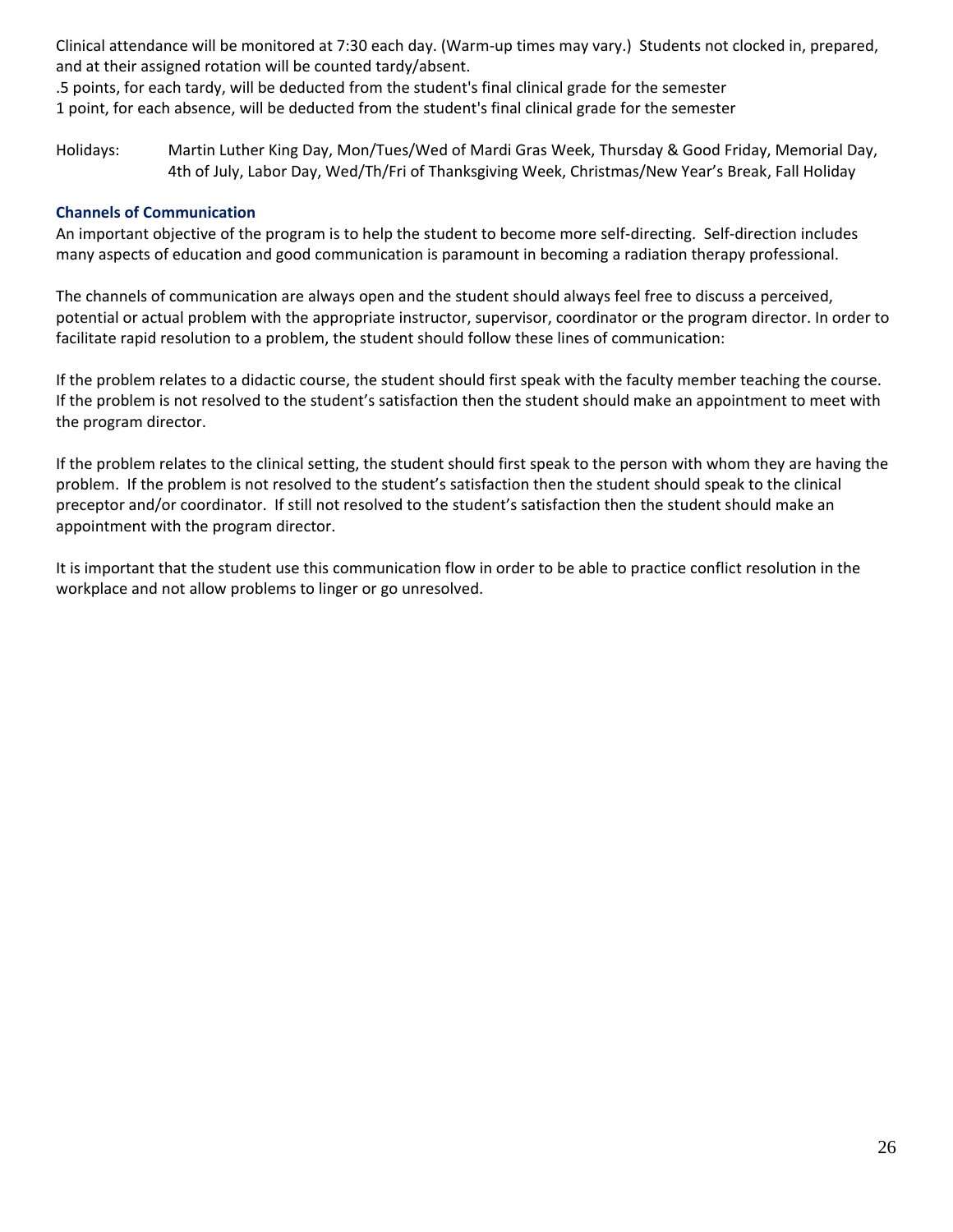### **SAFETY**

### **Fire Safety**

- It is the responsibility of every student to become familiar with the fire rules and regulations of the department and the clinical site to which they are assigned.
- The greatest danger in a hospital is the panic caused by the fire and smoke. You can prevent such panic by remaining calm, reassuring the patient, and taking quick and appropriate action.

### **Unscheduled Class Cancellation or College Closings**

- In the event of Delgado Community College closing due to unforeseen circumstances; i.e. weather, civil disaster, pandemic etc., the students will be excused from both didactic classes and clinical rotation until the college reopens. When the college re-opens for classes the students will resume their normal schedule.
- If clinical sites are closed due to inclement weather, students may be scheduled at another center or required to use a general-purpose day. The clinical coordinator and program director should be contacted whenever there is a question.
- To get current information regarding the status of the college, students can check the website [www.dcc.edu](http://www.dcc.edu/) or phone (504) 671-5000. The college also updates the local news media and information can be obtained over the radio or television. **STUDENTS ARE RESPONSIBLE FOR GETTING INFORMATION ABOUT COLLEGE CLOSINGS AND OPENINGS** and are expected to return to class/clinical when the college re-opens.
- If there is a closing of the college due to a facility related circumstance (i.e., electrical outage at the college), students SHOULD FOLLOW THEIR NORMAL CLINICAL SCHEDULE. Classes missed at the college during such an event will be made up once the college reopens. Students will be notified by the instructor about additional class days or extended class days required to cover the missed material.
- **Delgado Alert (Email & Text Alert System)** <https://dcc.omnilert.net/subscriber.php> Delgado Alert is a state-of-the-art emergency alert system for Delgado Community College students, faculty and staff. Subscribers to Delgado Alert will receive timely notifications on mobile phones, Blackberries, PDA's, pagers, and email accounts in the event of an emergency. Emergency messages and updates will also continue to be posted to [www.dcc.edu](http://www.dcc.edu/)
- Anyone of our students, faculty members or staff members can receive emergency notifications on their mobile devices when they sign up for Delgado Alert. Text messaging charges may apply, depending upon subscriber's carrier.

### **Health and Safety Medical Care**

### **ACCIDENTS and/or INCIDENTS INVOLVING THE STUDENT**

- Immediately report all incidents and/or injuries and accidents to the **clinical preceptor**, so that proper care can be given.
- The college program director and clinical coordinator **must** be informed of any such accidents by the beginning of the next work day.
- Form 2610/001, attached to Delgado Policy No. AA-2610.1, Emergency Care for Injured Allied Health and Nursing Clinical/Practicum Students, must be completed. <http://docushare3.dcc.edu/docushare/dsweb/Get/Document-143>
- Each student must have their own Medical Insurance.

### **ACCIDENTS or INCIDENTS INVOLVING THE PATIENTS**

- The hospital policy for accidents and incidents must be followed.
- The program director and clinical instructor **must** be notified of any such accidents or incidents.

### PPE- Video on how to don and doff

PPE <https://utmb.ensemblevideo.com/hapi/v1/contents/permalinks/Nk9n7Q6H/view>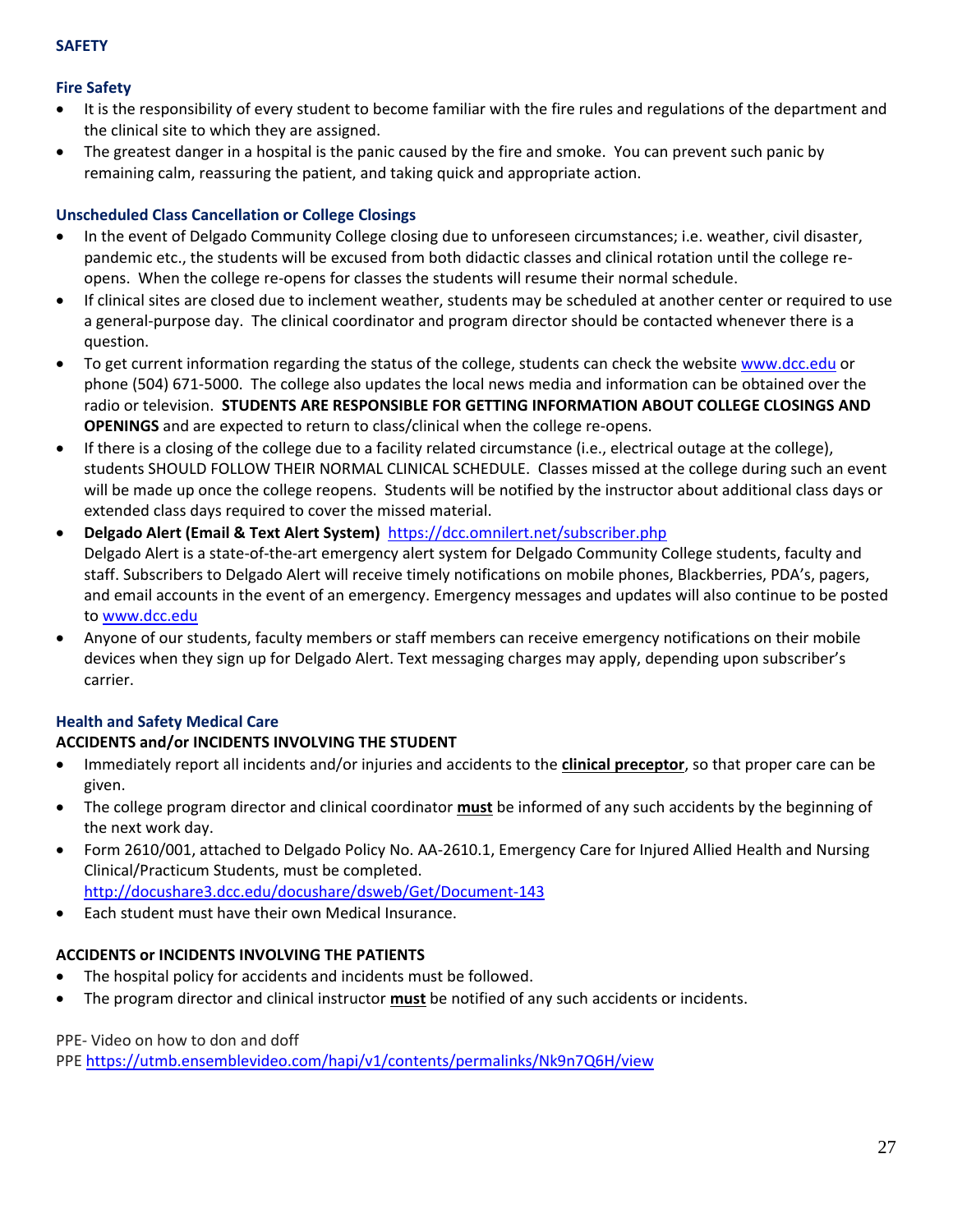### **Communicable Diseases & Disease Exposure Policy - PAGE LINK TO COLLEGE WEBSITE**

A communicable disease is a disease that can be transmitted from one person to another. There are four main types of transmission including direct physical contact, air (through a cough, sneeze, or other particle inhaled), a vehicle (ingested or injected), and a vector (via animals or insects). The state of Louisiana has listed those diseases, which are reportable as communicable diseases.

The current list of reportable diseases is as follows (2020):

| Anthrax                                      | <b>Babesiosis</b> | <b>Botulism</b>     | <b>Brucellosis</b>   |
|----------------------------------------------|-------------------|---------------------|----------------------|
| Chlamydia                                    | Cholera           | Coccidioidomycosis  | Cryptosporidium      |
| Cryptococcus                                 | Cyclospora        | Diptheria           | E. coli              |
| Giardiasis                                   | Gonorrhea         | Guillain-Barre'     | Hemophilus           |
| Hepatitis A, B, C, D, & E                    | HIV/AIDS          | Influenza           |                      |
| Legionella                                   | Listeriosis       | Lyme disease        | Malaria              |
| <b>Measles</b>                               | Meningoccal       | <b>Mumps</b>        | Norovirus            |
|                                              | Infections        |                     |                      |
| Pertussis                                    | Plague            | Poliomyelitis       | Psittacosis          |
| Q fever                                      | Rabies            | Rubella             | <b>Salmonellosis</b> |
| Severe acute respiratory syndrome-associated | Shigellosis       | Smallpox            | Spotted fever        |
| Coronavirus disease (SARS)(COVID-19)         |                   |                     | rickettsiosis        |
| Staphyloccal Invasive Disease (MRSA)         | Streptococcal     | Syphilis            | <b>Tetanus</b>       |
|                                              | Group A & B       |                     |                      |
| Toxic-shock syndrome                         | Trichinellosis    | Tuberculosis        | Tularemia            |
| Typhoid fever                                | Vancomycin        | Varicella           | <b>Vibriosis</b>     |
|                                              | resistant         |                     |                      |
|                                              | Enterococcus      |                     |                      |
|                                              | (VRE)             |                     |                      |
| Viral Hemorrhagic Fever                      | West Nile virus   | <b>Yellow Fever</b> |                      |

Delgado Community College provides students enrolled in the Radiation Therapy program information regarding the possibility of occupational exposure to communicable diseases, including Human Immunodeficiency Virus (HIV) and Hepatitis B Virus (HBV) and COVID-19. Delgado Community College seeks to minimize the risk of occupational exposure to communicable diseases for all students, faculty, and patients/clients. Therefore, all students will be taught and will practice Universal/Standard Precautions in accordance with the current Centers for Disease Control and Prevention (CDC) guidelines. In addition, students are expected to adhere to the policies of the clinical partners. Prior to each clinical rotation, members of the faculty will provide instruction on the use of Universal/Standard Precautions, and possible exposure to blood and other body fluids. The faculty will ensure that each student understands and is capable of adhering to the Universal Precautions. Thereafter, each student is responsible for reviewing and practicing Universal/Standard Precautions in the clinical setting.

Students understand that the use of universal precautions is essential to protect themselves, significant others, family members, patients/clients, and other health care workers from communicable diseases. Students understand that radiation therapy involves the study and care of people throughout the life span and that these people may be at any point along the wellness/illness continuum. By participating in caregiving activities, students understand that they may be exposed to communicable diseases, including Hepatitis B ("HBV"), Tuberculosis ("TB"), Human Immunodeficiency Virus ("HIV") and Coronavirus.

I understand that radiation therapy technology involves cognitive learning, affective values, and clinical performance standards. I recognize the need to care for persons with communicable diseases. I understand and agree that I cannot, as a Delgado Radiation Therapy student, ethically and morally refuse to care for patient/clients with HIV, HBV, TB, Coronavirus, or any other communicable disease. If I am uncomfortable with caring for patients with communicable diseases, I will discuss my concerns with the program director. If, after discussion, I am unwilling to care for patients with communicable diseases, I understand that my clinical grade will reflect my lack of participation.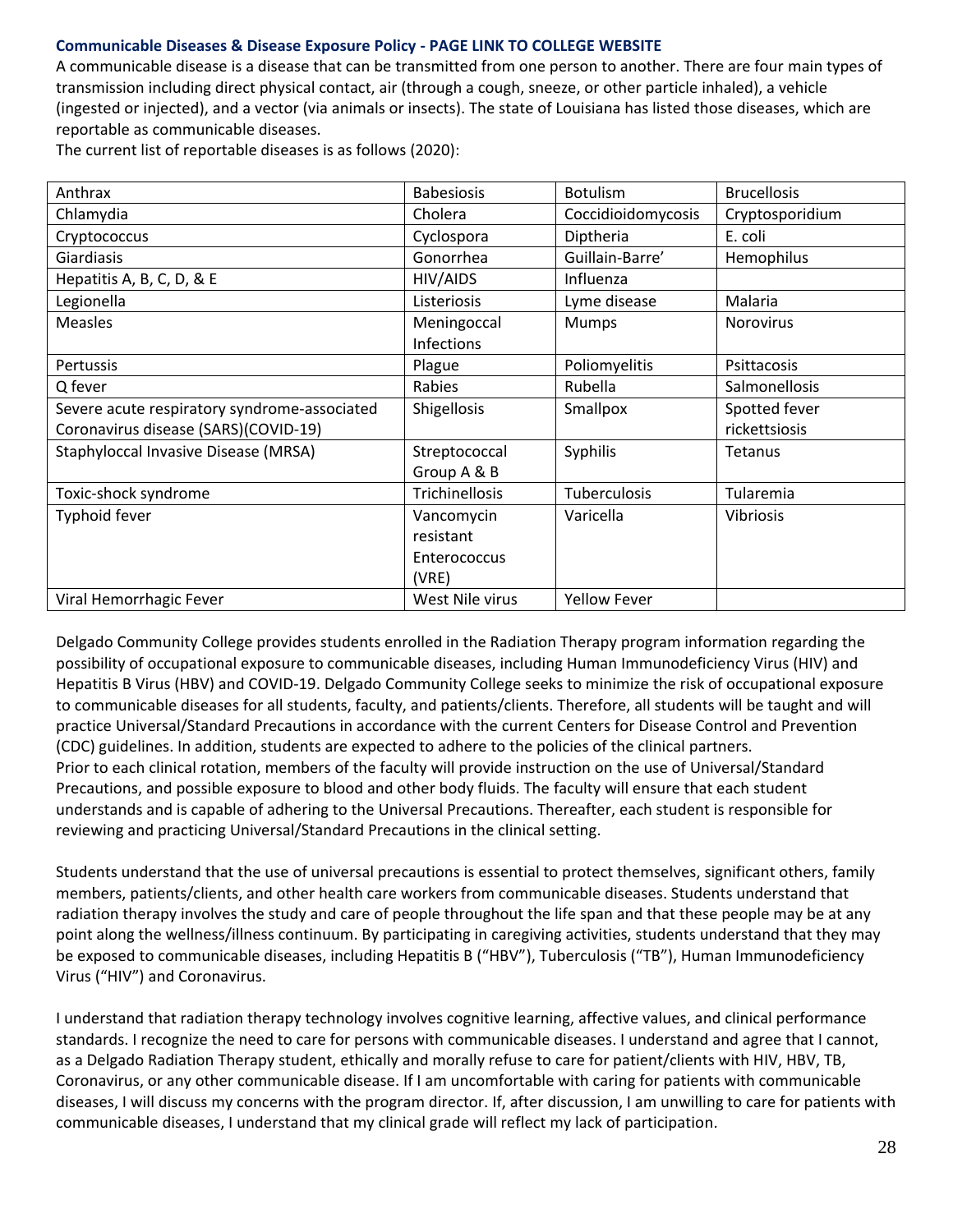Communicable diseases vary in their virulence, duration, mode of infection, and affects. In order to fully protect students, patients, and clinical staff, the student should do the following:

- Follow current department policies outlined in the RATH Student Binder
- Students suspecting exposure or contraction of any of the diseases (conditions) listed as a reportable disease by the State of Louisiana and the CDC must see a physician immediately.
- Students diagnosed with any diseases (conditions) stated above and as determined by their physician to be of short duration which may be transferred by air or contact, may **not** attend Radiation Therapy courses and/or clinical, depending on physician's recommendations.
- Students diagnosed with communicable diseases that are of relatively long duration may **not** attend radiation therapy courses and/or clinical, depending on physician's recommendations, and must present a written diagnosis to program officials. The student may be able to continue Radiation Therapy clinical courses with proper counsel from the infection control nurse and /or the department of the Clinical site. Depending on the severity of the disease, the type of the disease and the student's physician, the student may be required to withdraw from the Radiation Therapy course(s).
- Students may return to clinical assignments once three (3) days (72 hours) have passed since recovery defined as:
	- a. Resolution of fever without the use of fever-reducing medications AND
	- b. Improvement in respiratory symptoms (cough, shortness of breath)

Failure to comply with this notification policy will result in disciplinary action as determined by the radiation therapy program faculty.

1. Students are responsible for adhering to "Standard Precautions" when handling patients in the clinical setting.

 **"STANDARD PRECAUTIONS"** are as follows:

Gloves:

- a) For touching blood or other body fluids, mucous membranes and non-intact skin.
- b) For handling items or surface soiled with blood or body fluids.
- c) For performing venipuncture and other vascular access procedures.

Masks and protective eyewear or face shields should be worn during procedures that are likely to generate droplets of blood or other body fluids to prevent exposure of mucous membranes of the mouth, nose, or eyes.

Gowns or aprons should be worn during procedures that are likely to generate splashes of blood or other body fluids. Hands and other skin surfaces should be washed immediately and thoroughly if contaminated with blood or body fluids. Hands should be washed immediately after gloves are removed.

Handle and dispose of needles and sharps safely. Never bend, break, or recap needles. Use puncture resistant containers for needle and sharp disposal.

Minimize the need for emergency mouth to mouth resuscitation, have available mouth pieces, Ambu bags, or other ventilation devices for use in areas in which the need for resuscitation is predictable.

Health care workers who have exudative lesions or weeping dermatitis should refrain from all direct patient care and from handling patient-care equipment until the condition resolves.

- 2. For any significant exposure to a communicable disease, the student should report the exposure according to the policy at their clinical site. The procedure for reporting a significant exposure is included in RATH Student Handbook.
- 3. A significant exposure is one in which a person is subjected to an infectious agent in a way considered likely to lead to acquisition of disease. Whether an exposure to an infectious agent is important depends on various factors, including:
	- a) Mechanism of transmission of the agent involved and the person's infective potential; for example, a non-coughing patient with pulmonary infection poses little threat;
	- b) Type and duration of contact;

c) Host susceptibility;

d) Whether or not suggested precautions were used. The Office of Hospital Infection Control, in consultation with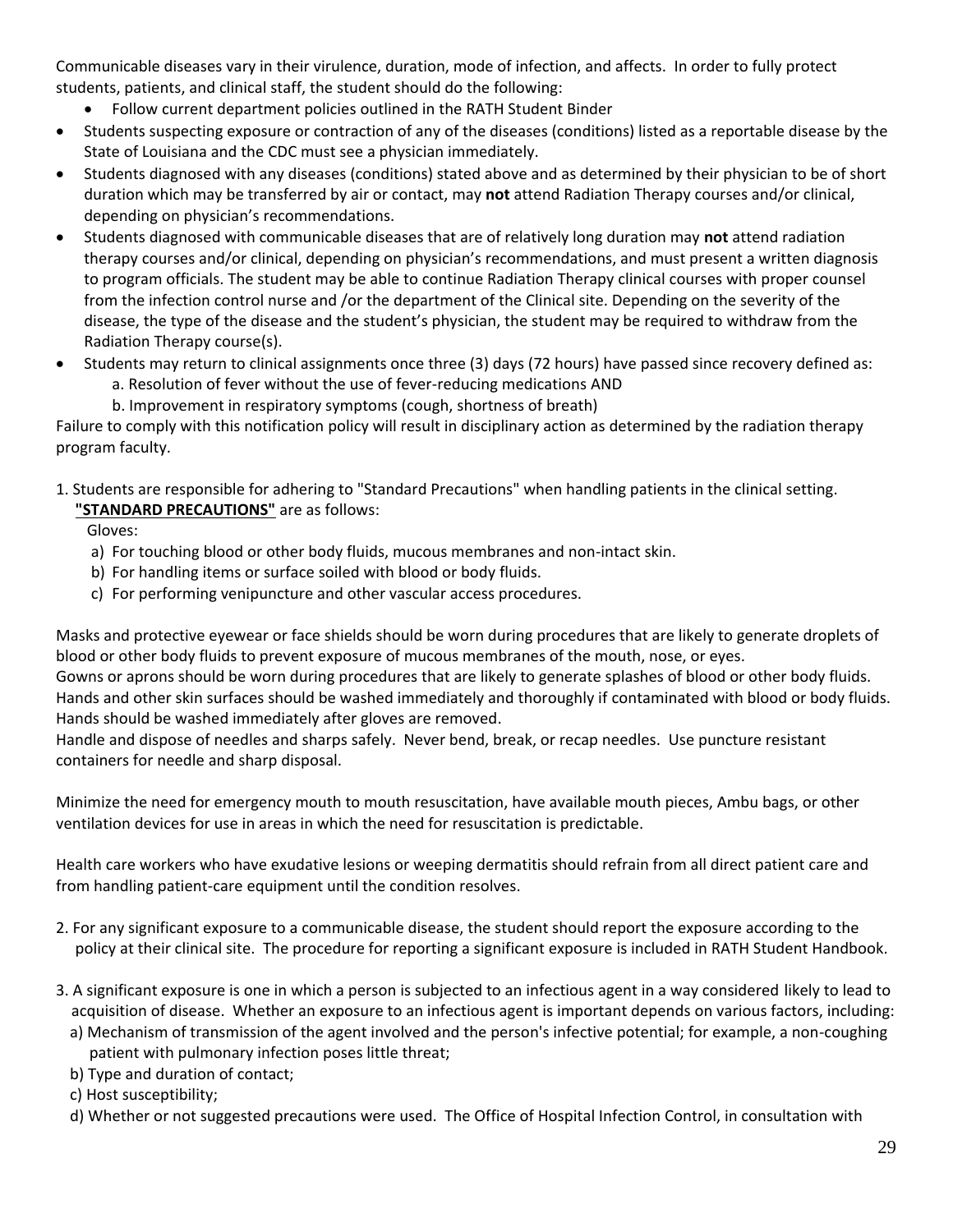others who may be involved, will have to determine whether an important exposure has occurred and if intervention is needed after the exposure.

4. It is the responsibility of the student to report to the faculty or clinical instructor any illness, communicable disease, or any other physical or emotional problem that may adversely affect other students, faculty, or patients. A student must immediately report any signs or symptoms of a communicable disease to his clinical instructor and/or clinical preceptor.

 The student must report to their private physician for proper diagnosis of the problem. Depending on the severity of the health problem, the student may be asked not to attend the classroom or clinical educational assignment during the period of resolution, and to complete makeup work at a later time as scheduled by the instructor. Depending on the severity of the disease, the type of disease and the student's physician, the student may be required to withdraw from the course(s). The student's confidentiality will be protected. If the student fails to report such health problems, he/she is responsible for any injury or other health problem caused by his/her negligence.

### **DAILY SELF-SCREENING PROTOCOL**

### **If you answer YES to either question, you must notify the clinical coordinator and program director immediately. Since your last day in class/clinic, have you had:**

| 1. Cough?                                       | YES        | <b>NO</b>                                                                                                    |
|-------------------------------------------------|------------|--------------------------------------------------------------------------------------------------------------|
| 2. Shortness of breath or difficulty breathing? | <b>YES</b> | <b>NO</b>                                                                                                    |
| preceptor immediately.                          |            | 3. If you answer YES to TWO or more symptoms on this list, you must notify the clinical coordinator and your |
| 1. Fever?                                       | <b>YES</b> | <b>NO</b>                                                                                                    |
| 2. Chills?                                      | <b>YES</b> | <b>NO</b>                                                                                                    |
| 3. Muscle pain not associated with exercise?    | <b>YES</b> | <b>NO</b>                                                                                                    |
| 4. Headache?                                    | <b>YES</b> | <b>NO</b>                                                                                                    |
| 5. Sore throat?                                 | <b>YES</b> | <b>NO</b>                                                                                                    |
| 6. New loss of sense of taste or smell?         | YES        | <b>NO</b>                                                                                                    |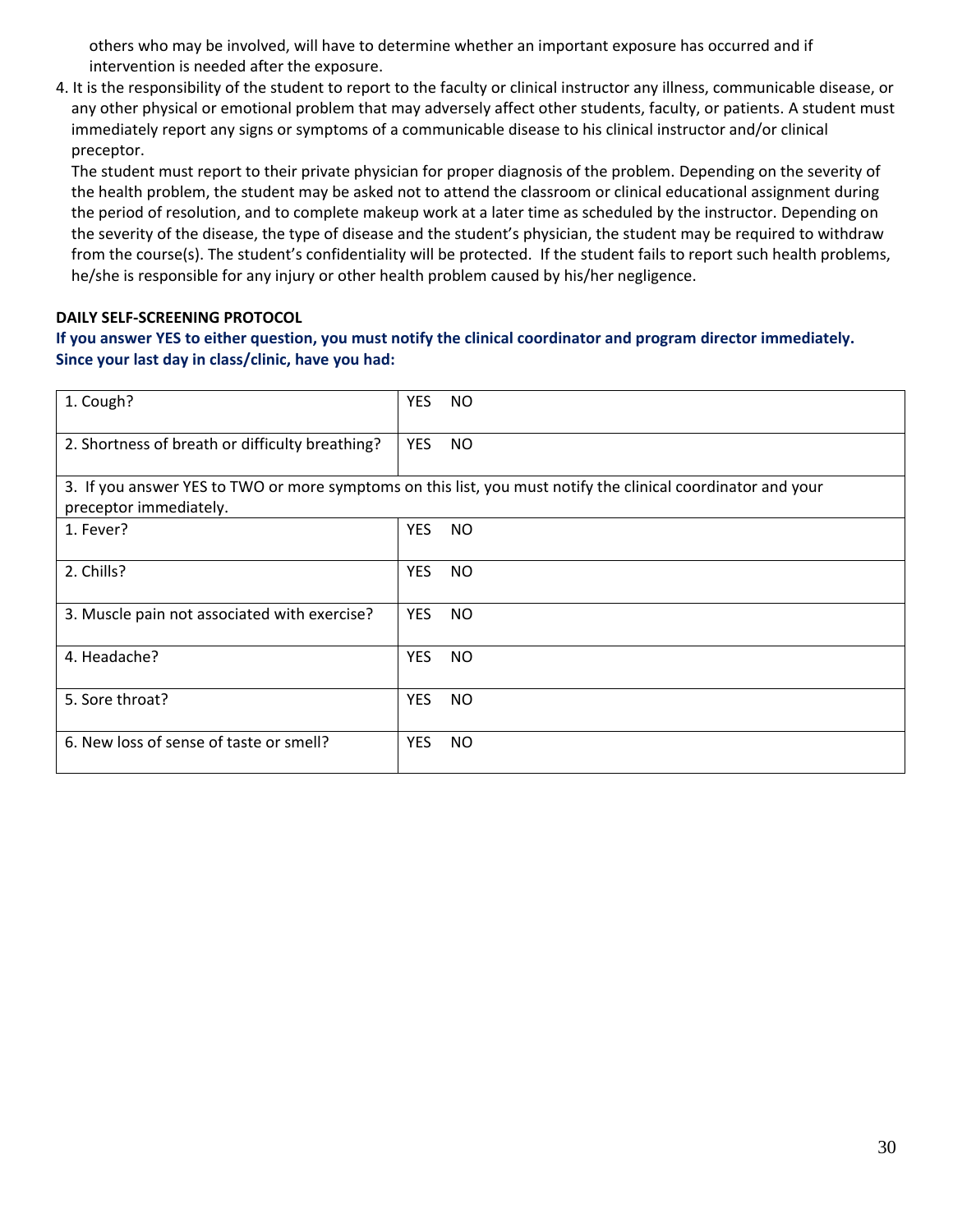### **Radiation Protection**

- A monitoring device (film badge dosimeter) is worn by each student. A record of the results will be filed in the program office after all students have reviewed and initialed their reading for the month. Pregnant students will also receive a fetal film badge dosimeter.
- Radiation protection and safety measures must be strictly adhered to. Students can review individual clinical site radiation protection policies in the RATH Student binder.
- Because of the limitations placed on pregnant radiation workers, full participation in the clinical training program may not be achieved; the student must make up all missed class and clinic time. If the student is unable to complete assigned time commitments by the end of the program, she will not graduate until she has successfully completed didactic work and clinical rotations.
- The policy of the program for enrolled female students regarding the declared pregnant student (in accordance with Nuclear Regulatory Commission) is as follow:
	- A female student has the option of whether or not to inform program officials of her pregnancy.
	- If the student chooses to voluntarily inform officials of her pregnancy, the *Declaration of Pregnancy* form, located in Appendix 6, must be filled out and signed by the student. The declaration of her pregnancy remains in effect until the student withdraws the declaration in writing or is no longer pregnant.
	- In the absence of this voluntary, written disclosure, a student cannot be considered pregnant. For the undeclared pregnant woman, the normal occupational limits for the adult radiation student (worker) apply (as well as ALARA).
	- If a student chooses to disclose her pregnancy, she has the option of continuing the educational program without modification and interruptions or taking a leave of absence from the program.
	- If a student chooses to disclose her pregnancy to program officials, Delgado Community College and all the affiliate hospitals will protect, as much as possible, the fetus of any student.
	- The dose limits for the embryo and fetus in occupationally exposed women is currently set at a maximum dose of 50 mrem/month or .5 Sv/month with a maximum of 500 mrem/gestational period or 5mSv/gestational period, both with respect to the fetus.

### **RADIATION SAFETY RULES (NRC)**

Radiation safety is an integral part of the radiography and radiation therapy professions. Therefore, it is imperative that students be aware of radiation protection rules that must be followed by personnel.

The ALARA (As Low AS Reasonably Achievable) concept will be followed regarding DCC Radiation Therapy radiation safety policies. This concept was developed by the National Council on Radiation Protection (NCRP) and is accepted by all regulatory agencies. This concept is for radiation therapists, radiographers, students in the radiography professions and radiologists to share the responsibility to keep occupational and non-occupational absorbed doses below their allowable maximum levels, which can be achieved through the employment of proper radiation control procedures.

### **Radiation Protection and Monitoring**

The ALARA concept will be adhered to. A student is expected to exercise sound radiation protection practices at all times. At no time should a student participate in a procedure that exhibits unsafe protection practices.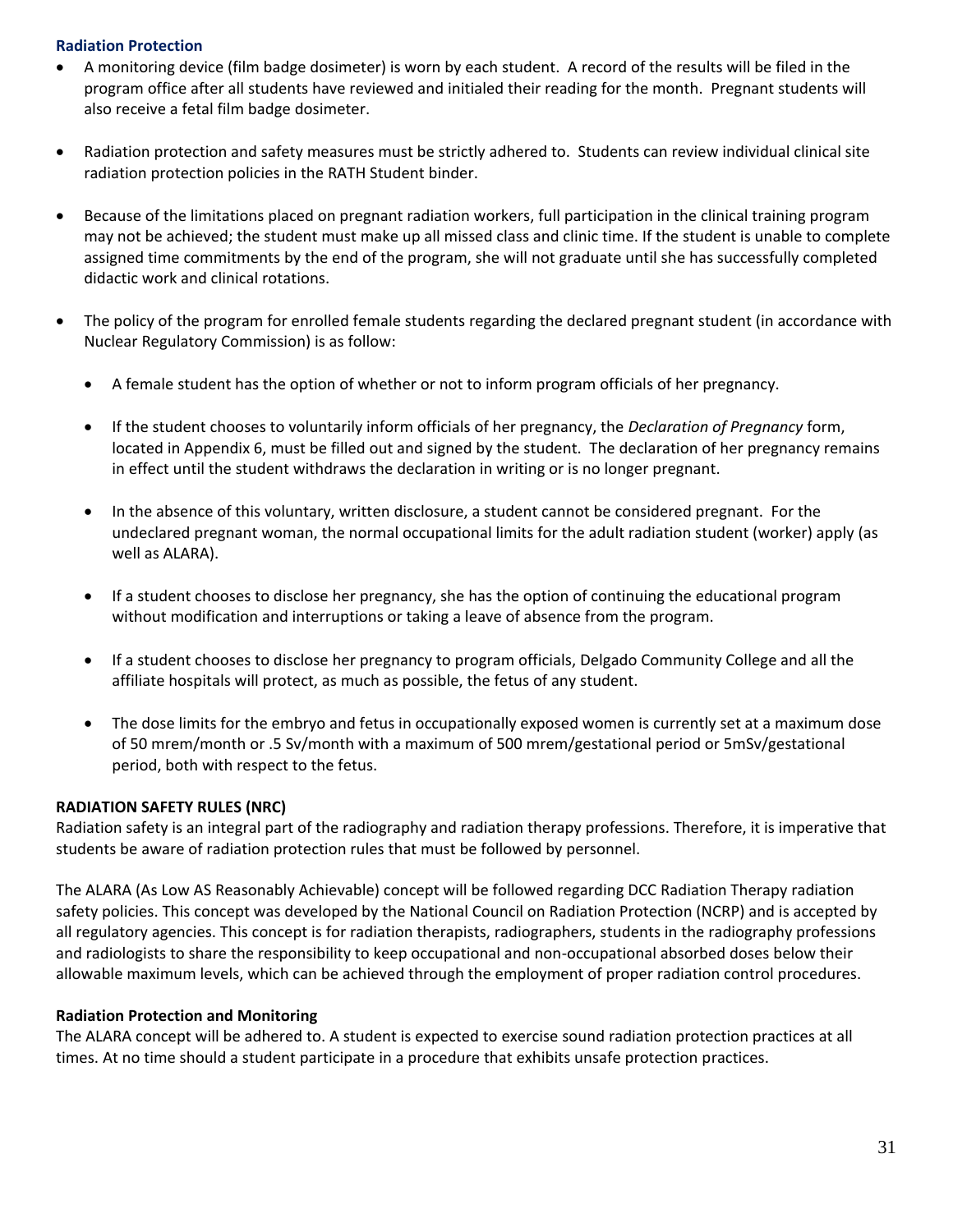### **Radiation Monitoring Device**

- Film badges will be provided by Delgado to all students for their clinical experience.
- Students are required to wear their film badge at the clinical affiliate hospital. No student will be allowed to participate in activities at the clinical affiliate hospital if he or she is not wearing a current film badge.
- The student is responsible for controlled storage of their film badge.
- The program director will review the Radiation Dosimetry Report on a monthly basis.
- If the film badge is lost or damaged, report it immediately to the clinical coordinator or program director. A \$10 fee will be assessed if the badge holder needs to be replaced.
- Should a student badge be exposed or a radiation monitoring incident occur, please report to the clinical preceptor or program director so accurate records may be maintained.

### **RADIATION PROTECTION RULES GOVERNED BY ALARA**

- 1. Should not routinely hold a patient while making an exposure
- 2. Always wear your film badge.
- 3. Wear film badge at the neck.
- 4. Wear film badge outside lead apron if working in simulation and requested to stay in room to attend to a patient while exposure is being made.
- 5. Never leave your film badge in a treatment room or simulation room.
- 6. Never wear your film badge if you are having medical or dental radiographs taken of yourself.
- 7. Wear lead apron when appropriate.
- 8. Always use collimation.
- 9. Never make an exposure while the door to the simulation room is open.
- 10. Never enter a simulation room without knocking to be sure an exposure is not in progress.
- 11. Follow the appropriate rules for radiation safety set by each clinical affiliate.

Delgado Community College Radiation Therapy program will follow the following ALARA Level limits:

|                           | <b>Whole Body Dose</b> | <b>Lens of Eye</b>   | <b>Extremities or Skin</b> |
|---------------------------|------------------------|----------------------|----------------------------|
| <b>Normal Dose Limits</b> | $5,000$ mrem/year      | $15,000$ mrem/year   | $50,000$ mrem/year         |
| (no action required)      |                        |                      |                            |
| <b>ALARA Level I</b>      | 125 mrem/quarter       | 375 mrem/quarter     | $1,250$ mrem/quarter       |
| <b>ALARA Level II</b>     | 375 mrem/quarter       | $1,125$ mrem/quarter | 3,750 mrem/quarter         |

### **ALARA Level Limits**

If any student exposure should exceed the allowable limit, the program director will contact the radiation safety officer at the clinical site. The level at which the reading exceeds will determine what further actions will be taken. When a reading exceeds any of the above ALARA Level limits, the student, Program Director and/or Clinical Coordinator will meet with the clinical site radiation safety officer to determine the reason for the exposure, any specific procedural or other problems during the monitoring period which might account for the exposure, and to file the appropriate documentation.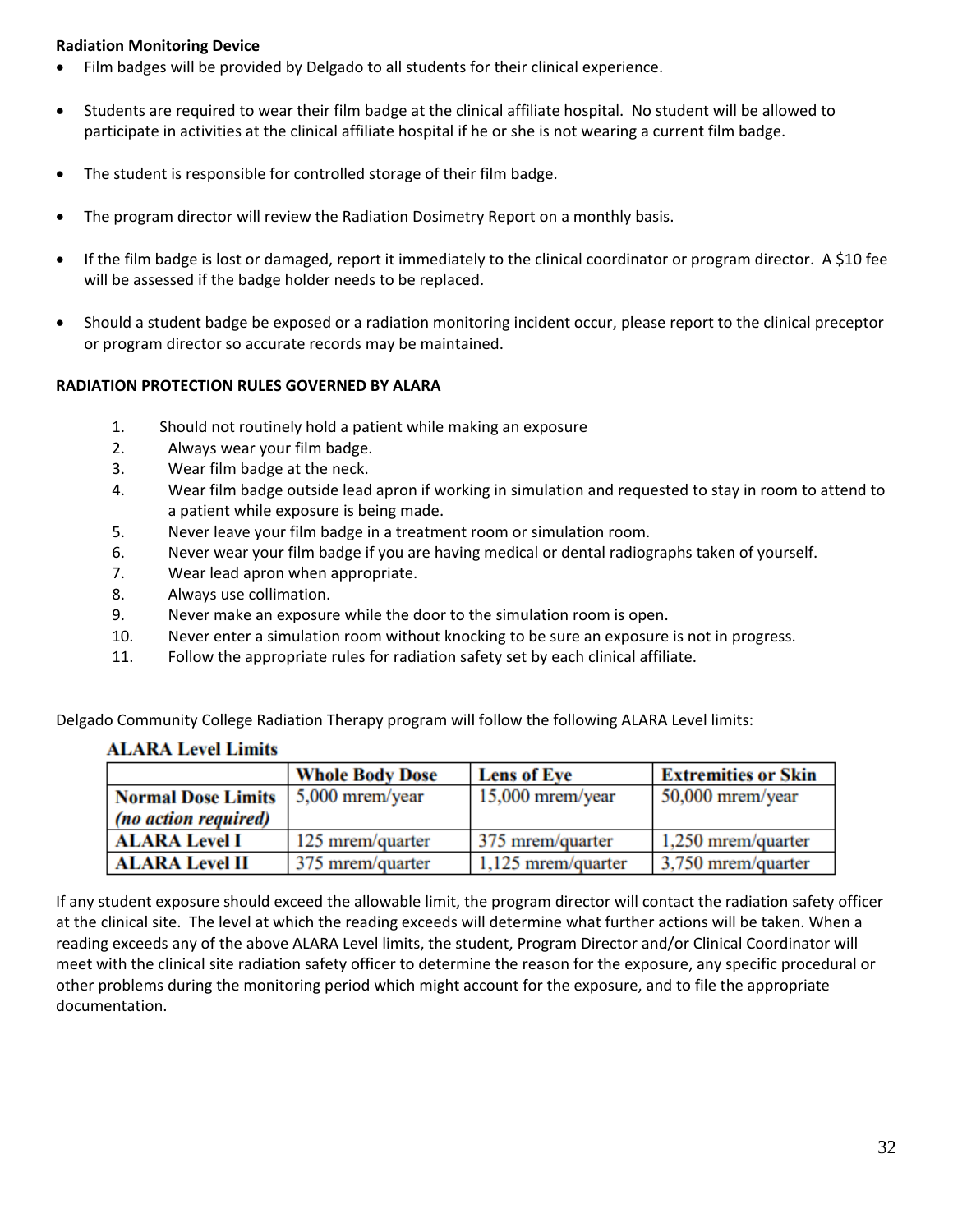### **Policy for Clinical Supervision of Students**

- The JRCERT defines direct supervision as "a registered radiation therapist being present while any treatment is being administered."
- All treatment set-ups MUST BE CHECKED and evaluated by a radiation therapist prior to administering treatment.
- Students must not take the place of staff radiation therapists and are supervised under DIRECT SUPERVISION under the following parameters:
- A qualified radiation therapist reviews the procedure in relation to the student's achievement to determine the student's ability to perform the procedure;
- A qualified radiation therapist evaluates the condition of the patient in relation to the student's knowledge;
- A qualified radiation therapist is present during the performance of the procedure;
- A qualified radiation therapist reviews and approves all work (treatment, dosimetry, simulation) prior to applying to patient.
- Clinical assignments will be primarily monitored and graded by the clinical coordinator, however, daily monitoring and oversight of student clinical work will be performed under the direction of the clinical instructor(s) to which the student is assigned.

### **ROLE OF THE CLINICAL STAFF (INSTRUCTOR):**

Each clinical instructor is responsible for observing the student in the clinical situation, working with the student in meeting objectives, evaluating competency and, in general, working with the student in student-patient relationships. Clinical instructors supervise students on a one-to-one basis, instruct students on departmental requirements for radiation therapy procedures and evaluate students overall clinical performance. The instructor is the person who will collaborate with the clinical coordinator and program director in grading each student on their clinical practice objectives. The clinical instructor will refer the student to the clinical coordinator and program director if individual tutoring is warranted.

### **Responsibilities of the Clinical Instructor(s):**

- Understand the clinical competency system, requirements for student supervision,
- Support the educational process, and Maintain current knowledge of program policies, procedures, and student progress.

### **ROLE OF THE CLINICAL PRECEPTOR:**

Each affiliate hospital assigns a lead therapist to serve as clinical preceptor with the overall responsibility for the students while they are in the clinical education center. This person is the liaison with the school through the clinical coordinator and program director. Duties for the clinical preceptor include the monitoring of student attendance, supervision and assistance of students while in the clinical education setting, evaluation of students overall performance, and making of minor modifications in clinical assignments to assure each student benefits from a full range of clinical experiences.

### **Responsibilities of the Clinical Preceptor:**

- Is knowledgeable of program goals,
- Understands the clinical objectives and clinical evaluation system,
- Understands the sequencing of didactic instruction and clinical education,
- Provides students with clinical instruction and supervision,
- Evaluates students' clinical competence,
- Maintains competency in the professional discipline and instructional and evaluative techniques through continuing professional development, and
- Maintains current knowledge of program policies, procedures, and student progress.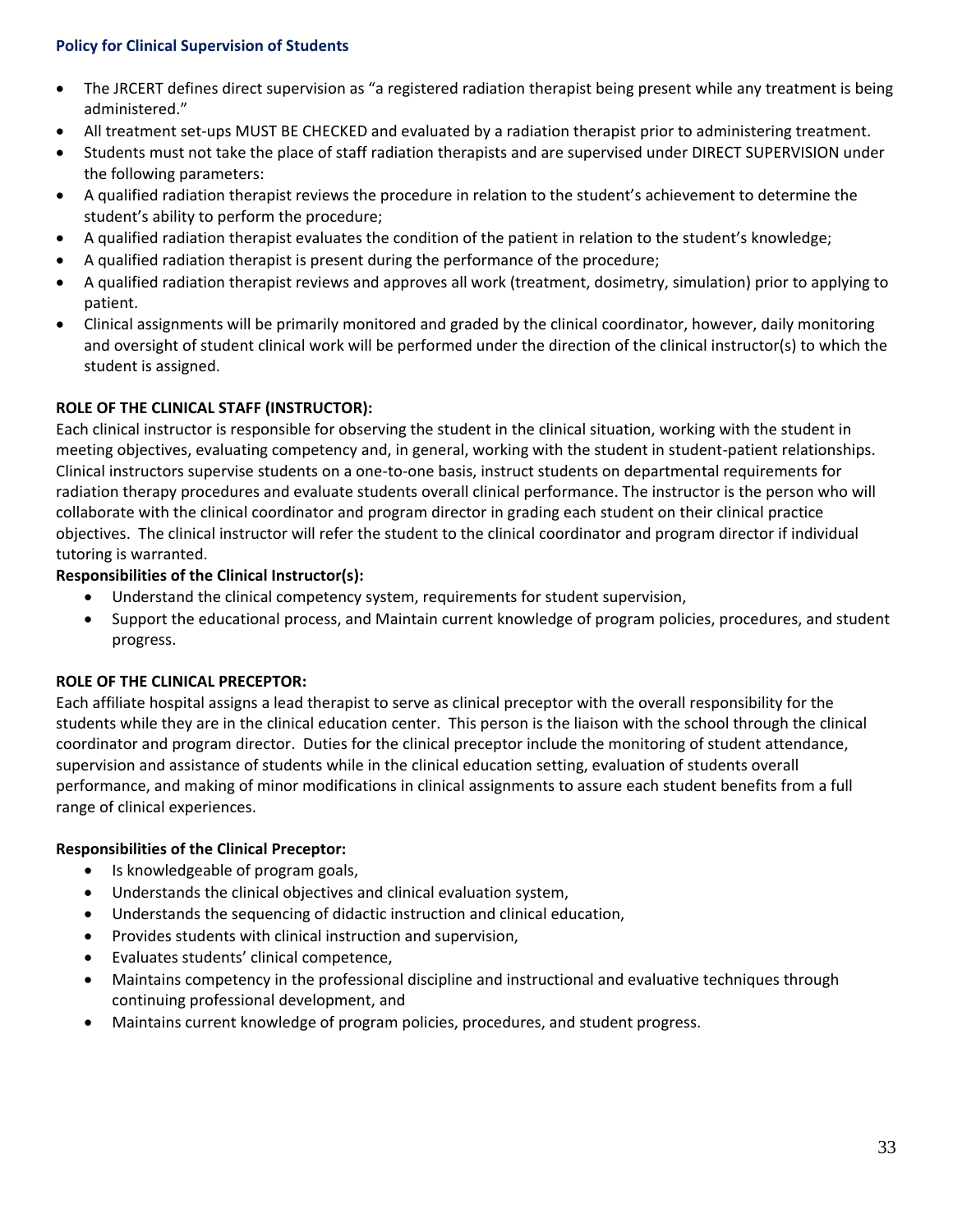### **ROLE OF THE CLINICAL COORDINATOR:**

The clinical coordinator serves the students by overseeing their entire clinical experience. This person correlates clinical and didactic education, evaluates the student's competency, coordinates clinical education and evaluates its effectiveness, and cooperates with the program director in periodic review and revision of clinical course materials. **Responsibilities of the Clinical Coordinator:**

- Correlates clinical education with didactic education,
- Evaluates students,
- Participates in didactic and/or clinical instruction,
- Supports the program director to help assure effective program operation,
- Coordinates clinical education and evaluates its effectiveness,
- Participates in the assessment process,
- Cooperates with the program director in periodic review and revision of clinical course materials,
- Maintains current knowledge of the discipline and educational methodologies through continuing professional development, and
- Maintains current knowledge of program policies, procedures, and student progress.

### **Student Exploitation**

- 1. Affiliated radiation oncology departments are required to have the inherent capacity for operating without relying on student manpower. The student work week – including didactic and clinical time – must not exceed 40 hours.
- 2. The primary objective of clinical education is strictly for educational purposes.
- 3. During the course of clinical education, students will be required to perform the duties of radiation therapists, after he/she meets proper competency requirements. These activities are considered essential to development of the student into a competent radiation therapist. Students are not to consider such activities as student exploitation.
- 4. If the student can demonstrate that (s)he has been exploited during clinical education, the student is advised to bring all relevant information and documentation to the attention of the Clinical Coordinator and DCC program director immediately.
- 5. Students are required to attend regularly scheduled clinical education rotations.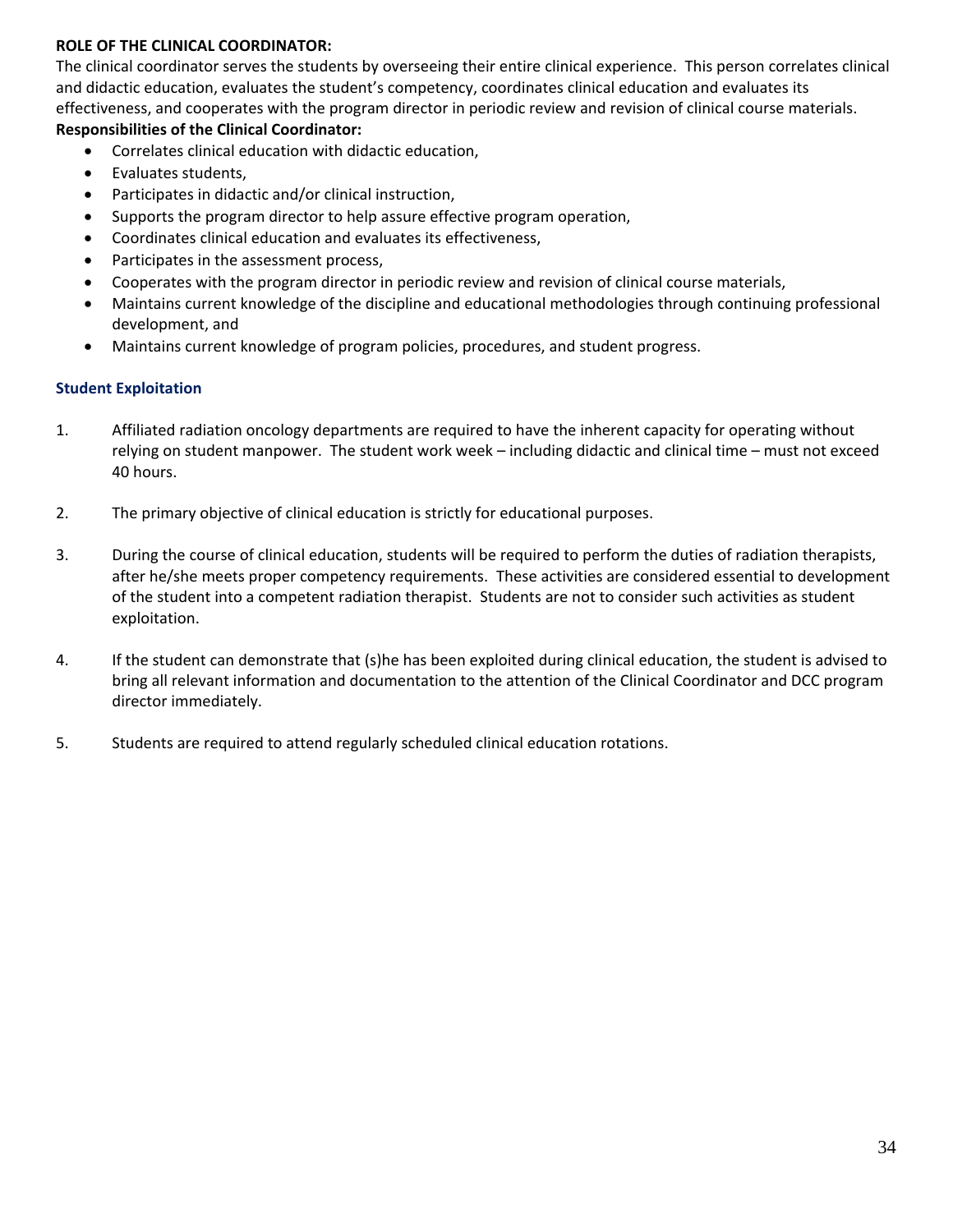### **Student Clinical Education**

The following is to acquaint the student with the different phases of their clinical responsibilities and the grading systems involved with their clinical education. Students are expected to uphold the responsibilities associated with the health care profession by performing clinical duties as mature, intelligent adults.

The ethical standards that have been set forth in the manual must be practiced by each and every student. The profession of radiation therapy technology has advanced to such a degree in recent years that a greater level of academic achievement and critical thinking is required to be a competent Radiation Therapist. It is important that Delgado Community College and each clinical affiliate work together as a team to provide the best educational opportunities in both the didactic and clinical aspects of the radiation therapy technology program.

The clinical component is the most important aspects of the radiation therapy technology program. Throughout the clinical education process students apply, in the clinical setting, what they have learned in the classroom and labs. When there are no patients to treat, students should review patient charts, photos/images, or practice moving equipment in the room. Students should take the initiative to become familiar with the treatment equipment and procedures. No books or other reading materials are allowed at the console areas. Studying in the clinical area is permitted when time allows.

### **Competency Based Clinical Education Plan**

### **INTRODUCTION:**

- A clinical competency-based program has been established for the students enrolled in the Delgado Radiation Therapy Technology program. It is designed to evaluate the knowledge, skills, and abilities required of students within the clinical education component of the program.
- Students will participate in "labs" where clinical procedures will be demonstrated, practiced, and evaluated. The student will be required to perform clinical competency evaluations on specific examinations as determined by the clinical coordinator and program director. Students may be permitted more than one chance to perform each competency if the competency is not completed successfully.
- There will be circumstances where the professional expertise of the faculty will prevail. Under these circumstances, a student will be interrupted or removed from a procedure to ensure safety of the patient and the student.

### **RATIONALE:**

- The main purpose of the clinical education component in the Radiation Therapy program is to affect a transfer of knowledge from theory to the actual acquisition of skills in clinical radiation therapy.
- This transfer is accomplished by a continuation of clinical assignments in all aspects of therapeutic procedures, with their correlation as close as possible to classroom and laboratory experience.
- Virtual Environment Radiotherapy Training (VERT) will be used to supplement didactic and clinical assignments. Evaluation of VERT experiences will also be used to assess student competency and knowledge.
- Students must realize that a finished treatment, simulation or calculation, and the observation of the student during the performance portion of that particular activity are, by no means, the only aspects of clinical education that must be evaluated. In addition, the following play an important role in the overall performance of a student in clinical education courses:
	- Attitude
	- **Enthusiasm**
	- Attendance is required for all clinical assignments
	- Punctuality
	- Personal appearance
	- Interpersonal relationships with:
		- o Patients
		- o Other health care professionals
		- o Instructors o Fellow students

The above will be evaluated at the end of each month by a clinical instructor.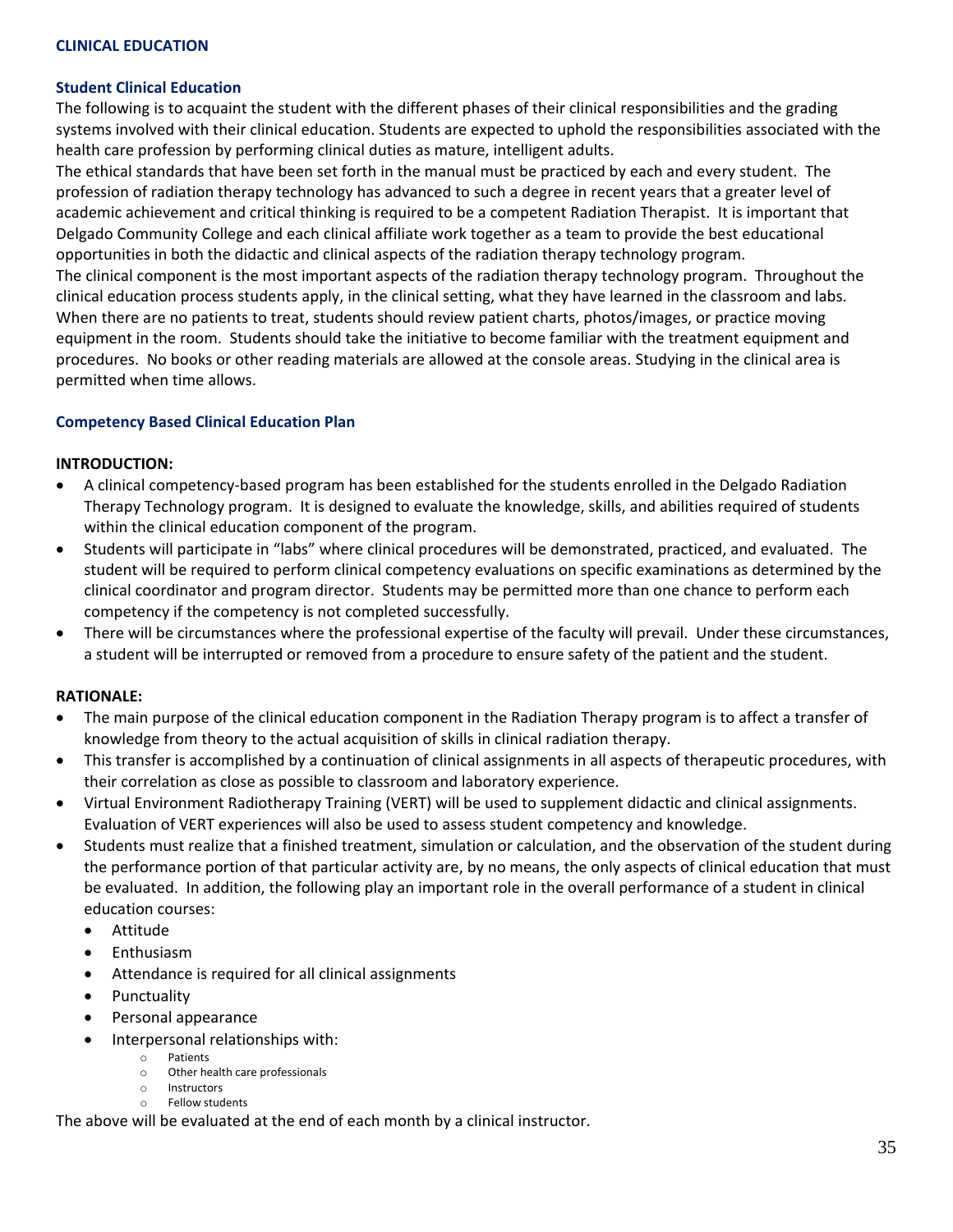### **Radiation Therapy Competency Requirements**

### **Clinical Competency:**

In addition to developing clinical competency, the foundation of radiation therapy technology encompasses standards of conduct and ideals essential to meeting both the emotional and physical needs of the patient. This information is outlined in the ASRT Practice Standards for Medical Imaging and Radiation Therapy.

### **General Competency Requirements:**

Candidates for certification as a radiation therapist are required to meet the Professional Requirements specified in Section 2.02 of the ARRT Rules and Regulations.

**Section 2.02 Ethics Requirements for Certification.** A candidate for certification must be a person of good moral character and must not have engaged in conduct that is inconsistent with the *ARRT Standards of Ethics* or the *ARRT Rules and Regulations* and must have complied and agree to continue to comply with the *ARRT Standards of Ethics* and the *ARRT Rules and Regulations.*

There are core clinical competencies that all individuals must demonstrate to establish eligibility for ARRT certification. These requirements are in addition to graduation from an educational program accredited by a mechanism acceptable to the ARRT. The requirements listed are the minimum core clinical competencies necessary to establish eligibility for participation in the ARRT Radiation Therapy Examination. The ARRT encourages individuals to obtain education and experience beyond these core requirements. The following describes the competency requirements for Radiation Therapy that became effective January 1, 2022: <https://www.arrt.org/pages/arrt-reference-documents/by-discipline>

### **Didactic Requirements**

Candidates must successfully complete coursework addressing the topics listed in the ARRT Content Specifications for the Examination in Radiation Therapy.

### **Clinical Requirements**

Candidates for certification must demonstrate competency in the clinical activities as mandated by the American Registry of Radiologic Technologists. Demonstration of clinical competence means that the clinical coordinator and/or program director has personally observed the candidate performing the procedure and that the candidate performed the procedure independently, consistently, and effectively.

### **Documentation**

To document that the didactic and clinical requirements have been satisfied, candidates must have the program director (and authorized faculty member if required) sign the endorsement section of the Application for Certification included in the Certification Handbook.

### **Objectives/Competency**

The student will be required to perform certain approved clinical objectives each semester. These objectives will be listed in your clinical course syllabus. A complete therapeutic treatment, simulation, dosimetric or nursing objective will be observed by the clinical instructor. The student will then be required to demonstrate his/her proficiency in performing the procedure to the satisfaction of the clinical coordinator, instructor or program director. Once again, VERT will be used to test knowledge.

### **Grading for Clinical Rotations**

As stated earlier, the clinical grade is comprised of both technical skills and professional attributes. Specifically, this final grade is based on the DCC Evaluation Report and the completion of clinical competencies. The Program Director and Clinical Coordinator, with input from the clinical instructors and clinical preceptors submit the final grades to the college for each student.

**Collective Clinical Practice Description:** Clinical practice is designed to provide sequential development of skills in order to achieve outcomes and goals. All clinical requirements are cumulative. Successful demonstration of skills in Clinical Practice I must continue to be documented in Clinical Practice II, III, and IV. Likewise, successful demonstration of skills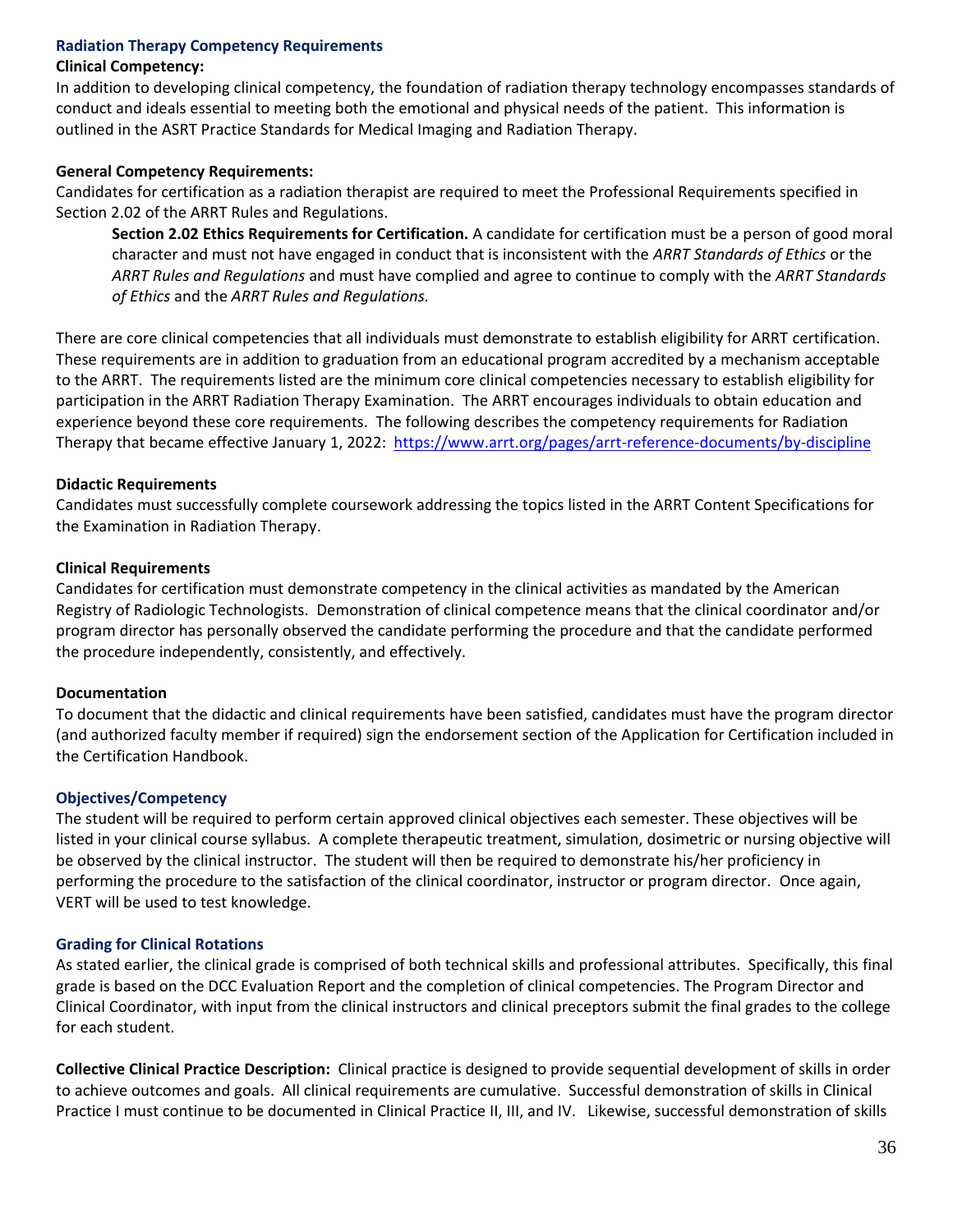in Clinical Practice I and II must be maintained in Clinical Practice III and IV. As well, Clinical Practice I, II, and III outcomes must be documented in Clinical Practice IV. A final competency evaluation is required in the last month of Clinical Practice IV and a score of 90% must be achieved for the student to graduate.

**Verification of Achievement of Student Learning Outcomes:** To assure attainment of the program mission and goals, specific didactic courses are paired with clinical practice. Principles & Practice of Radiation Therapy I & II, Radiation Therapy Patient Care, and Medical Imaging and Sectional Anatomy in Treatment Planning intersect with Clinical Practice I, II, III, & IV. All didactic and clinical practice courses include assignments, tasks, labs, and competencies required to document successful completion of Student Learning Outcomes.

### **Failure of Clinical Rotation**

If a student fails Clinical Practice I, the student will be unable to move to Clinical Practice II, therefore immediate dismissal will occur.

If a student successfully completes Clinical Practice I but cannot achieve the required Clinical Competency Requirements within **three attempts** for all Radiation Treatment Procedures and Simulation Procedures required by the ARRT during Clinical Practice II, III, and IV, immediate dismissal will occur.

### **Clocking In/Out**

Students must clock in and out at all clinical rotations. Students who do not clock in/out will we considered absent. Students should clock in upon immediate arrival at the clinical site and clock out at the end of the clinical shift. Any inaccurate recording of a students' time is considered a falsification of records and will result in disciplinary action. Students must clock in before the assigned time for arriving at clinic, and clock out at or after the assigned time for leaving clinic. Arriving to clinic at the last minute to find that a computer is unavailable due to another person using it does not constitute "internet unavailability".

Any student found guilty of clocking in or out for another student (or having anyone else do so) will be referred to the proper college authorities for sanctions as stated in the academic handbook. Clocking in/out from an unauthorized site (home, etc.; recognized by IP address), will constitute deliberate falsification of records, resulting in severe disciplinary action, including dismissal.

Students can use their smart phone to clock in or out as long as the student is physically onsite at their scheduled clinic education setting. The student must turn on the "Location" feature setting on their smartphone as to demonstrate the actual location on *Time Station* maps. If the *Time Station* system is down all together, the student may text the clinical coordinator and program director.

### **Student Employment during the Clinical Program**

It is generally not recommended that students work while completing the program; however, if students do work while enrolled, such work cannot interfere with the educational process. Students may not be employed in the Radiation Oncology Department during their regularly scheduled clinical or course hours. Students will not be excused from educational time for any employment commitment.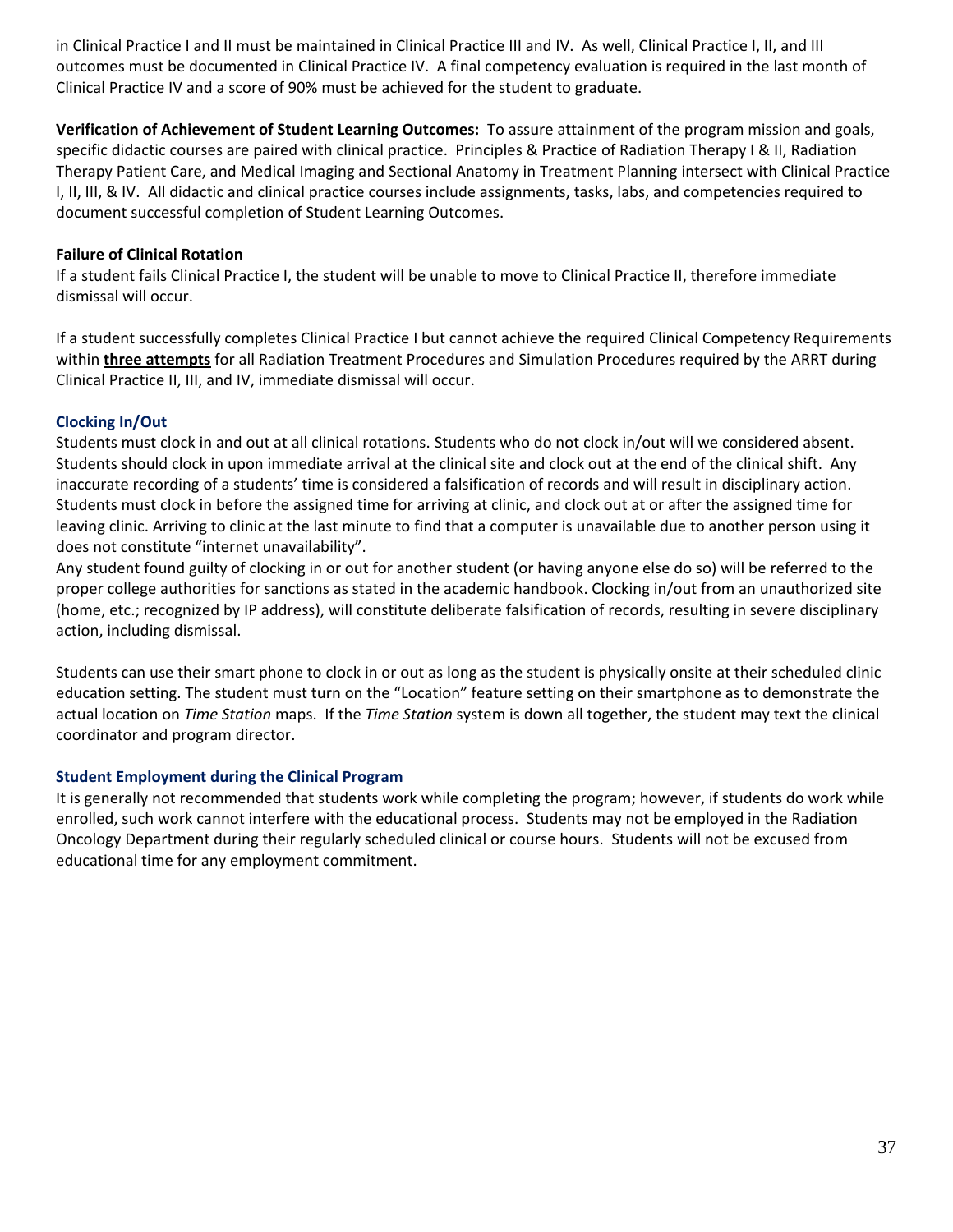### **Communication**

- As stated above, good communication is paramount in becoming a radiation therapy professional. Always introduce yourself to the patient and any additional people in the room; wear your name tag at all times.
- The following protocol is suggested to address patients, their relatives, and clinical site personnel:

"Hello Mr./Mrs./Dr.\_\_\_\_\_\_\_\_\_\_\_\_\_\_ (name), I am \_\_\_\_\_\_\_\_\_\_\_\_\_, (student's name) a Delgado Student working with \_\_\_\_\_\_\_\_\_\_\_\_ (name of RTT, CMD...) in the department. I am going to be helping with your \_\_\_\_\_\_\_\_\_ today."

- Use the department protocol for answering the phone. Generally, "Radiation Oncology. Your Name, May I help you?".
- Never discuss a patient's history or information on reports with them or their relatives. Patient charts and all other patient records should be kept out of the reach of unauthorized persons including patients. If they request this information, tell them it must be given to them by their physician.
- Do not discuss matters pertaining to work in any areas where the patient may be present.
- No conversation should take place within a patient's hearing which is not directly intended for their ears.
- Treat each therapist, doctors (radiation oncologists as well as other specialists), and other health professionals with the respect due their profession. Under no circumstances are students to address members of the medical staff as anything other than "doctor" while in clinical settings.
- Do not become involved in arguments with any member of the professional staff regarding procedures or routines of the Department of Radiation Oncology. Any differences of opinion with any doctors or health professionals should be referred immediately to the supervising therapist.
- While walking in the hallways of the clinical site, if you see a visitor who seems lost or wandering, stop and inquire if you may direct them.

### **Asking questions:**

- Think before asking a question in front of a patient on the simulation or treatment table. We do not want our patients to lose confidence in you or the staff. Students should ask questions outside of the treatment room whenever possible.
- Comparison to other clinical sites should not be addressed at the clinical site. Questions should be asked about technique used at that center you are scheduled. You should ask technical questions in the following manner: "Can you tell me (how, why, when, and/or who) exactled is done here at (clinical site). We will critically think and compare techniques in the VERT classroom and in labs.

### **Smoking/Vaping/eCigarettes**

All clinical education settings are smoke free environments. Smoking is not permitted in the Radiation Oncology Department, any clinical site classroom, conference room, hallway or office, or directly outside the Medical System buildings. Clinical affiliate smoking policies are located in the RATH student binder. These products include but are not limited to cigarettes, cigars, cigarillos, pipes, hookah-smoked products, oral and smokeless tobacco products, electronic cigarettes, and any additional products that meet the definition of a tobacco product as defined by the U.S. Food and Drug Administration (FDA)

<http://docushare3.dcc.edu/docushare/dsweb/Get/Document-38> Delgado Policy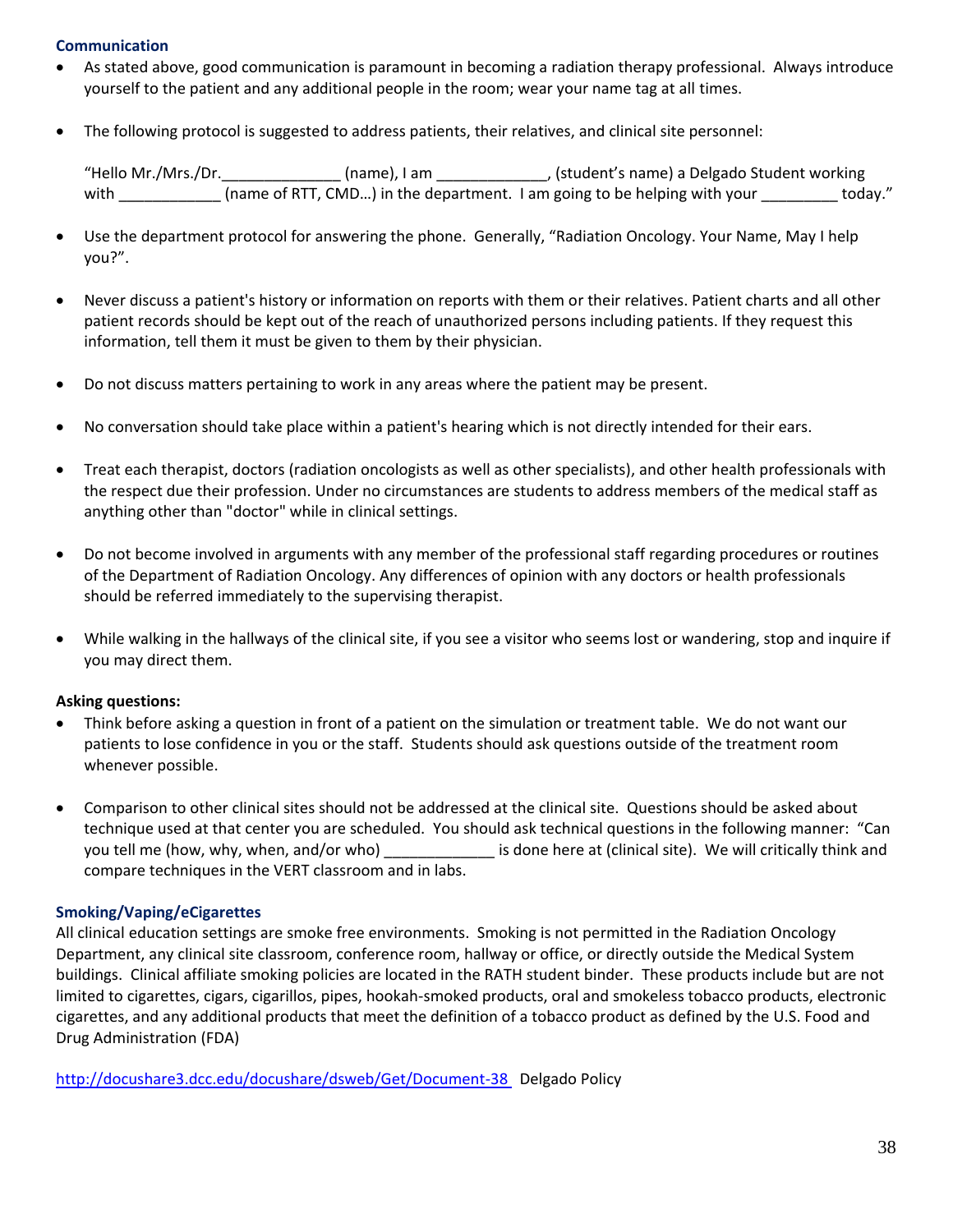### **Student Learning Outcomes**

**Collective Clinical Practice Description:** Clinical practice is designed to provide sequential development of skills in order to achieve outcomes and goals. All clinical requirements are cumulative. Successful demonstration of skills in Clinical Practice I must continue to be documented in Clinical Practice II, III, and IV. Likewise, successful demonstration of skills in Clinical Practice I and II must be maintained in Clinical Practice III and IV. As well, Clinical Practice I, II, and III outcomes must be documented in Clinical Practice IV. A final competency evaluation is required in the last month of Clinical Practice IV and a score of 90% must be achieved for the student to graduate.

**Verification of Achievement of Student Learning Outcomes:** To assure attainment of the program mission and goals, specific didactic courses are paired with clinical practice. Principles & Practice of Radiation Therapy I & II, Radiation Therapy Patient Care, and Medical Imaging and Sectional Anatomy in Treatment Planning intersect with Clinical Practice I, II, III, & IV. All didactic and clinical practice courses include assignments, tasks, labs, and competencies required to document successful completion of Student Learning Outcomes.

### **ASRT Radiation Therapy Practice Standards**

Principles & Practice of Radiation Therapy I & II, Radiation Therapy Patient Care, and Medical Imaging and Sectional Anatomy in Treatment Planning all provide essential information required to identify with the Scope of Practice and Practice Standards for radiation therapists. As outlined in the *ASRT Practice Standards for Medical Imaging and Radiation Therapy*, "Radiation Therapy integrates scientific knowledge, technical competency and patient interaction skills to deliver safe and accurate treatment with compassion." To that end, the program has developed the following standards and routines for simulation and treatment unit competency:

Although each patient has varying treatment parameters, individual therapists have their own routines, and every center has their specific practices, the following standard operating procedures and routines must be demonstrated by the radiation therapy student for each simulation and treatment unit rotation competency executed:

### **Standard Operating Procedures & Routines**

### **For PATIENT IDENTIFICATION:**

### The student must **CONFIRM:**

**C**heck name (3 forms), **ON** screen?, **Fi**nd data, **R**eview data with patient, **M**ove to sim/treatment **Room** The student must ask the patient for three forms of identification. Once they are sure it is the correct patient, they must verify the patient picture on the screen and ask the patient where they are having treatment. Once they confirm the patient and review their data, they can ask the patient to move to the treatment room with them.

### **For SIMULATION and TREATMENT UNIT Rotations:**

### The "**SAME"** standard: **S**traighten, **A**lign, **M**ove Couch, & **E**nsure immobilization

The "SAME" standard must be used for every patient. The student should demonstrate straightening the patient on the simulation or treatment couch. The student is required to align the patient to the table for both longitudinal and lateral directions. Once straight and aligned, the student may move the couch/PSA vertically, longitudinally, and laterally as needed. The student must then ensure immobilization is sufficient to begin simulation or treatment.

### **For CT SIMULATION:**

The "**SIMMED"** routine: **S**et BB's/wires, **I**mage, **M**ark, **M**easure, **E**ducate, & **D**ocument Once the "SAME" standard is demonstrated in CT simulation, the student may execute the "SIMMED" routine. After proper immobilization, the student may set the BB's/wires to prepare for the scout/images. Once the patient is imaged, the student may mark the patient and make any necessary measurements. After being marked, the student must educate the patient on care of their marks and what future appointments will hold. Once the patient is gone, the student must document the required information.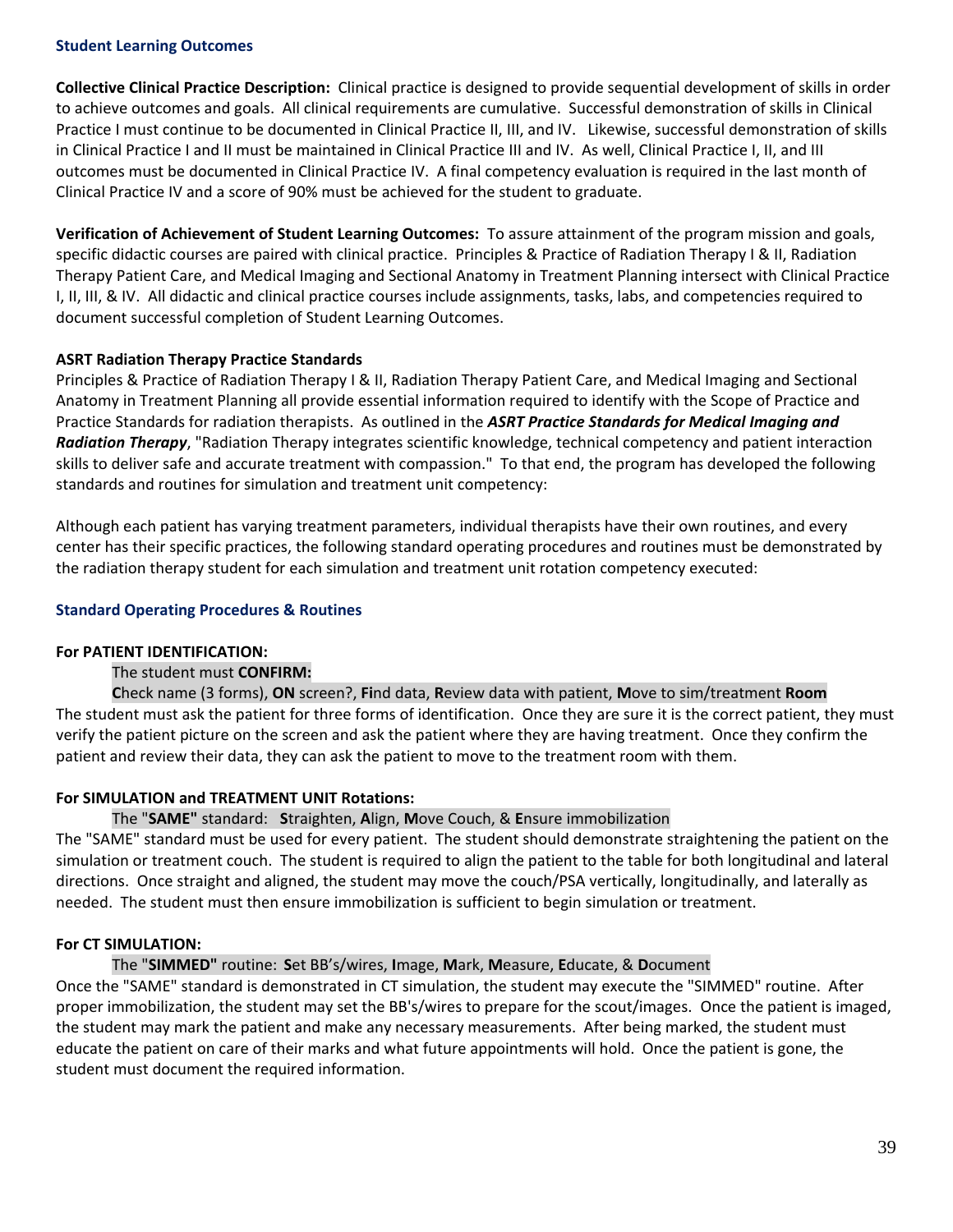### **For TREATMENT UNIT:**

### The "**LASER"** routine: **L**evel, **A**lign, **S**creen check, **E**xit, & **R**eview chart

Once the "SAME" standard is demonstrated on the treatment unit couch, the student must perform the "LASER" routine. After proper immobilization, the student must level the patient to the lateral lasers. Once level, the patient must be aligned to the isocenter. After the patient is positioned correctly, the student is required to check the in-room screen/monitor for any notes or changes that must be made before exiting the room. Once out of the room, the chart must be reviewed again.

The following "**STEPS"** must be articulated by the student and then demonstrated:

**S**tudy the plan, **T**hink about the console, **E**yes on patient, **P**ort film verification, & **S**afe to treat After reviewing the chart, the student must study the treatment plan and know what fields are to be treated. The student must understand the machine console, compared to the operating system console while keeping their eyes on the patient. If port films are necessary, the student must demonstrate knowledge of how to KV, MV, and ConeBeam CT image. Once images are checked and verified, and couch moved accordingly, the student must affirm it is safe to treat and beam on once permission is given by the radiation therapist.

### **Please note:**

Each department has specific policies for treatment "time outs" for "new starts". The RATH student must include the above acronyms within each department's "time out" process. Review of each acronym:

> **SIMULATION:** CONFIRM SAME SIMMED **TREATMENT UNIT:** CONFIRM SAME LASER **STEPS**

**Before students are allowed to begin ARRT required competencies in CT Simulation and Treatment Procedures, they must document successful demonstration of the above standards and routines.** 

Once again, all clinical requirements are cumulative.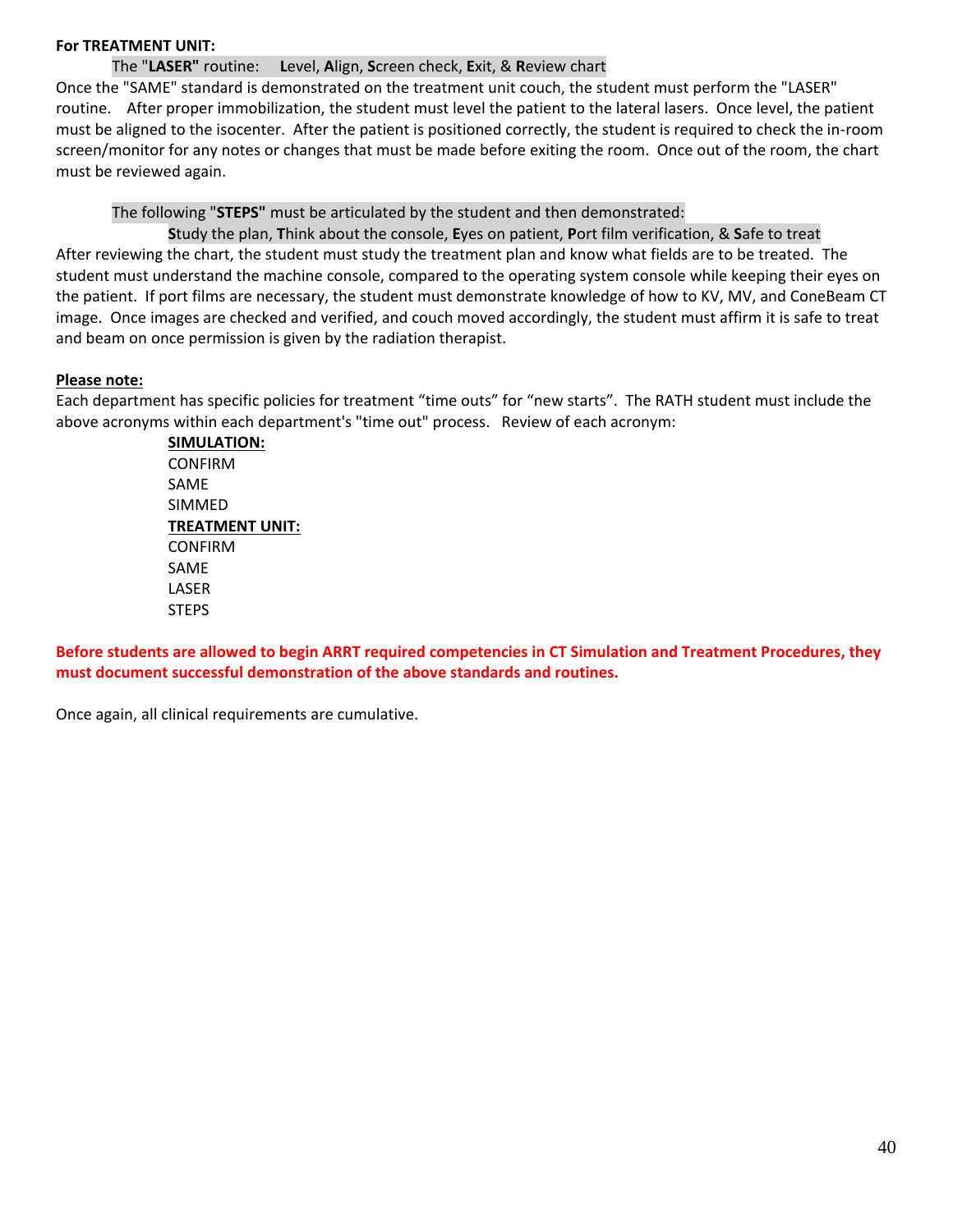### **RADIATION THERAPY PROGRAM - CLINCAL SITES**

| <b>Clinical Site</b>                                                                                                             | <b>Main Phone #</b>                            | <b>Machine#</b>                  | Website                                                       |
|----------------------------------------------------------------------------------------------------------------------------------|------------------------------------------------|----------------------------------|---------------------------------------------------------------|
| <b>East Jefferson General Hospital</b><br>4200 Houma Blvd<br>Metairie, LA 70006                                                  | (504) 503-5139                                 | (504) 503-5142                   | http://www.ejgh.org/                                          |
| <b>Ochsner Baptist Medical Center</b><br>2700 Napoleon Avenue<br>New Orleans, LA 70115                                           | (504) 842-6145<br>(Answered at Main<br>campus) |                                  | http://www.ochsner.org/                                       |
| <b>Ochsner Clinic Foundation</b><br>(Main Campus)<br>1514 Jefferson Highway<br>New Orleans, LA 70121                             | (504) 842-3440                                 | (504) 842-3392                   |                                                               |
| <b>East Baton Rouge Medical</b><br>Center<br><b>Ochsner Cancer Center</b><br>17050 Medical Center Drive<br>Baton Rouge, LA 70816 | (225) 236-5443                                 |                                  |                                                               |
| <b>Slidell Memorial Hospital</b><br><b>Regional Cancer Center</b><br>1120 Robert Blvd<br>Slidell, LA 70458                       | (985) 280-8688                                 | (985) 280-6667                   | http://www.slidellmemorial.org/cancer-<br>center              |
| <b>Thibodaux Regional Cancer</b><br>Center<br>608 N Acadia Rd<br>Thibodaux, La 70301                                             | (985) 447-5500 985                             | (985) 493-4001<br>Kay - office   | https://www.thibodaux.com/centers-<br>services/cancer-center/ |
| <b>Touro Infirmary</b><br>1401 Foucher Street<br>New Orleans, LA 70115                                                           | (504) 897-8387                                 | (504) 897-7011<br>(Ext 2464)     | http://www.touro.com/?id=95&sid=3                             |
| <b>University Medical Center New</b><br><b>Orleans</b><br>2000 Canal Street<br>New Orleans, LA 70112                             | (504) 702-3727                                 | (504) 702-3734<br>(504) 702-3735 | http://www.umcno.org/                                         |
| <b>West Jefferson Medical Center</b><br>1101 Medical Center Blvd.<br>Marrero, LA 70072                                           | (504) 349-1489                                 | (504) 349-1487                   | https://www.wjmc.org/                                         |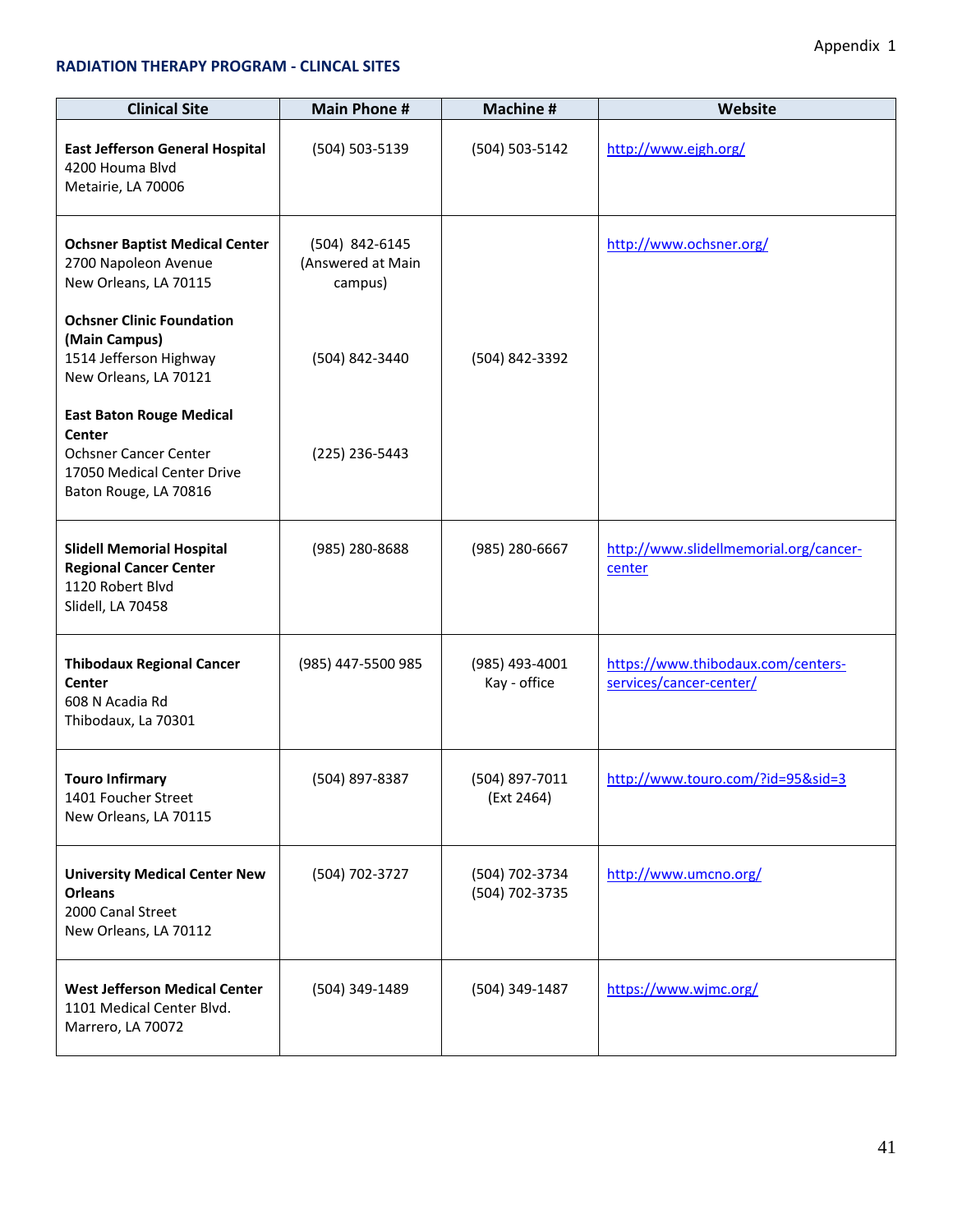### **Delgado Community College RATH Program**

| <b>GPT Request Form:</b> |            | natu rivgiani                                           |
|--------------------------|------------|---------------------------------------------------------|
| <b>Name</b>              |            |                                                         |
| <b>Date Requested</b>    |            |                                                         |
|                          |            |                                                         |
| Days Out                 |            |                                                         |
|                          |            | Reason vacation conference medical other _____________  |
|                          |            |                                                         |
|                          |            | <b>Delgado Community College</b><br><b>RATH Program</b> |
| <b>GPT Request Form:</b> |            |                                                         |
| <b>Name</b>              |            |                                                         |
| <b>Date Requested</b>    |            |                                                         |
|                          |            |                                                         |
| Days Out                 |            |                                                         |
|                          |            | Reason vacation conference medical other _____________  |
|                          |            |                                                         |
|                          |            |                                                         |
|                          |            | <b>Delgado Community College</b>                        |
| <b>GPT Request Form:</b> |            | <b>RATH Program</b>                                     |
|                          |            |                                                         |
| <b>Name</b>              |            |                                                         |
| <b>Date Requested</b>    |            |                                                         |
| Days Out                 |            |                                                         |
| <b>Reason</b> vacation   | conference | medical other _____________                             |
|                          |            |                                                         |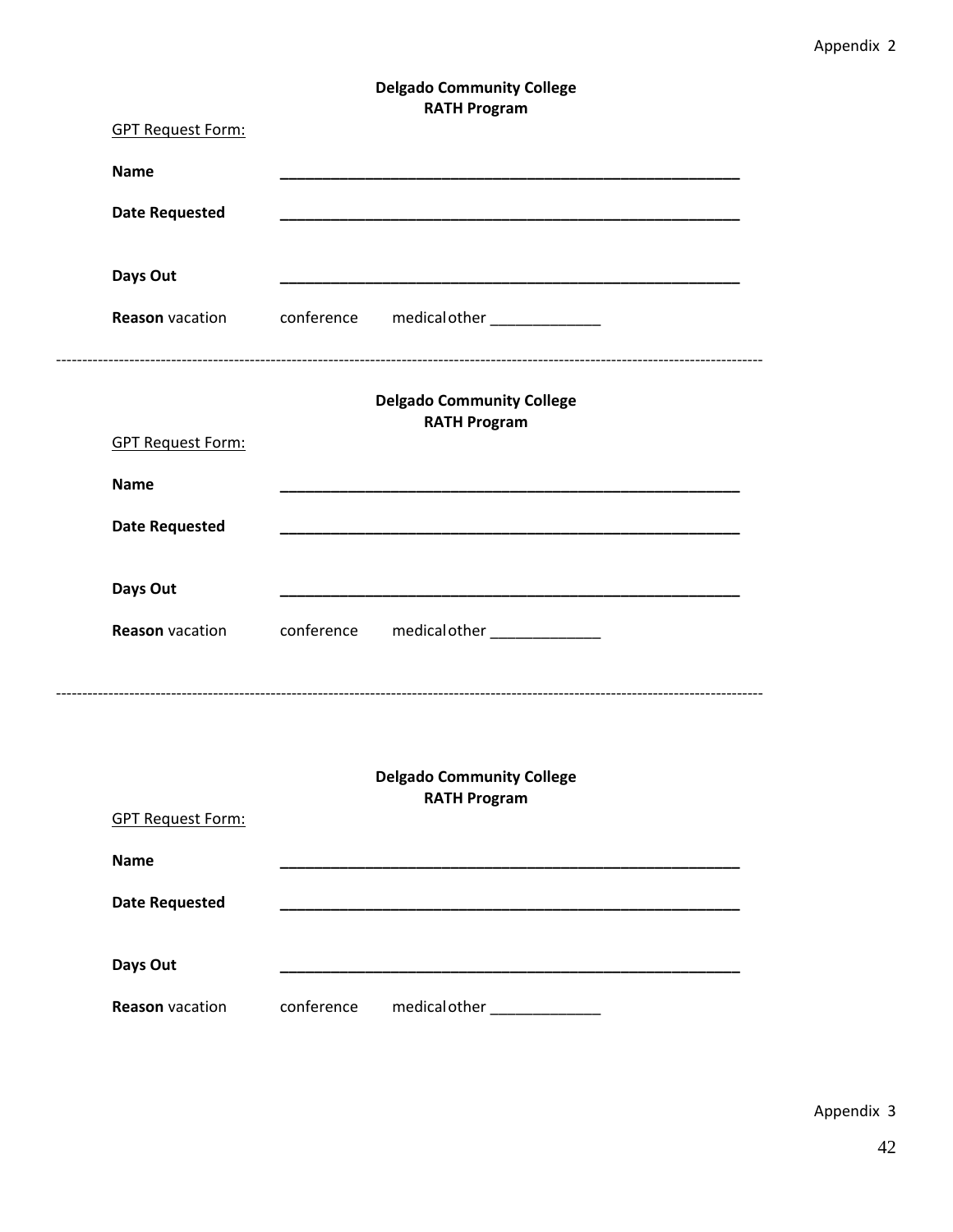# Delgado **CLINICAL/PRACTICUM STUDENT INCIDENT/ACCIDENT REPORT FORM**

| Middle<br>Cell/Daytime Phone                                                                             |
|----------------------------------------------------------------------------------------------------------|
|                                                                                                          |
|                                                                                                          |
|                                                                                                          |
|                                                                                                          |
|                                                                                                          |
| Title                                                                                                    |
| Program                                                                                                  |
|                                                                                                          |
|                                                                                                          |
| Exact Location of Accident (Name of business, full address, department involved)                         |
|                                                                                                          |
|                                                                                                          |
|                                                                                                          |
| Doctor Seen?<br>Yes<br>No                                                                                |
|                                                                                                          |
|                                                                                                          |
|                                                                                                          |
|                                                                                                          |
|                                                                                                          |
|                                                                                                          |
|                                                                                                          |
|                                                                                                          |
|                                                                                                          |
| Date                                                                                                     |
|                                                                                                          |
|                                                                                                          |
|                                                                                                          |
|                                                                                                          |
|                                                                                                          |
|                                                                                                          |
|                                                                                                          |
|                                                                                                          |
| Date<br>Date<br>Original - Delgado Compliance Office; Copies - Student, Faculty Member, Program Director |

Form 2610/001 (7/10)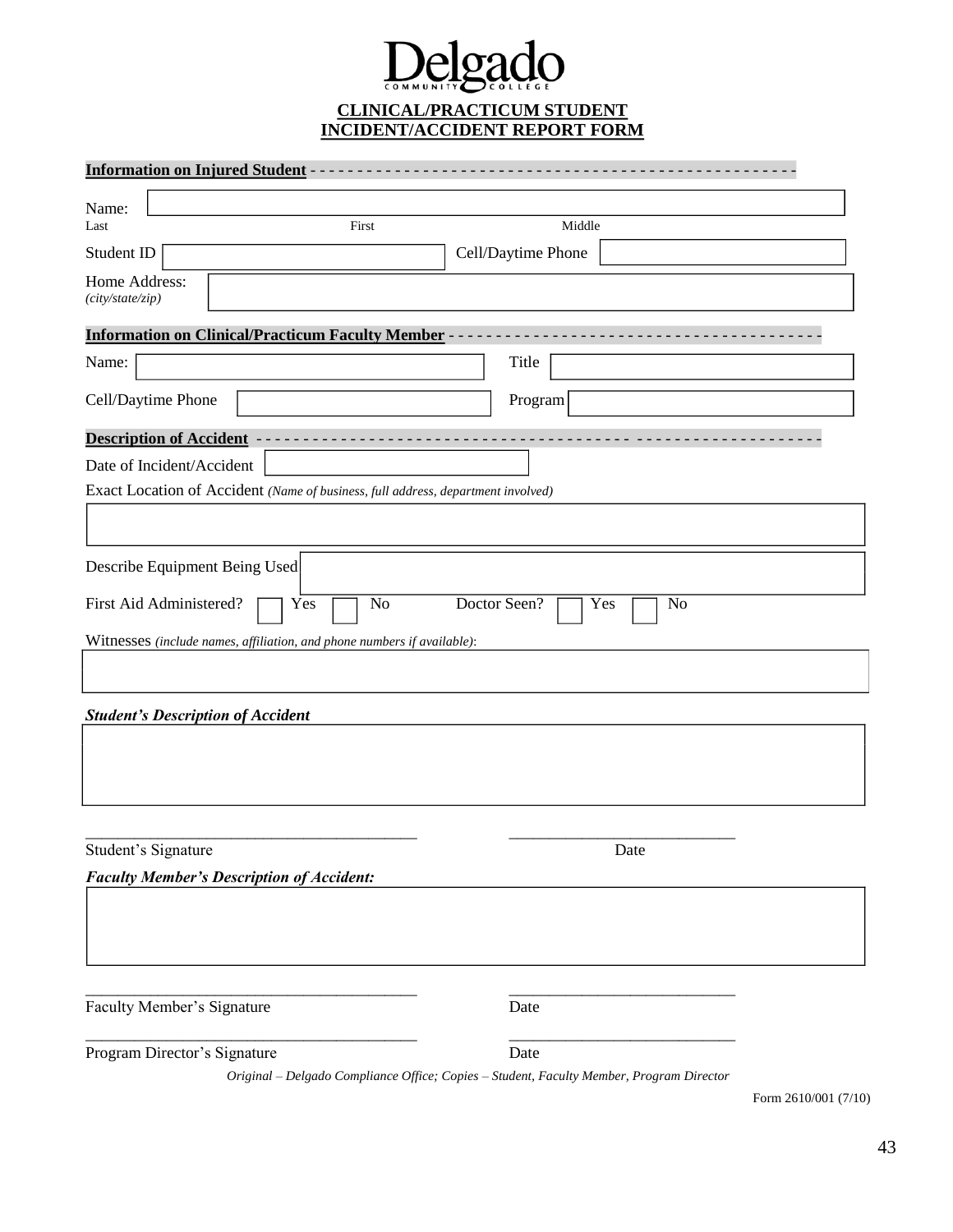### **RADIATION THERAPY TECHNOLOGY PROGRAM, STUDENT PROGRAM APPOINTMENT CONTRACT**

I hereby acknowledge that I have received a copy of and I have read and understand the policies and procedures outlined in the Delgado Community College Radiation Therapy Technology Program Student Handbook, Class of 2022- 23. I understand that if any further clarification is needed, I may contact my program director for explanation.

I understand the policies and procedures and agree to observe all rules and regulations as stated therein.

Furthermore, I understand that I will be dismissed from the program and/or clinical affiliate if:

\_\_\_\_\_\_\_\_\_\_\_\_\_\_\_\_\_\_\_\_\_\_\_\_\_\_\_\_\_\_\_\_\_\_\_\_\_\_\_\_\_\_\_\_\_\_\_\_\_\_\_\_\_\_\_\_\_\_\_

\_\_\_\_\_\_\_\_\_\_\_\_\_\_\_\_\_\_\_\_\_\_\_\_\_\_\_\_\_\_\_\_\_\_\_\_\_\_\_\_\_\_\_\_\_\_\_\_\_\_\_\_\_\_\_\_\_\_\_

- a. I do not maintain at least a 2.0 grade point average (GPA), a "C", in each and every radiation therapy (RATH) course and a 3.0 grade point average (GPA), a "B" in RATH 242, Advanced Student Seminar. (Both based on a 4.0 point system)
- b. I do not comply with the Policies and Procedures Manual and Rules and Regulations of the Clinical Sites and successfully complete the required clinical rotations, objectives, and competencies.
- c. It is a graduation requirement to pass at least two random, proctored, timed exams from Mosby's Radiation Therapy Exam Review book by Leia Levy within the last month of the final program semester. The passing grade must be 90% or higher.
- d. A final competency evaluation is required in the last month of Clinical Practice IV and a score of 90% must be achieved for the student to graduate.

| <b>Student's Name (Print)</b> |  |
|-------------------------------|--|
|-------------------------------|--|

\_\_\_\_\_\_\_\_\_\_\_\_\_\_\_\_\_\_\_\_\_\_\_\_\_\_\_\_\_\_

**Signature**

**Date**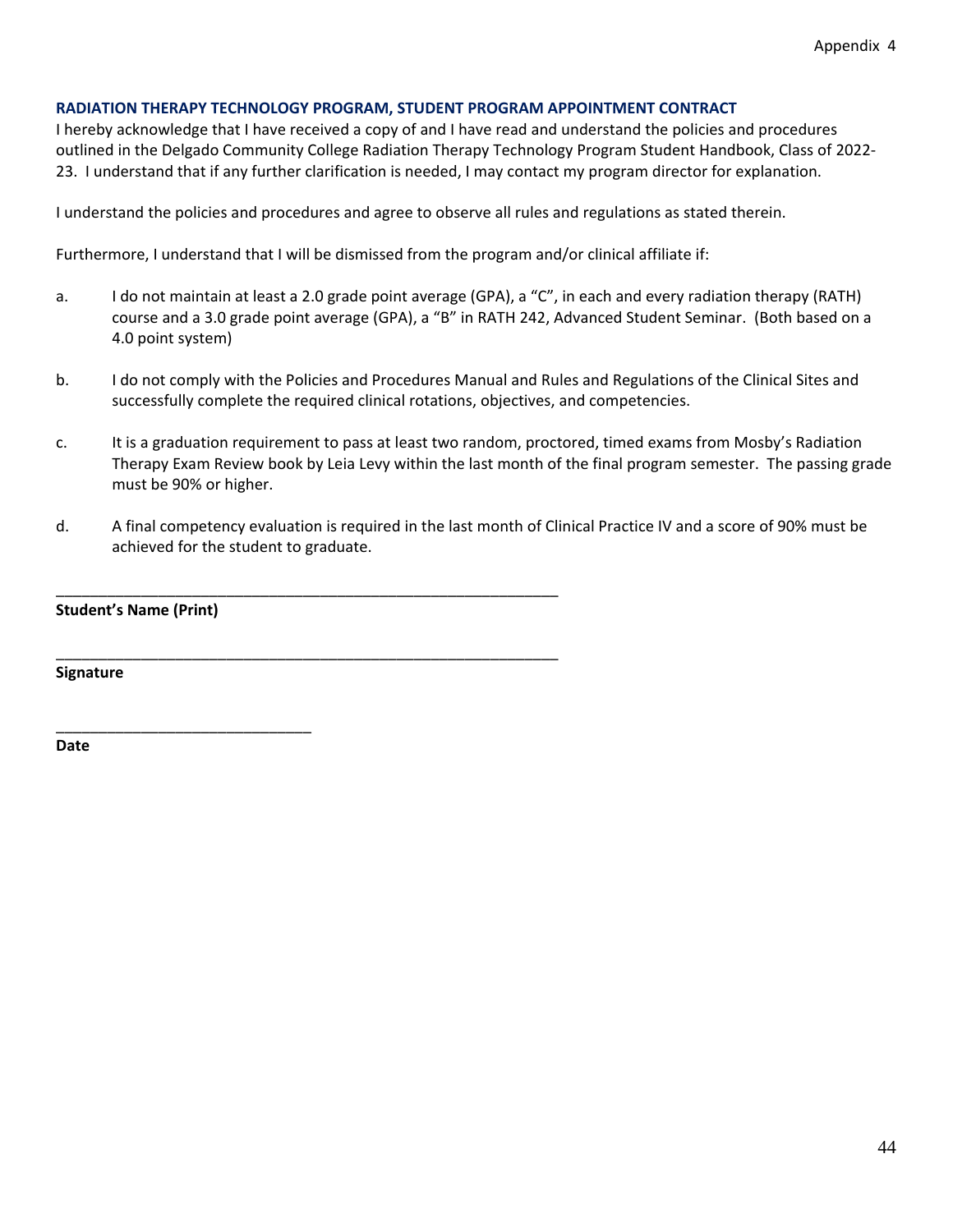### **DELGADO COMMUNITY COLLEGE, PROGRAM IN RADIATION THERAPY TECHNOLOGY, STUDENT MEDICAL INSURANCE**

Students of the Delgado Community College Radiation Therapy Technology Program are responsible for their own medical insurance coverage throughout the course of the Program. The college and affiliate clinical sites are not responsible for illness or accidents that occur while the student is assigned to a clinical affiliate site or at the college.

Please sign the appropriate line below

\_\_\_\_\_\_\_\_\_\_\_\_\_\_\_\_\_\_\_\_\_\_\_\_\_\_\_\_\_\_

\_\_\_\_\_\_\_\_\_\_\_\_\_\_\_\_\_\_\_\_\_\_\_\_\_\_\_\_\_\_

\_\_\_\_\_\_\_\_\_\_\_\_\_\_\_\_\_\_\_\_\_\_\_\_\_\_\_\_\_\_\_\_\_\_\_\_\_\_\_\_\_\_\_\_\_\_\_\_\_\_\_\_\_\_\_\_\_\_\_

\_\_\_\_\_\_\_\_\_\_\_\_\_\_\_\_\_\_\_\_\_\_\_\_\_\_\_\_\_\_\_\_\_\_\_\_\_\_\_\_\_\_\_\_\_\_\_\_\_\_\_\_\_\_\_\_\_\_\_

\_\_\_\_\_\_\_\_\_\_\_\_\_\_\_\_\_\_\_\_\_\_\_\_\_\_\_\_\_\_\_\_\_\_\_\_\_\_\_\_\_\_\_\_\_\_\_\_\_\_\_\_\_\_\_\_\_\_\_

\_\_\_\_\_\_\_\_\_\_\_\_\_\_\_\_\_\_\_\_\_\_\_\_\_\_\_\_\_\_\_\_\_\_\_\_\_\_\_\_\_\_\_\_\_\_\_\_\_\_\_\_\_\_\_\_\_\_\_

I have medical insurance.

**Student's Name (Print)**

**Signature**

**Date**

I **do not** have medical insurance, but I am aware that I am responsible for medical expenses incurred through illness or accident during my clinical training.

**Student's Name (Print)**

**Signature**

**Date**

Please refer to Delgado Policy No. AA-2610.1, *Emergency Care for Injured Allied Health and Nursing Clinical/Practicum Students*, for more information. <http://docushare3.dcc.edu/docushare/dsweb/Get/Document-143>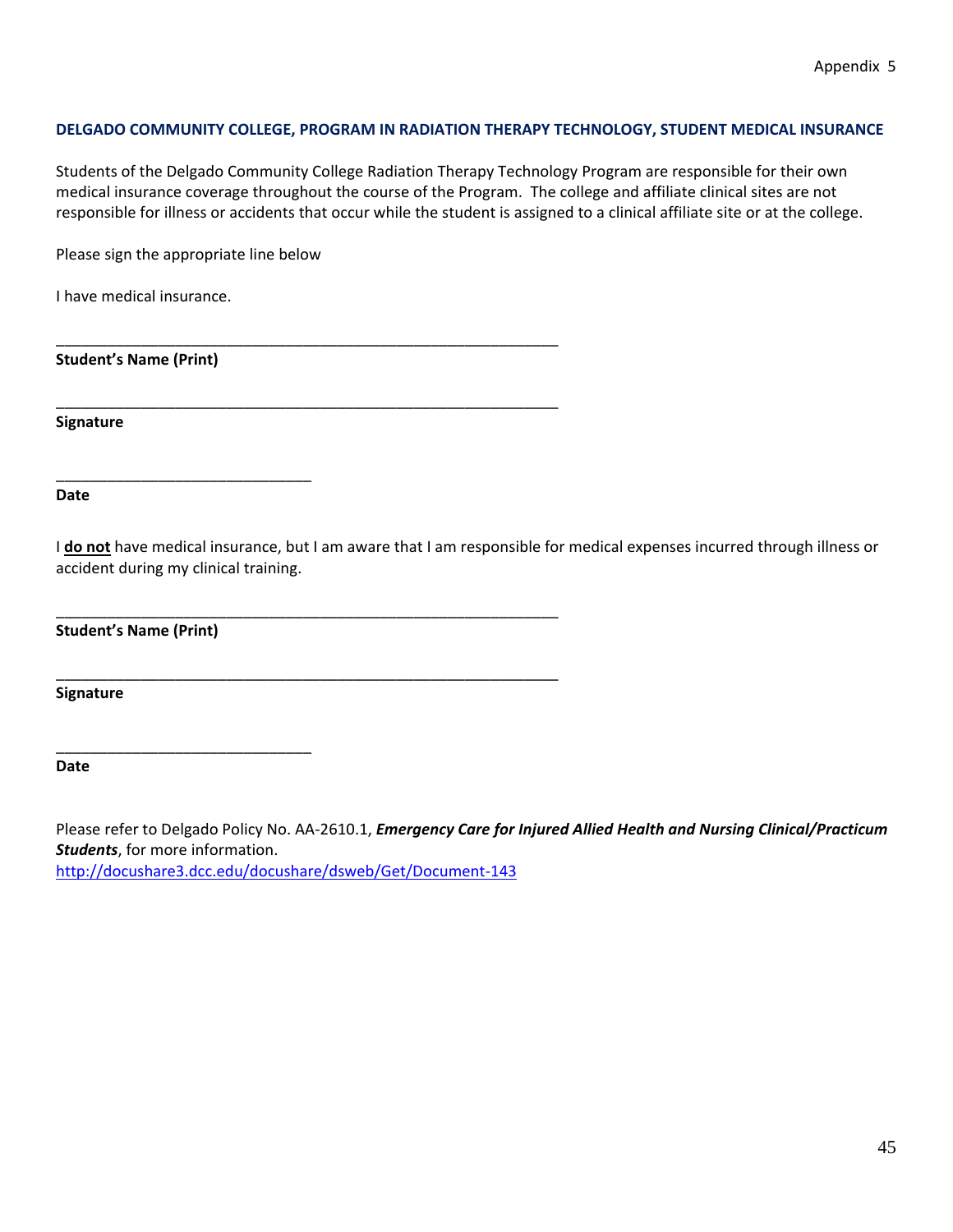#### **PUBLIC PROTECTION LAW** R.S. 37.3207

In 1984, the Louisiana legislature passed the law known as R.S. 37:3207. This law protects the public by ensuring that only Radiation Therapists who have been certified by the ARRT in Therapy are allowed to administer radiation therapy treatments in all Louisiana Hospitals.

Radiation Therapy Students are exempt from this law only during their scheduled clinical assignment hours.

Therefore, you are not exempt from this law at any other time. Students who administer treatment outside of their clinical time are in violation of Public Law 37:3207. Any know violations will be reported to the proper authorities and you will be prosecuted to the fullest extent of the law. If you are found in violation of this law, you will be immediately dismissed from the Radiation Therapy Program.

I understand the above statement and consequences if I violate this law.

\_\_\_\_\_\_\_\_\_\_\_\_\_\_\_\_\_\_\_\_\_\_\_\_\_\_\_\_\_\_\_\_\_\_\_\_\_\_\_\_\_\_\_\_\_\_\_\_\_\_\_\_\_\_\_\_\_\_\_

\_\_\_\_\_\_\_\_\_\_\_\_\_\_\_\_\_\_\_\_\_\_\_\_\_\_\_\_\_\_\_\_\_\_\_\_\_\_\_\_\_\_\_\_\_\_\_\_\_\_\_\_\_\_\_\_\_\_\_

**Student's Name (Print)**

\_\_\_\_\_\_\_\_\_\_\_\_\_\_\_\_\_\_\_\_\_\_\_\_\_\_\_\_\_\_

**Signature**

**Date**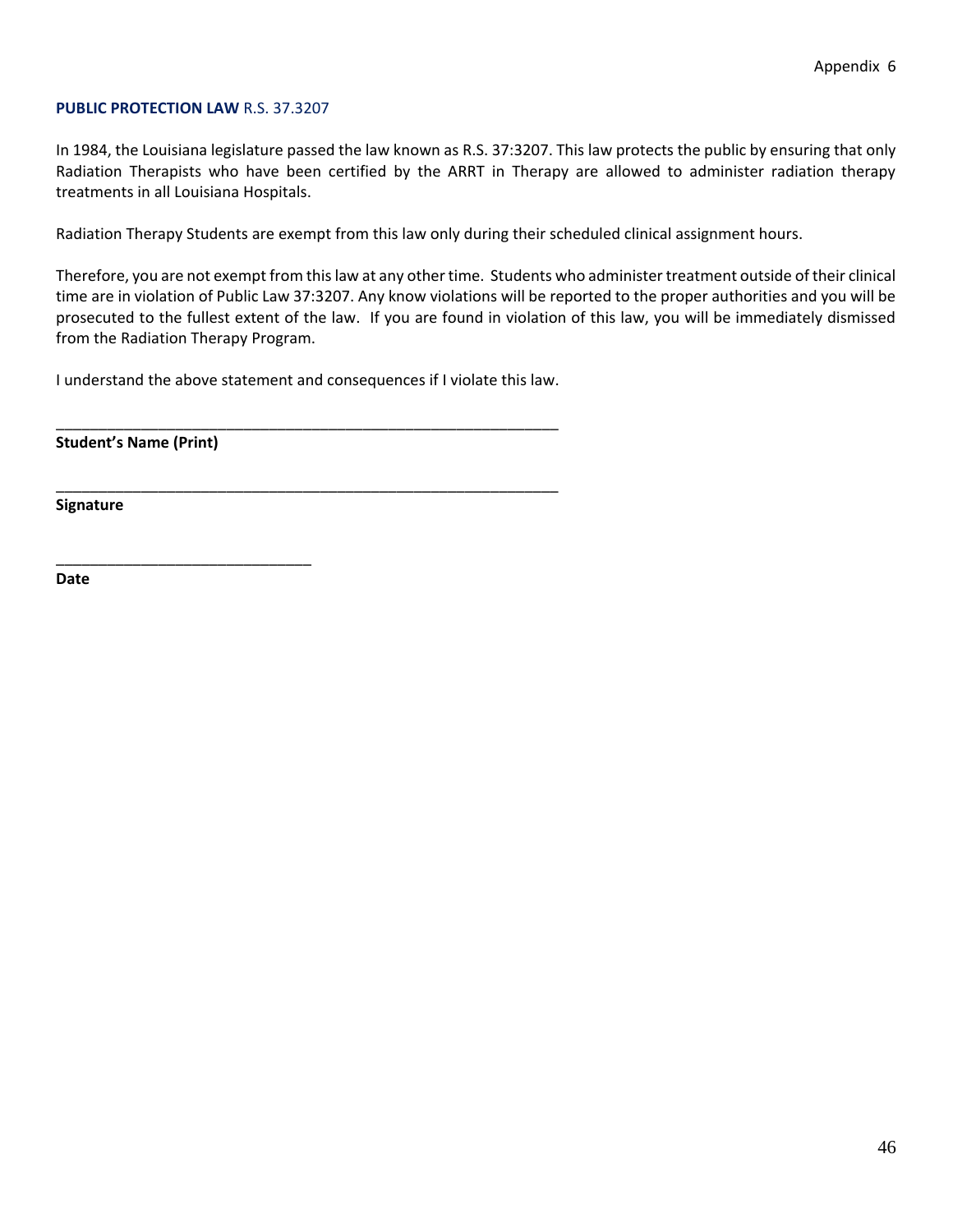### **Pregnancy Declaration**

I fully understand the contents of these documents, have had my questions answered to my satisfaction, and choose to proceed with my radiation therapy education as indicated below.

\_\_\_\_\_ I am fully aware of the Radiation Therapy Program pregnancy policy and choose to continue my didactic and clinical education without modification or interruption. If I am currently pregnant or become pregnant while in the radiation therapy program, I may notify my program director or clinical instructor voluntarily and in writing with one of the options below if I want to declare my pregnancy.

\_\_\_\_\_ I am pregnant and choose to continue my didactic and clinical education without modification or interruption. I accept full responsibility for my own actions and the health of my baby. Furthermore, I absolve, discharge, release, and hold harmless my clinical site(s) and staff, and Delgado Community College together with its officers and employees (the radiation therapy program and its faculty) for any legal liability, claims, damages, or complications that may occur during fetal growth, birth, and postnatal development of my baby.

\_\_\_\_\_ I am pregnant and choose to continue my didactic and clinical education with some modification of my clinical assignment. I will not participate in brachytherapy or CyberKnife procedures. A grade of incomplete will be given until I have completed all clinical education missed during my pregnancy. The completion of the incomplete may delay my sitting for the ARRT exam.

\_\_\_\_\_ I am pregnant and choose to take a leave of absence from clinical assignments during my pregnancy. A grade of incomplete will be given until I have completed all clinical education missed during my pregnancy. The completion of the incomplete may delay my sitting for the ARRT exam.

\_\_\_\_\_ I am pregnant and choose to take a leave of absence from the Delgado Community College Radiation Therapy Program. If I notify the program director of my desire to return, I will be offered a position in the next class, the following year.

I wish to withdraw my previous declaration of pregnancy.

I agree to comply with the above-stated policy with my decision as indicated above.

\_\_\_\_\_\_\_\_\_\_\_\_\_\_\_\_\_\_\_\_\_\_\_\_\_\_\_\_\_\_\_\_\_\_\_\_\_\_\_\_\_\_\_\_\_\_\_\_\_\_ \_\_\_\_\_\_\_\_\_\_\_\_\_\_\_\_\_\_\_\_\_\_\_\_

\_\_\_\_\_\_\_\_\_\_\_\_\_\_\_\_\_\_\_\_\_\_\_\_\_\_\_\_\_\_\_\_\_\_\_\_\_\_\_\_\_\_\_\_\_\_\_\_\_\_ \_\_\_\_\_\_\_\_\_\_\_\_\_\_\_\_\_\_\_\_\_\_\_\_

Student signature Date

Program Director signature Date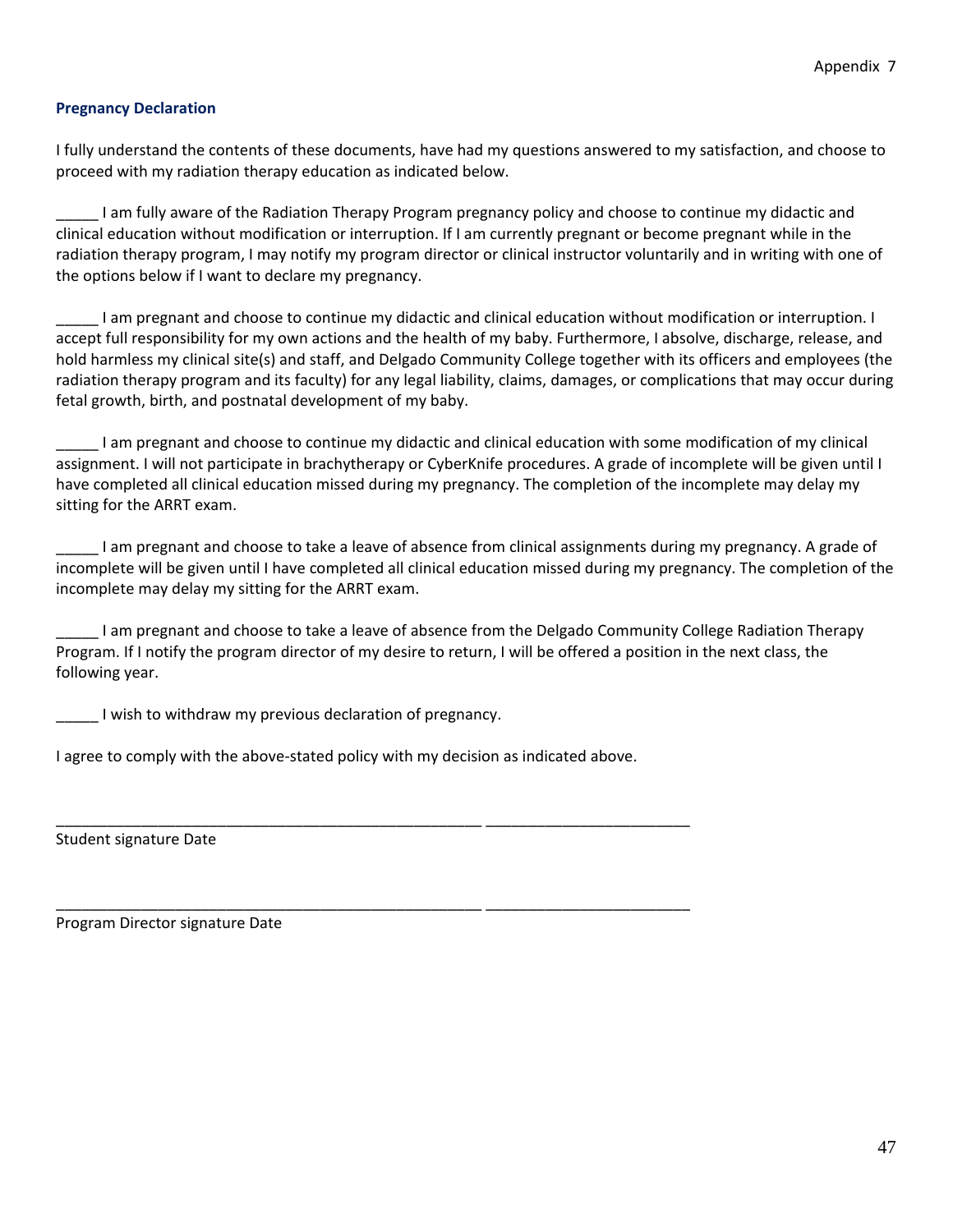## **MRI Safety & Screening Checklist**

MRI Systems have a very strong magnetic field that may be hazardous to individuals entering the MRI environment if they have certain metallic, electronic, magnetic, or mechanical implants, devices, or objects. To assure the radiation therapy student potentially entering the MRI environment are safe, an appropriate "MRI Safety" training will be required. This assures that students are screened appropriately for magnetic wave or radiofrequency hazards. Each student will answer an MRI Screening Questionnaire. As with all radiation therapy clinical rotations, students will be directly supervised by the MRI technologist during their rotation in the MRI suites.

More information can be found at the following link to the ACR MR Safety page: <https://www.acr.org/Clinical-Resources/Radiology-Safety/MR-Safety>

\_\_\_\_\_\_\_\_\_\_\_\_\_\_\_\_\_\_\_\_\_\_\_\_\_\_\_\_\_\_\_\_\_\_\_\_\_\_\_\_\_\_\_\_\_\_\_\_\_\_\_\_\_\_\_\_\_\_\_

\_\_\_\_\_\_\_\_\_\_\_\_\_\_\_\_\_\_\_\_\_\_\_\_\_\_\_\_\_\_\_\_\_\_\_\_\_\_\_\_\_\_\_\_\_\_\_\_\_\_\_\_\_\_\_\_\_\_\_

I have completed the MRI Screening Questionnaire and understand the magnet is always on.

**Student's Name (Print)**

\_\_\_\_\_\_\_\_\_\_\_\_\_\_\_\_\_\_\_\_\_\_\_\_\_\_\_\_\_\_

**Signature**

**Date**